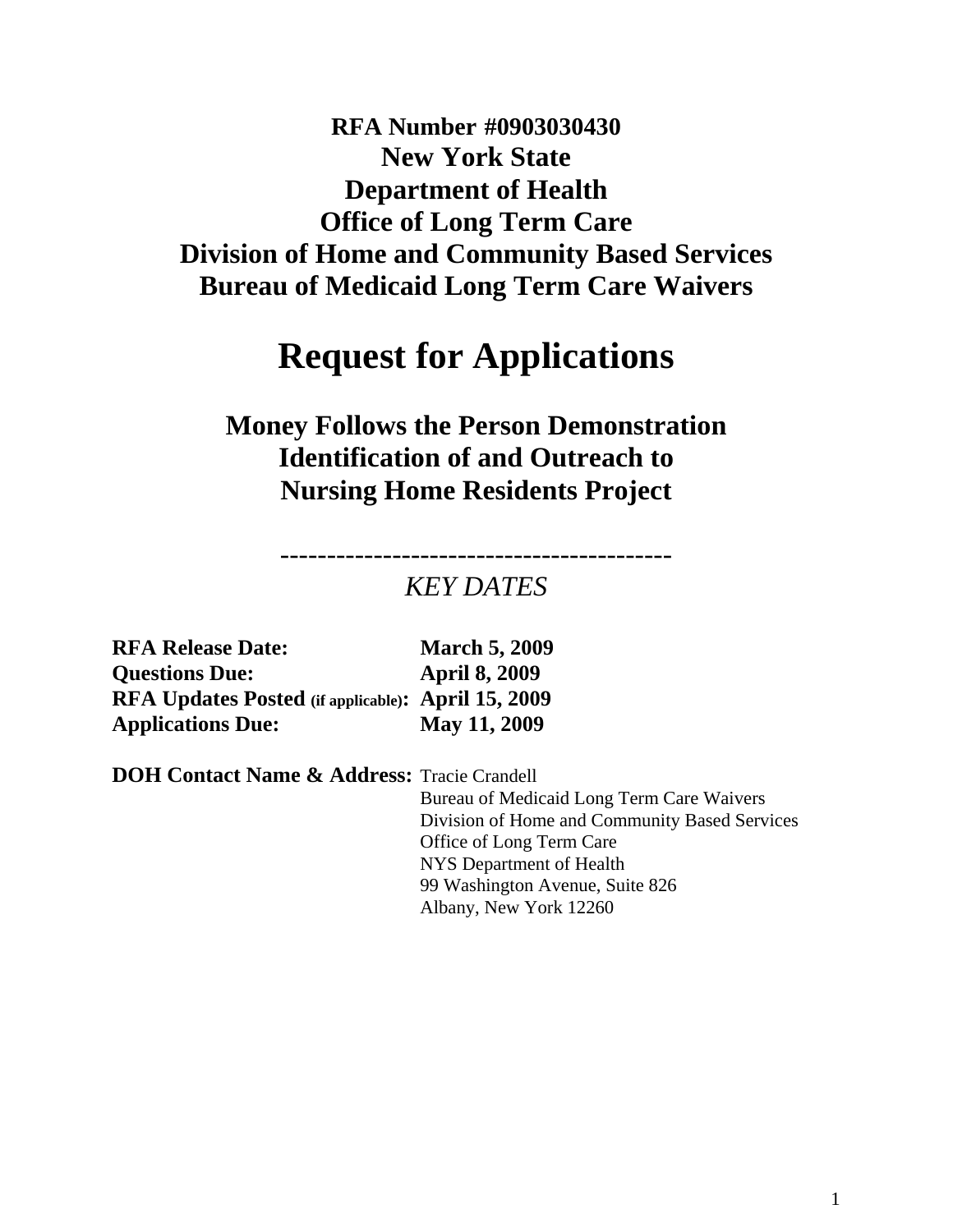|  | <b>Table of Contents</b> |
|--|--------------------------|
|  |                          |

| I.   |                                                                                |  |
|------|--------------------------------------------------------------------------------|--|
|      |                                                                                |  |
|      |                                                                                |  |
|      |                                                                                |  |
|      |                                                                                |  |
|      |                                                                                |  |
| П.   |                                                                                |  |
|      |                                                                                |  |
|      |                                                                                |  |
| III. |                                                                                |  |
|      |                                                                                |  |
|      |                                                                                |  |
|      |                                                                                |  |
|      | 1. Contact select nursing home residents and provide objective information     |  |
|      |                                                                                |  |
|      | 2. Make referrals to and work with nursing home discharge planner as requested |  |
|      |                                                                                |  |
|      |                                                                                |  |
|      | 4. Build and maintain relationships with nursing home discharge planners and   |  |
|      |                                                                                |  |
|      | 5. Build and maintain knowledge about available home and community-based       |  |
|      |                                                                                |  |
|      | 6. Comply with all requirements for New York State's MDS Data Use              |  |
|      |                                                                                |  |
|      | 7. Report Program Activities and Accomplishments to DOH 12                     |  |
|      |                                                                                |  |
|      |                                                                                |  |
| IV.  |                                                                                |  |
|      |                                                                                |  |
|      |                                                                                |  |
|      |                                                                                |  |
|      |                                                                                |  |
|      |                                                                                |  |
|      |                                                                                |  |
|      | G. Payment and Reporting Requirements of Grant Awardees 15                     |  |
|      |                                                                                |  |
|      |                                                                                |  |
|      |                                                                                |  |
|      |                                                                                |  |
| V.   |                                                                                |  |
|      |                                                                                |  |
|      |                                                                                |  |
|      |                                                                                |  |
| VI.  |                                                                                |  |
|      |                                                                                |  |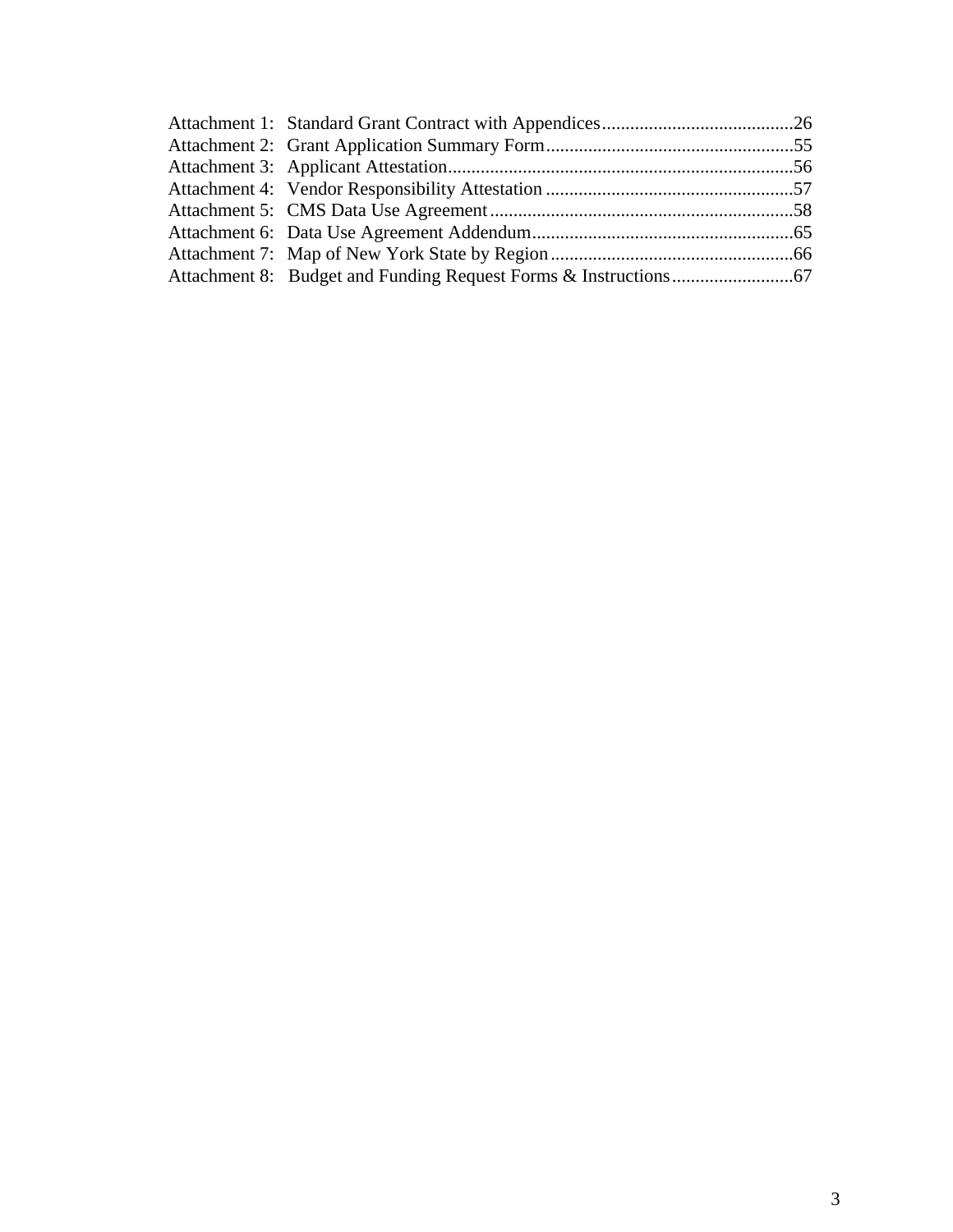## **I. Introduction**

#### **A. Description of Program**

The goals of the Money Follows the Person (MFP) Demonstration Identification of and Outreach to Nursing Home Residents Project are to:

1) identify those individuals who are interested in moving from institutional to community based settings;

2) assist those who choose to leave nursing facilities in the transition/relocation to community based, integrated, accessible and affordable housing with the support services they need to live as independently as possible. This will involve a coordinated effort between selected contractors, nursing home discharge planners and other entities which arrange for and/or authorize home and community-based services; and 3) make the system changes necessary that will result in all individuals having a real equitable choice between institutional and community support services.

The purpose of this Request for Application (RFA) is to contract with qualified not-forprofit entities to identify and outreach to select nursing home residents to provide them with objective information about home and community-based options and make referrals as requested. It is expected that the contracts resulting from this RFA process will have an initial contract period of 10/1/2009 to 09/30/2010. These contracts will be eligible for one (1) additional twelve-month renewal, allowing for an end date of September 30, 2011. Renewals will be contingent upon successful completion of all program requirements, continued need of this project, and funding availability. [Note that the start date may be subject to change.]

#### **B. Background/Intent**

 $\overline{a}$ 

In January 2007, the federal Centers for Medicare and Medicaid Services (CMS) approved New York's application to participate in the Money Follows the Person Federal Rebalancing Demonstration Program (MFP) that will provide enhanced Federal Medical Assistance Percentage (FMAP) reimbursement for select services for 365 days to persons who have resided in a nursing home for at least six months, were in receipt of Medicaid for at least one month prior to transitioning from the nursing home and are transitioning into a qualified residence<sup>[1](#page-3-0)</sup>.

The purpose of New York State's MFP demonstration is to enable ongoing systems change that will assure individuals have access to community-based services when they are in need of long term care (LTC) supports. New York continues to promote a long term care agenda designed to restructure the State's health care priorities by shifting from institutionally-based care to a person-centered system that provides quality care

<span id="page-3-0"></span><sup>1</sup> As defined by Section 6071(b)(6) of the DRA, the term "qualified residence" means, with respect to an eligible individual: (A) a home owned or leased by the individual or the individual's family member; (B) an apartment with an individual lease, with lockable access and egress, and which includes living, sleeping, bathing, and cooking areas over which the individual or the individual's family has domain and control; or (C) a residence, in a communitybased residential setting, in which no more than 4 unrelated individuals reside.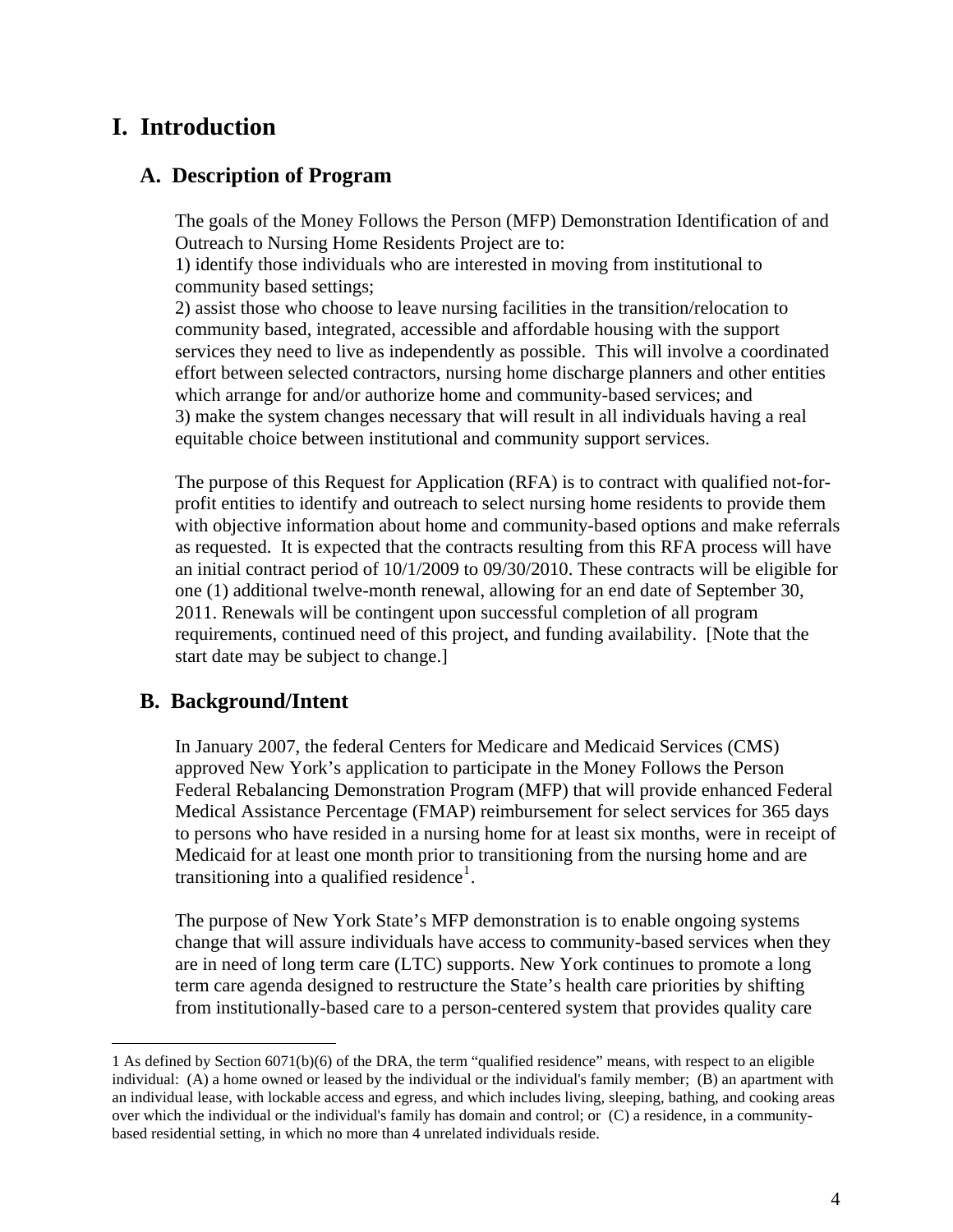and services for long-term, home-based care. The MFP demonstration provides New York State the unique opportunity to further the State's rebalancing efforts which will result in a person centered system that is responsive to the long term care needs of all New Yorkers. Taking advantage of a portion of the savings obtained through the enhanced FMAP, the Identification and Outreach to Nursing Home Residents project set forth in this RFA will further support this effort.

#### **C. Problem/Issue Resolution**

A MFP Application Work Group, comprised of representatives from advocacy groups and State agencies, was formed to assist the State with the development of the MFP Demonstration. The Work Group identified that despite existing efforts to provide information about home and community-based options, there may nursing home residents, particularly those with limited care needs as identified by the Long Term Care Minimum Data Set (MDS), who are unaware of available home and community-based long term care options. Input about this project was also gathered from institutional and community-based provider associations.

The Long Term Care MDS assessment is a federally mandated tool which collects data on a nursing home resident's physical, cognitive, medical, nutritional, behavioral and emotional statuses and on a nursing home resident's preferences. This is the primary tool that will be utilized to identify nursing home residents to be targeted. In addition, contractor(s) selected under this RFA may be called upon to contact other nursing home residents who have self-identified as being interested in transitioning to the community or who have been identified by professional staff or family members.

The Department is interested in developing the capacity to assure all individuals in nursing homes are provided with the objective information needed to make informed choices about their preference to transition into the community. Specifically, DOH seeks to contract with qualified not-for-profit entities to reach out to the identified nursing home residents, provide objective information on home and community based long term care options to those who are interested, and, as requested, make referrals to and work with the nursing home residents' discharge planner to facilitate the nursing home resident's transition into the community. These contracted entities will also develop and maintain relationships with institutional and community-based stakeholders. Any contracts resulting from this RFA are contingent upon continued approval from CMS of the MFP Operational Protocol and the availability of sufficient federal funding.

#### **D. Availability of Funds**

Up to \$1.15 million is available to support nine (9) regions statewide. For the purpose of this initiative, the geographic regions are defined in Table 1 (See also Attachment 7: Map of New York State by Region).

It is expected that the contracts resulting from this RFA process will have an initial contract period of 10/01/2009 to 09/30/2010. These contracts will be eligible for one (1)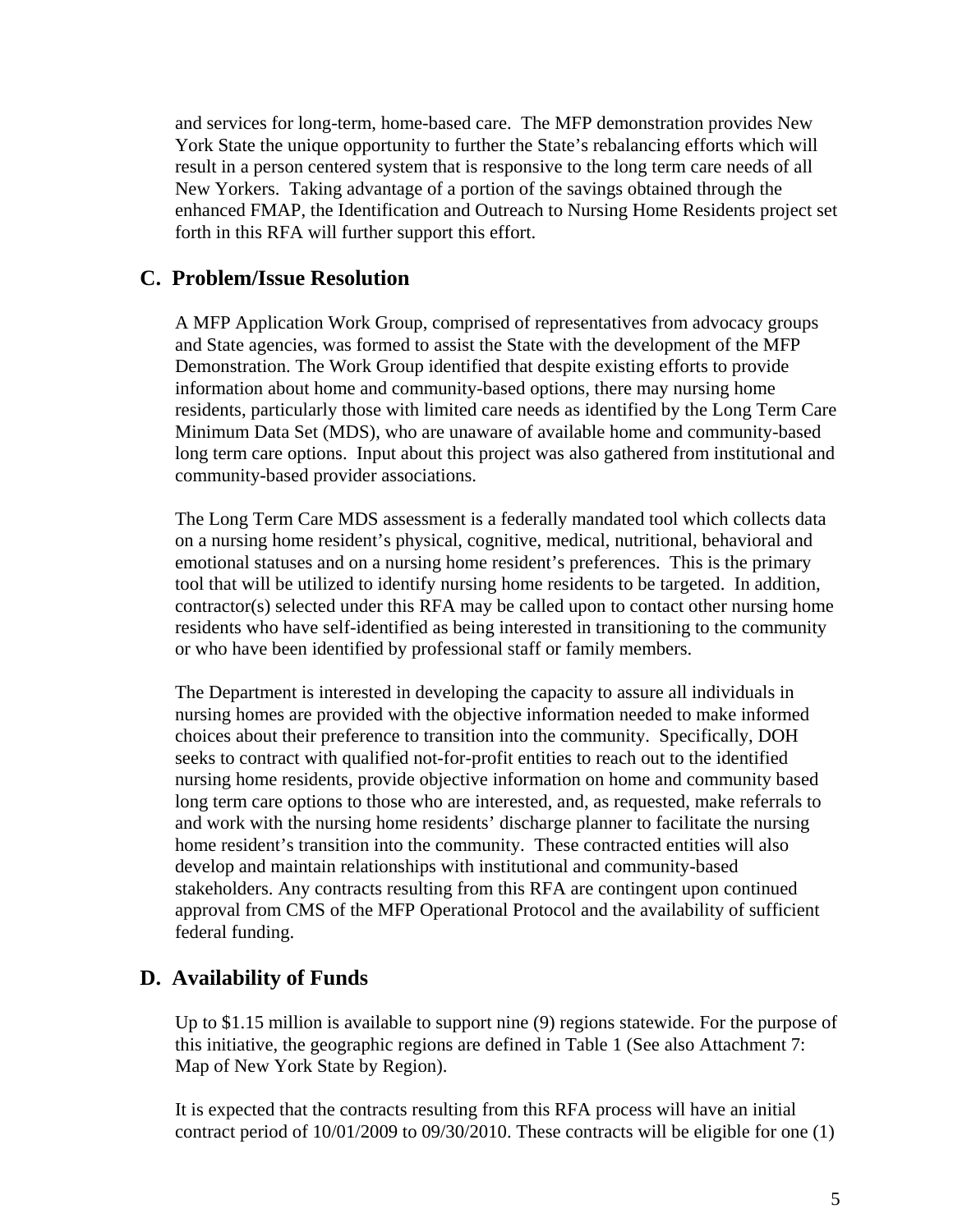additional twelve-month renewal, allowing for an end date of September 30, 2011. The renewal will be contingent upon successful completion of all program requirements, continued need of this project and funding availability. [Note that the start date may be subject to change.]

If there is no winning application or no application received in a geographic region, the Department of Health reserves the right to award a contract to the highest scoring applicant among the contiguous regions. If the highest scoring applicant were not to agree to provide services in this area, the next highest scoring applicant from the contiguous regions will be contacted and offered a contract.

**Applicants may seek to serve more than one region.** However, separate applications **must** be submitted for each regional contract sought. Combined applications for two or more regions will not be evaluated. If an entity is the selected applicant for more than one region, for ease of administration, there may be one contract. Each application must stand on its own merits, using funding established for that region only.

#### **Regional Consortium Applications.**

In the event that organizations or entities are applying as a consortium for a regional contract, the application must identify a lead agency that meets the minimum eligibility requirements, from among consortium members, which is willing and able to act as the contractor to the State. The applicant must indicate the lead applicant on the Application Cover Sheet (Attachment 2). Organizations or entities can be members of more than one regional consortium in a region and/or in multiple regions. However, as noted above, separate applications **must** be submitted for each regional contract sought. The lead agency will be legally responsible for the fulfillment of the contractual responsibilities assumed by the consortium. Any subcontract shall be consistent with the terms of the DOH contract with the lead agency. Such subcontracts shall be subject to DOH review and prior written approval prior to execution of the subcontracts.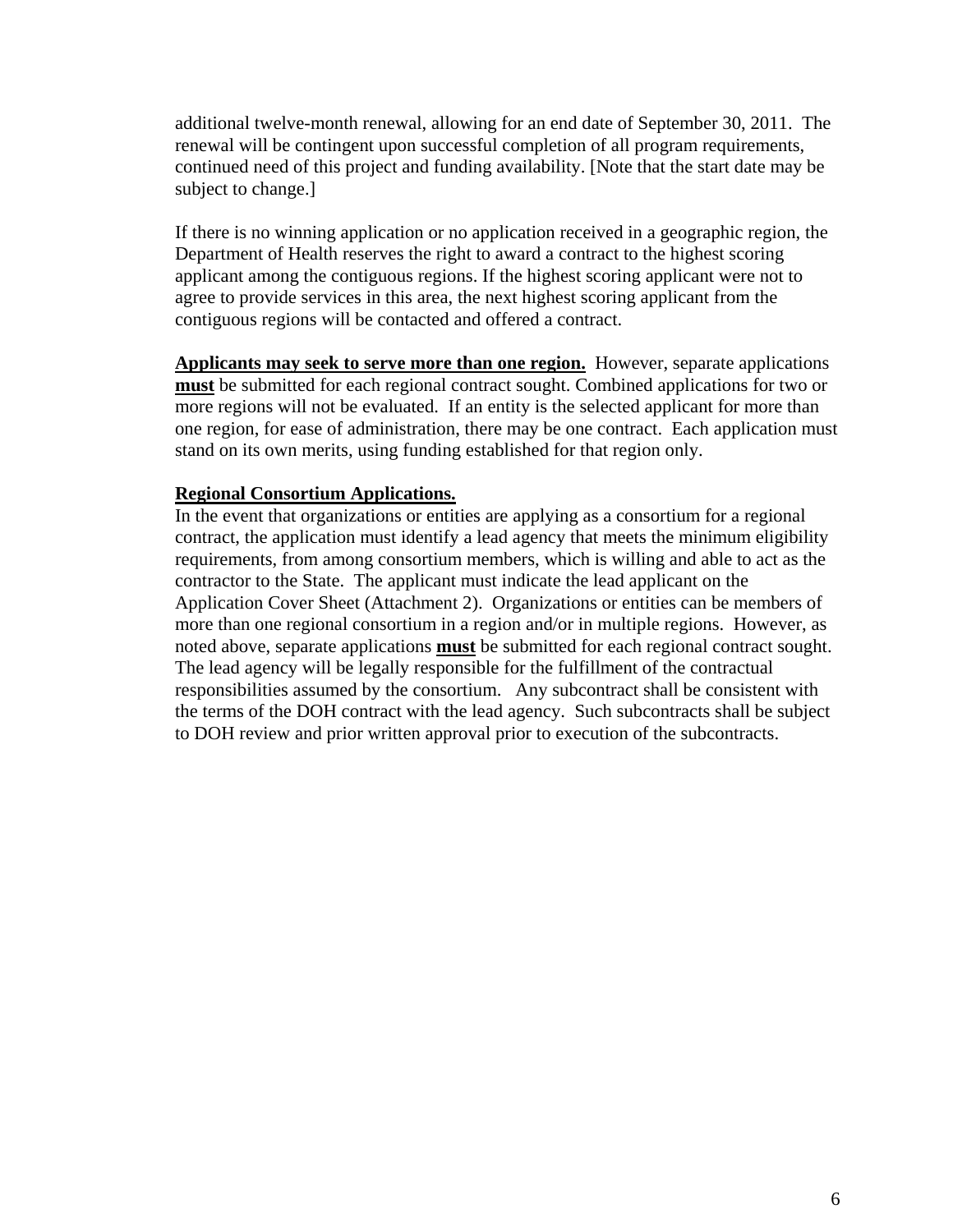#### **Table 1: Regional Areas and Estimated Funding Levels**

Applicants may apply to manage one or more of nine geographic regional areas as designated below:

| <b>Regions</b>                                                         | <b>Service Provision Area</b>                                                                                                  | <b>Estimated 1st</b><br><b>Annual Funding</b><br>Level<br>(1) |
|------------------------------------------------------------------------|--------------------------------------------------------------------------------------------------------------------------------|---------------------------------------------------------------|
| <b>Albany North</b>                                                    | Clinton, Essex, Franklin, Fulton, Hamilton,<br>Montgomery, Saratoga, Warren, Washington                                        | \$85,000                                                      |
| <b>Albany South</b>                                                    | Albany, Columbia, Greene, Rensselaer, Schenectady,<br>Schoharie                                                                | \$85,000                                                      |
| Binghamton/<br>Southern Tier                                           | Allegany, Broome, Cattaraugus, Cayuga, Chemung,<br>Chenango, Cortland, Delaware, Otsego, Schuyler,<br>Steuben, Tioga, Tompkins |                                                               |
| <b>Buffalo</b>                                                         | Chautauqua, Erie, Niagara, Orleans, Wyoming                                                                                    | \$100,000                                                     |
| Long Island                                                            | Nassau, Suffolk                                                                                                                | \$165,000                                                     |
| Lower Hudson<br>Valley                                                 | Dutchess, Orange, Putnam, Rockland, Sullivan,<br>Ulster, Westchester                                                           | \$165,000                                                     |
| <b>NYC</b> Region<br>Bronx, Brooklyn, Manhattan, Queens, Staten Island |                                                                                                                                | \$250,000                                                     |
| Rochester                                                              | Genesee, Livingston, Monroe, Ontario, Seneca.<br>Wayne, Yates                                                                  | \$100,000                                                     |
| Syracuse                                                               | Herkimer, Jefferson, Lewis, Madison, Oneida,<br>Onondaga, Oswego, St. Lawrence                                                 | \$100,000                                                     |

#### Note:

(1) Amounts reflect estimated funding level available for the initial 12-month period of the contract. Funds available for these activities reflect the estimated size of the identified population residing in nursing homes in the contracted region and other considerations. Contractors selected through this RFA will receive up to the amount requested, not to exceed the estimated funding level per region.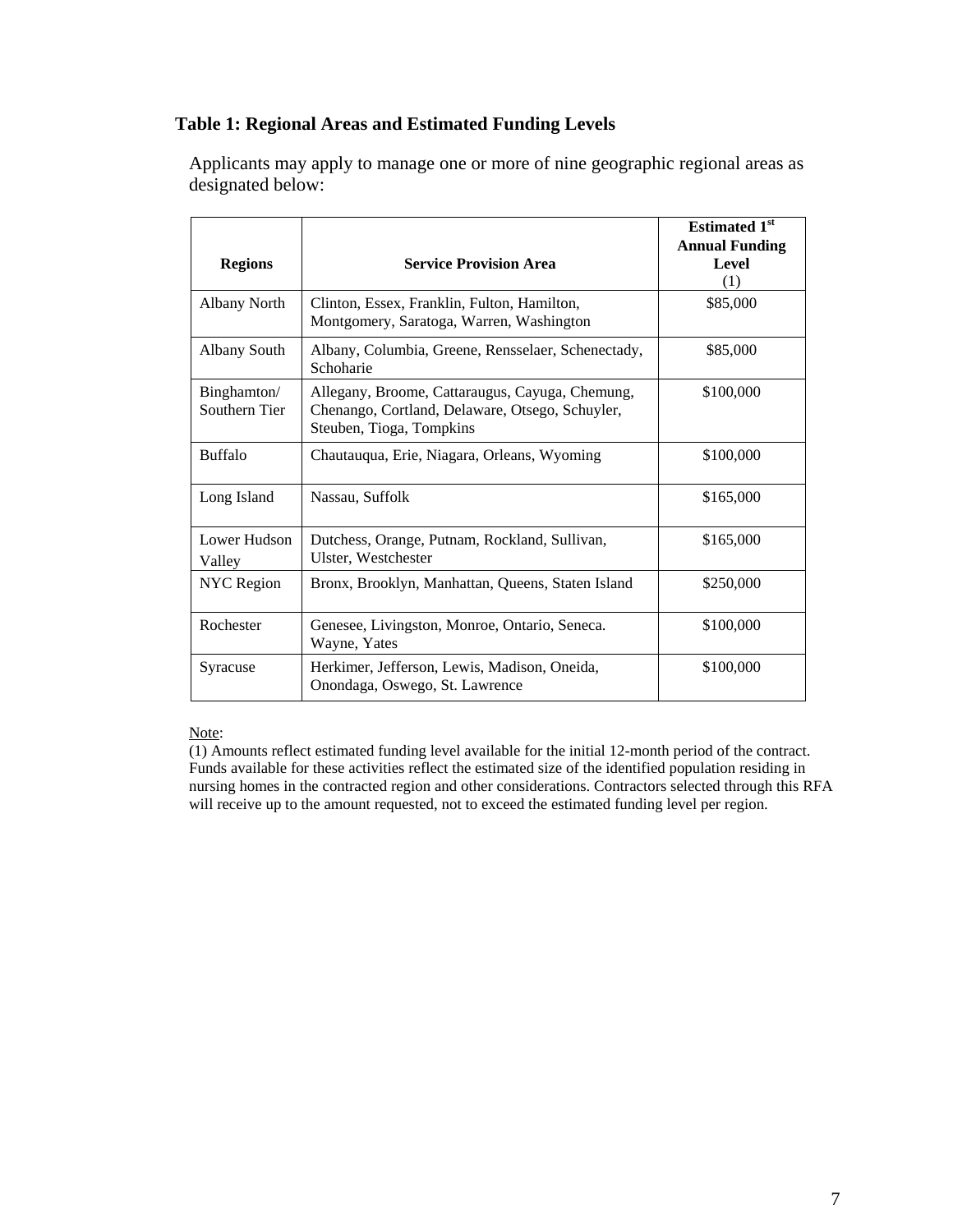## II. Who May Apply

#### **A. Minimum Eligibility Requirements**

- 1. Applications will be accepted only from not-for-profit corporations.
- 2. Applicants must have a computer system compatible with the Microsoft Office products used by the Department to organize, analyze and store participant data and information; and to identify what referrals were made and the referral outcome. Applicants must have the ability to electronically transfer information and reports using compatible encryption software to the DOH Bureau of Medicaid Long Term Care via e-mail [Attachment 3 **must** be signed and attached to the application to attest to compliance with this requirement].

#### **B. Preferred Qualifications**

Applicants should have:

- knowledge of the principles of the most integrated setting mandate of Title II of the Americans with Disabilities Act (ADA) of 1990 and the independent living concepts of personal choice and control as well as the dignity of risk;
- experience with successfully assisting individuals with transitioning from nursing homes to the community;
- expertise in working with people with disabilities of all ages and seniors;
- knowledge about long term care programs and providers of institutional and community-based long term care services in the respective regions for which they are applying;
- knowledge of the resources for obtaining affordable, accessible and integrated housing;
- knowledge about and effective collaborative relationships with Long Term Care (LTC) community based entities, including Points of Entry (POE), Regional Resource Development Centers (RRDC), local departments of social services (LDSS), agencies on aging, Community Alternative Services Agencies (CASA), Home and Community Based Services (HCBS) waiver programs, including Long Term Home Health Care Programs (LTHHCP), and other pertinent community resources;
- an understanding of the issues regarding the LTC needs of individuals with disabilities of all ages and;
- the ability to provide peer based services; and
- the ability to provide culturally competent services to the population to be served per region.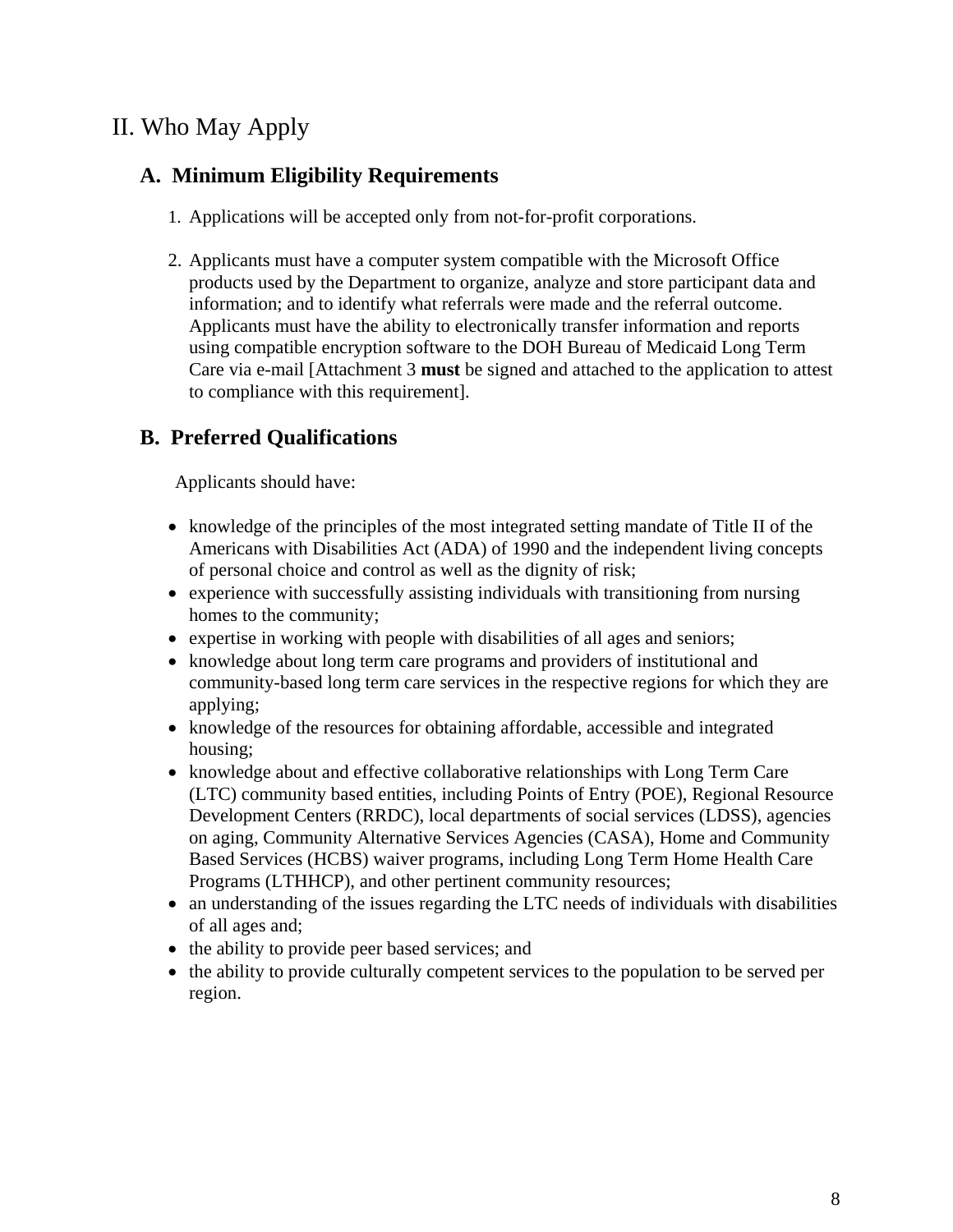## **III. Project Narrative/ Work Plan Outcomes**

### **A. Goals of the Proposed Project**

The goals of this project are to:

- GOAL 1 Identify those individuals who are interested in moving from institutional to community based settings.
- GOAL 2 Assist those who choose to leave nursing facilities in the transition/relocation to community based, integrated, accessible and affordable housing with the support services they need to live as independently as possible. This will involve a coordinated effort between selected contractors, nursing home discharge planners and other entities which arrange for and/or authorize home and community-based services.
- GOAL 3 Make the system changes necessary that will result in all individuals having a real equitable choice between institutional and community support services.

#### **B. Program Activities**

To assure individuals in nursing homes have sufficient objective information about home and community-based services to make informed choices about their preferences, contractor(s) selected under this Request for Application must be successful in the following activities:

#### **1. Contact select nursing home residents and provide objective information about home and community based long term care options\***

Using the MDS, DOH will provide the names of nursing home residents to contractor(s) selected under this Request for Application (RFA). In addition, contractor(s) selected under this RFA may be called upon by DOH to contact other nursing home residents who have self-identified as being interested in transitioning to the community or who have been identified by professional staff or family members. The initiative funded under this RFA is discrete but complimentary to other outreach efforts so that the State has a coordinated and holistic approach for the identification of and outreach to nursing home residents who may be interested in transitioning into the community.

Using a peer-based, culturally competent person-centered approach, contractors will contact these nursing home residents and/or their legal guardians, per protocols to be finalized by the Department, to provide general information about home and community based long term care options. The peer-based approach utilized by contractors may be cross-disability and/or cross-generational. Contractor(s) may employ or subcontract with persons with disabilities and seniors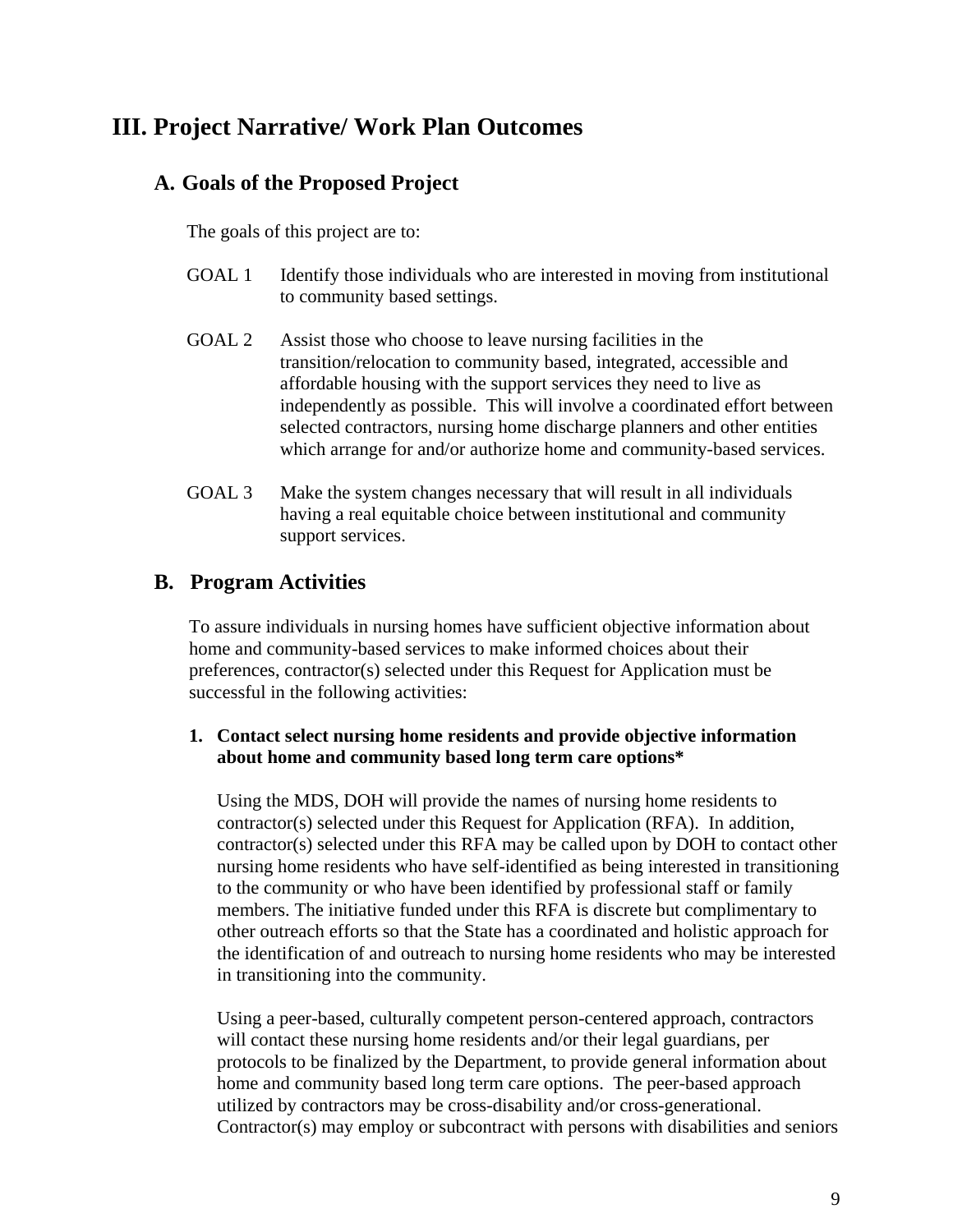to provide this activity. Such employees/subcontractors will be considered as peers for the purposes of this RFA. Peers should meet face to face with these nursing home residents and/or their legal guardians. However, the contractor may experience geographic or other extenuating circumstances that prevent face to face meetings.

#### **2. Make referrals to and work with the nursing home discharge planner as requested by the nursing home resident and/or his/her legal guardian\***

After the provision of objective information, contractor(s) selected under this RFA will make referrals to the nursing home discharge planner upon request by the nursing home resident and/or his/her legal guardian. The discharge planner is responsible for providing the resident information regarding potential options for supports for community based living. While the project is not designed to supplant any existing responsibility that the discharge planner has for assisting a nursing home resident with transitioning into the community, contractor(s) selected under this RFA may be called upon to assist the nursing home discharge planner with the coordination of home and community-based services and supports so that all of the necessary pieces are put in place for a successful transition. Such communitybased services and supports may include financial benefits, durable medical equipment, services to address medical needs, transportation, consumer-directed services, affordable, accessible and integrated housing, including funding for security deposits, utilities and other housing related expenses and other services and supports necessary for an individual to transition from a nursing home into the community.

\*NOTE: Final protocols for making referrals and following up with the nursing home residents both before and after they have transitioned into the community will be developed with contract awardees, key stakeholders and others working under MFP.

#### **3. Address linguistic and cultural barriers**

Contractor(s) must assure they have the capacity to meet the linguistic and cultural needs of the population to be served per region.

#### **4. Build and maintain relationships with nursing home discharge planners and nursing home Ombudsmen in the region**

To promote the success of this initiative, contractor(s) selected through this RFA must work cooperatively with nursing home discharge planners and nursing home Ombudsmen. This may involve meeting regularly with discharge planners and nursing home Ombudsmen to discuss various issues related to the transition of nursing home residents.

#### **5**. **Build and maintain knowledge about available home and community based**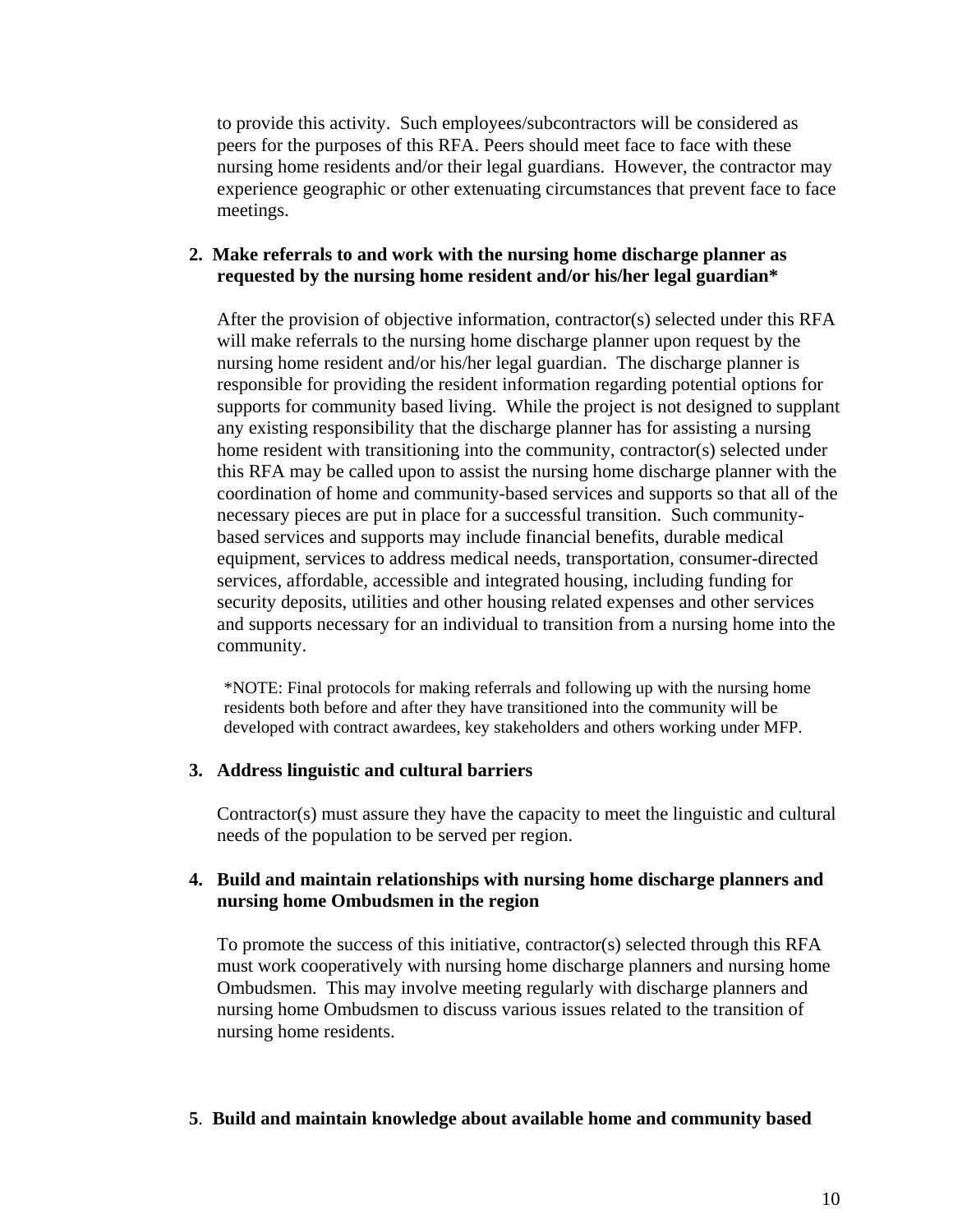#### **services in the region**

It is critical that the contractor(s) selected through this RFA are knowledgeable about available home and community-based services that exist in the region. To build or maintain their knowledge, contractors must develop and maintain relationships with entities that authorize or provide services to gain a better understanding of what services are available. It is expected that the selected contractor will build and maintain relationships with various entities including:

- a. Certified Home Health Agencies (CHHA)
- b. Expanded In-home Services for the Elderly Programs (EISEP)
- c. Independent Living Centers
- d. Local Departments of Social Services
- e. Managed Long Term Care Plans
- f. New York State Office of Mental Health Single Point of Access (SPOA) offices
- g. New York State Office of Mental Retardation and Developmental Disabilities Developmental Disabilities Services Offices (DDSO)
- h. Nursing Home Transition and Diversion (NHTD) Waiver Regional Resource Development Centers (RRDC)
- i. NY Connects (Point of Entry)
- j. Programs for All Inclusive Care of the Elderly (PACE)
- k. Community Alternative Services Agencies (CASA)
- l. Adult Care Facilities (ACF)/Assisted Living Programs (ALP)
- m.Adult Day Health Care Programs (ADHC)
- n. Long Term Home Health Care Program (LTHHCP)
- o. Traumatic Brain Injury (TBI) Waiver RRDC
- p. Other Medicaid and non-Medicaid providers of home and community-based services

#### **6. Comply with all requirements for New York State's MDS Data Use Agreement**

To ensure the integrity, security and confidentiality of information contained in the MDS, contractor(s) selected under this RFA must comply with New York State's MDS Data Use Agreement with CMS. A copy of a MDS Data Use Agreement template can be found in Attachment 5. This MDS Data Use Agreement template is for informational purposes only. Applicants should familiarize themselves with the requirements of the Data Use Agreement as the selected contractor(s) will be held to the same standards as the Department regarding data security and confidentiality that are set forth in the Data Use Agreement. All staff assigned to this project by contractor(s) selected through this RFA who have access to the MDS Data will be required to sign an Addendum to New York State's current MDS Data Use Agreement so that the State can request an addendum from the Centers for Medicare and Medicaid Services (CMS). A copy of an Addendum template can be found in Attachment 6. This Addendum template is for informational purposes only. Applicants should familiarize themselves with the information required on the Addendum template as all staff of contractor(s)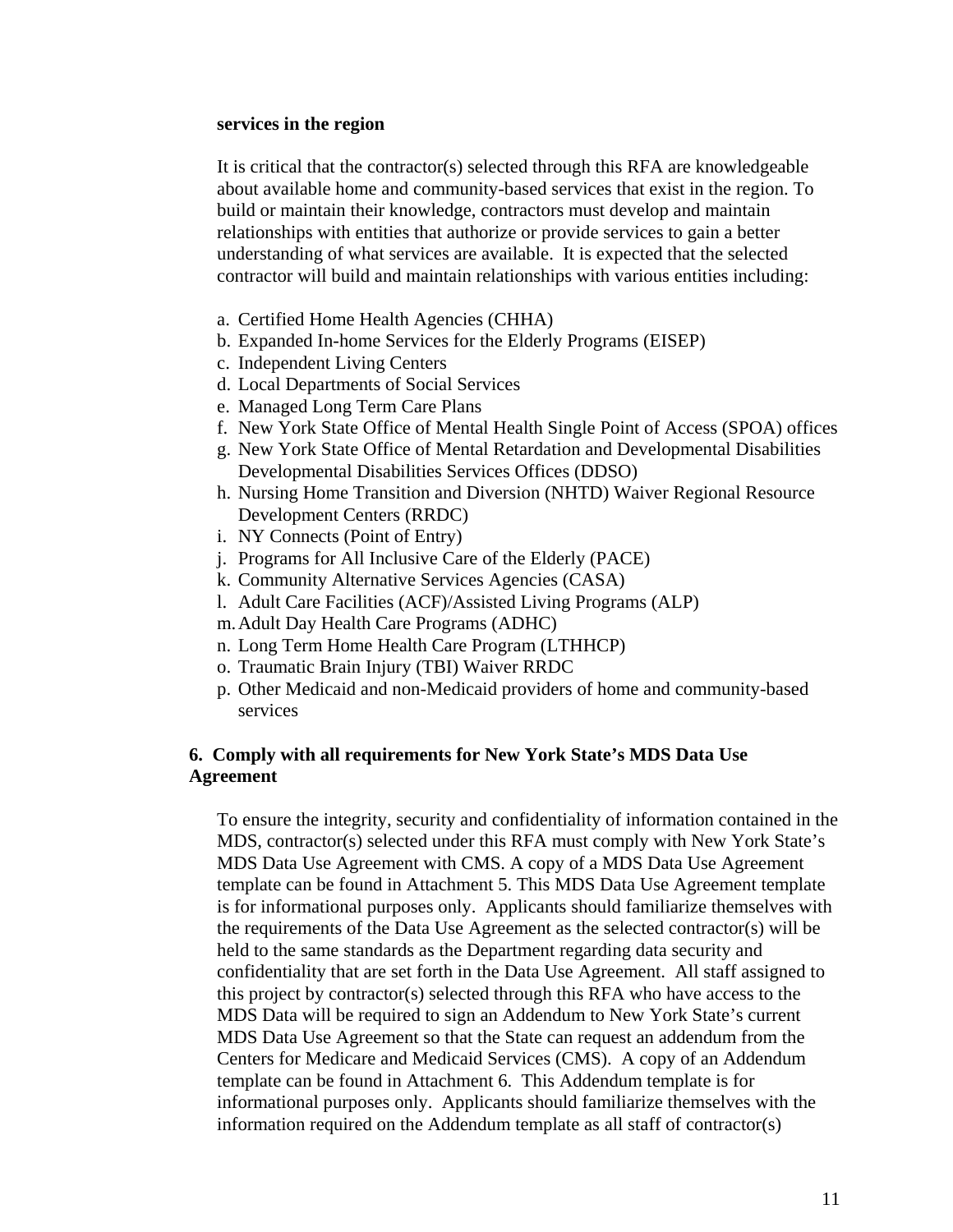selected through this RFA must provide the information requested and sign the form. Any individual who has not signed the form will not be permitted access to the data.

#### **7. Report Program Activities and Accomplishments to DOH**

 The contractor will be **required** to report on a quarterly basis to DOH. Reports must be submitted to DOH no later than 30 days from the end of the calendar quarter.

The contractor shall submit Quarterly and Annual Reports using a standardized format provided by DOH. Quarterly reports **must include** the progress on meeting objectives and completing activities in the contractor's workplan. An annual report will replace the fourth quarter report.

The contractor will also participate, on at least a quarterly basis, in meetings with DOH. The venue for such meetings will be at the sole discretion of DOH. The purpose of the meetings will be to review the program progress and communicate program issues needing resolution. Contractors will also be subject to on-site reviews at the discretion of DOH.

#### **8. Contract with DOH**

Successful applicants will be required to enter into a cost-reimbursement contract with DOH, and abide by all terms included in such contract. A copy of the standard DOH contract, including payment and reporting requirements, is included as Attachment 1.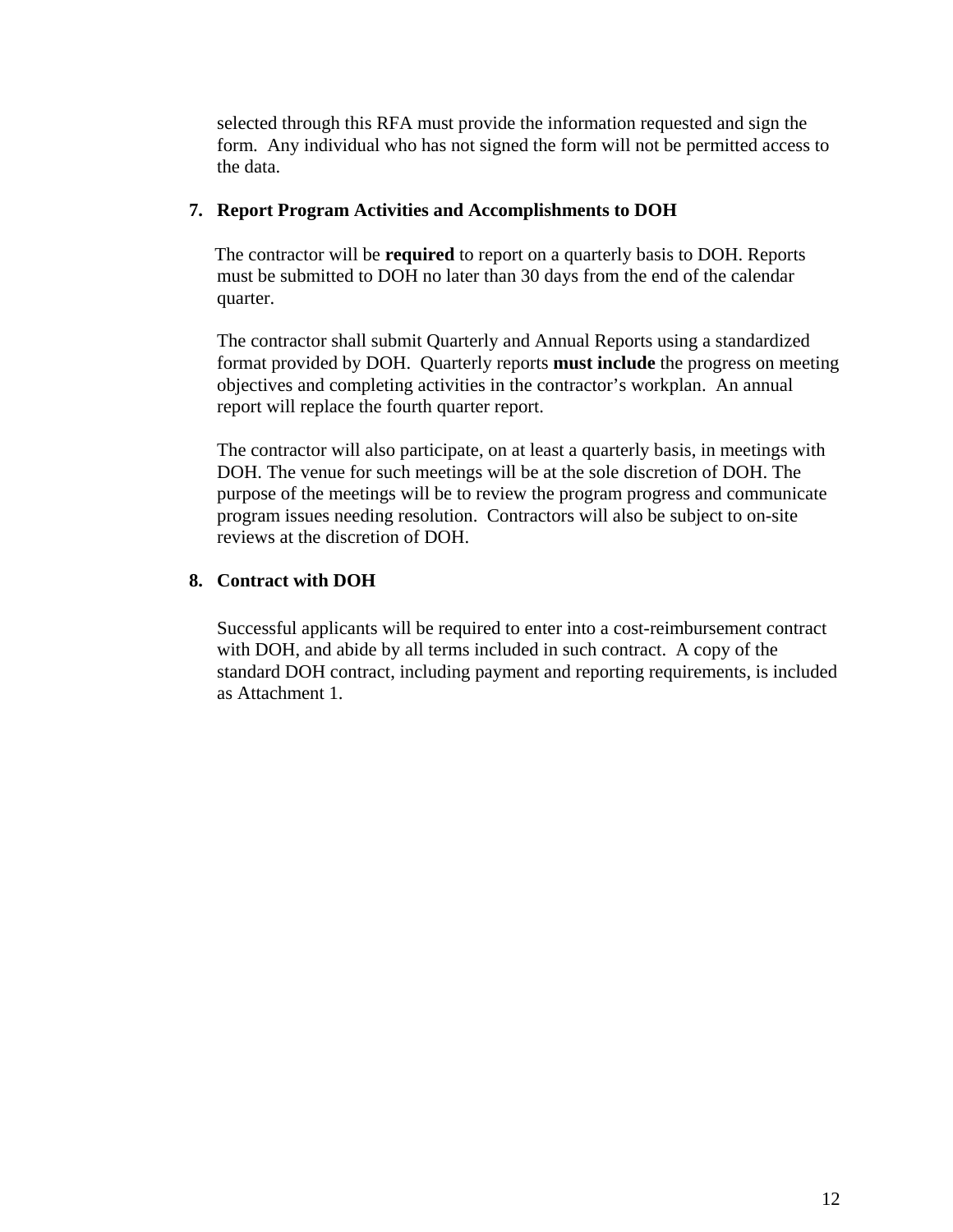## **IV. Administrative Requirements**

#### **A. Issuing Agency**

This RFA is issued by the NYS Department of Health, Office of Long Term Care, Division of Home and Community Based Services, Bureau of Medicaid Long Term Care Waivers. The Department is responsible for the requirements specified herein and for the evaluation of all applications.

#### **B. Question and Answer Phase:**

All substantive questions must be submitted in writing to:

 Tracie Crandell Bureau of Medicaid Long Term Care Waivers Division of Home and Community Based Services Office of Long Term Care New York State Department of Health 99 Washington Avenue, Suite 826 Albany, NY 12260

To the degree possible, each inquiry should cite the RFA section and paragraph to which it refers. Written questions will be accepted until 4:00 pm on the date posted on the cover of this RFA.

Questions of a technical nature can be addressed in writing at the above listed address, via telephone by calling Tracie Crandell at 518-486-3154, or via e-mail at txc06@health.state.ny.us. **Questions are of a technical nature if they are limited to how to prepare your application (e.g., formatting) rather than relating to the substance of the application.** 

Prospective applicants should note that all clarifications and exceptions, including those relating to the terms and conditions of the contract, are to be raised prior to the submission of an application.

This RFA has been posted on the Department of Health's public website at: [http://www.nyhealth.gov/funding/.](http://www.nyhealth.gov/funding/) Questions and answers as well as any updates and/or modifications will also be posted on the Department of Health's website as noted above. All such updates will be posted by the date identified on the cover sheet of this RFA.

#### **C. Applicant Conference**

**An Applicant Conference will not be held for this project.** 

#### **D. How to file an application**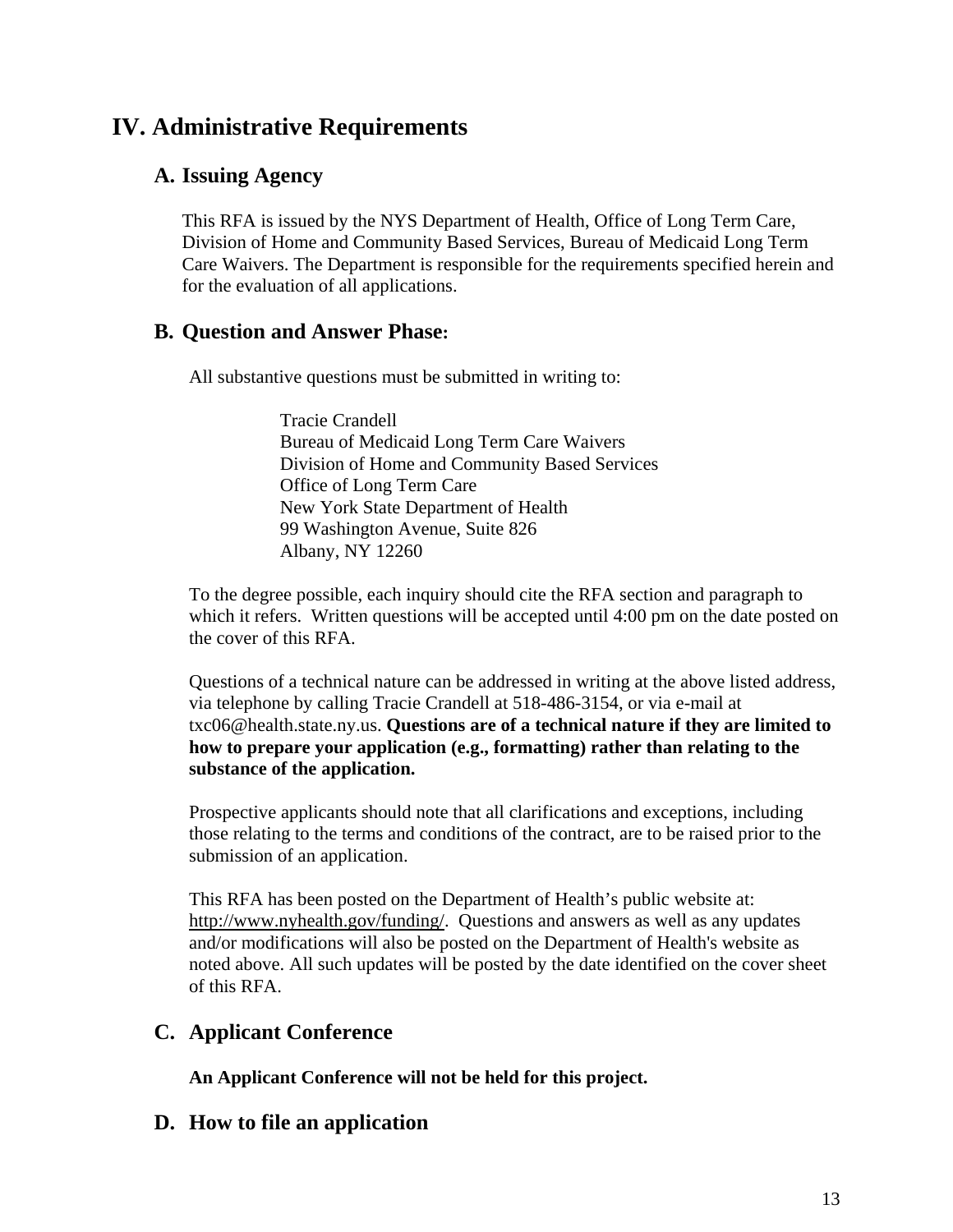Applications must be **received** at the following address by 4:00 PM on the date posted on the cover sheet of this RFA. **Late applications will not be accepted\*.**

> Tracie Crandell Bureau of Medicaid Long Term Care Waivers Division of Home and Community Based Services Office of Long Term Care New York State Department of Health 99 Washington Avenue, Suite 826 Albany, NY 12260

Applicants shall submit one (1) original, signed application and four (4) copies. Application packages should be clearly labeled with the name and number of the RFA as listed on the cover of this RFA document. Applications will not be accepted via fax or e-mail.

**\* It is the applicant's responsibility to see that applications are delivered to the address above prior to the date and time specified. Late applications due to a documentable delay by the carrier may be considered at the Department of Health's discretion.** 

#### **E. THE DEPARTMENT OF HEALTH RESERVES THE RIGHT TO**

- 1. Reject any or all applications received in response to this RFA.
- 2. Award more than one contract resulting from this RFA.
- 3. Waive or modify minor irregularities in applications received after prior notification to the applicant.
- 4. Adjust or correct cost figures with the concurrence of the applicant if errors exist and can be documented to the satisfaction of DOH and the State Comptroller.
- 5. Negotiate with applicants responding to this RFA within the requirements to serve the best interests of the State.
- 6. Eliminate mandatory requirements unmet by all applicants.
- 7. If the Department of Health is unsuccessful in negotiating a contract with the selected applicant within an acceptable time frame, the Department of Health may begin contract negotiations with the next qualified applicant(s) in order to serve and realize the best interests of the State.
- 8. The Department of Health reserves the right to award grants based on geographic or regional considerations to serve the best interests of the state.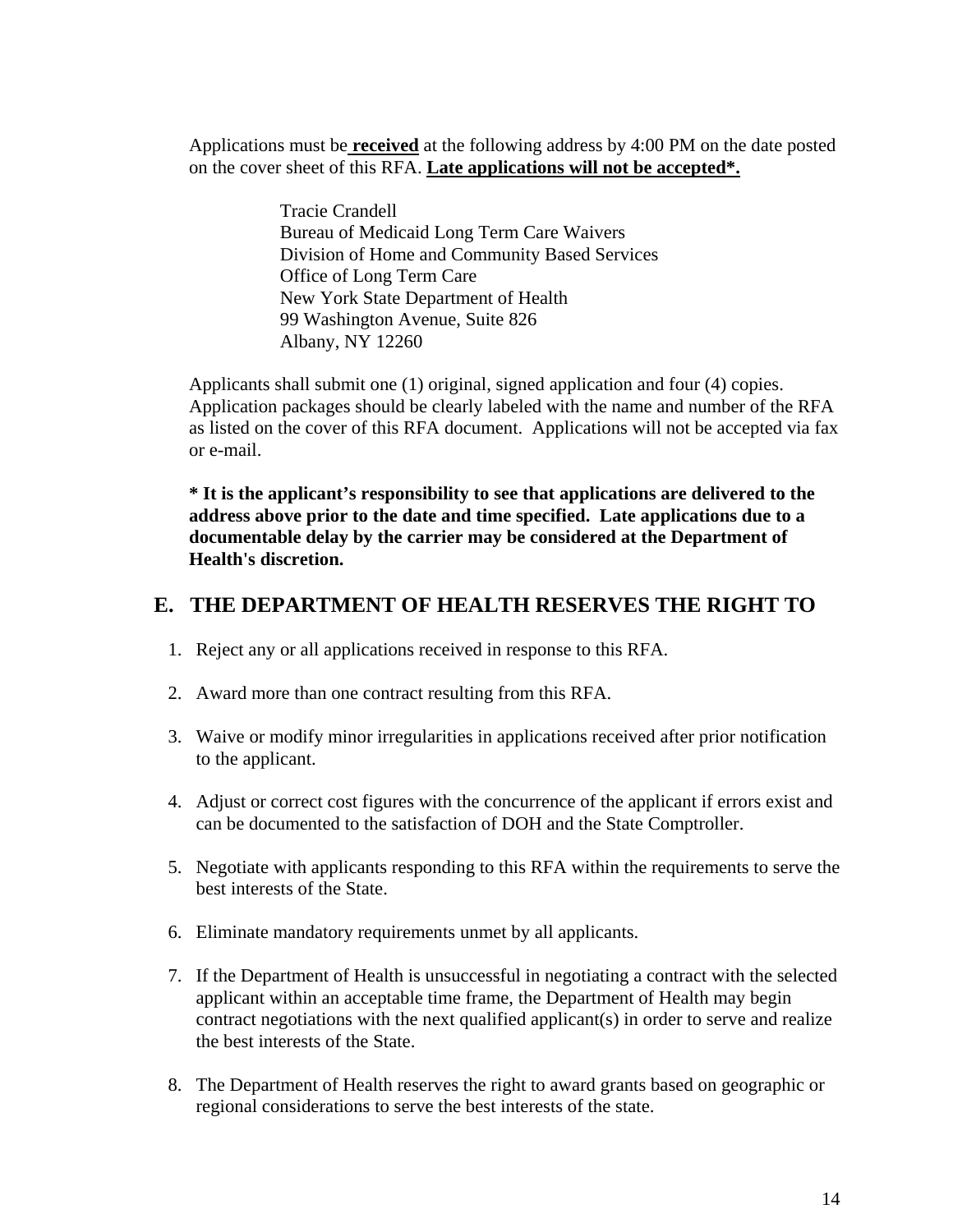#### **F. Term of Contract**

Any contract resulting from this RFA will be effective only upon approval by the New York State Office of the State Comptroller.

It is expected that contracts resulting from this RFA will have an initial contract period of 10/1/2009 to 09/30/2010. These contracts will be eligible for one (1) additional twelve-month renewal, allowing for an end date of September 30, 2011. The renewal will be contingent upon successful completion of all program requirements, continued need of this project, and funding availability. [Note that the start date may be subject to change.].

Each contract period will require submission of renewal documents, which includes an annual workplan and an annual budget for review and approval. Renewals will be contingent upon successful completion of all program requirements, continued need of this project, and funding availability.

#### **G. Payment & Reporting Requirements of Grant Awardees**

- 1. The State (NYS Department of Health) may, at its discretion, make an advance payment to not for profit grant contractors in an amount not to exceed twenty-five (25%) percent of the annual budget.
- 2. The grant contractor will be required to submit quarterly invoices and required reports of expenditures to:

 Tracie Crandell Bureau of Medicaid Long Term Care Waivers Division of Home and Community Based Services Office of Long Term Care New York State Department of Health 99 Washington Avenue, Suite 826 Albany, NY 12260

Payment of such invoices by the State (NYS Department of Health) shall be made in accordance with Article XI-A of the New York State Finance Law. Payment terms will be made on a cost-reimbursement basis pursuant to the negotiated contract budget and completion of work plan elements set for the period.

3. The grant contractor will be required to submit quarterly progress and expenditure reports. All payment and reporting requirements will be detailed in Appendix C of the final grant contract.

#### **H. Vendor Responsibility Questionnaire**

New York State Procurement Law requires that state agencies award contracts only to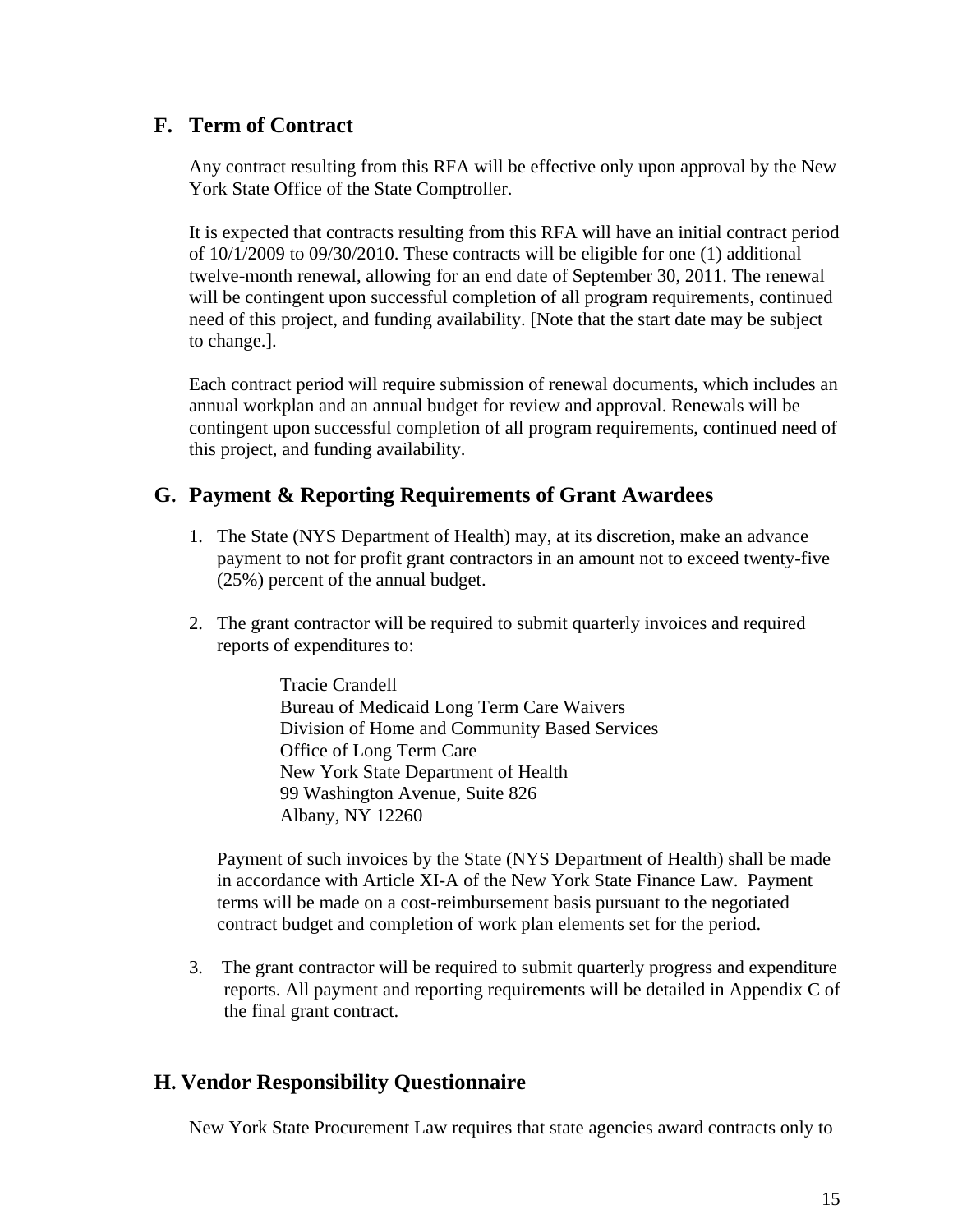responsible vendors. Vendors are invited to file the required Vendor Responsibility Questionnaire online via the New York State VendRep System or may choose to complete and submit a paper questionnaire. To enroll in and use the New York State VendRep System, see the VendRep System Instructions available at [www.osc.state.ny.us/vendrep](http://www.osc.state.ny.us/vendrep) or go directly to the VendRep system online at [https://portal.osc.state.ny.us.](https://portal.osc.state.ny.us/) For direct VendRep System user assistance, the OSC Help Desk may be reached at 866-370-4672 or 518-408-4672 or by email at [helpdesk@osc.state.ny.us](mailto:helpdesk@osc.state.ny.us). Vendors opting to file a paper questionnaire can obtain the appropriate questionnaire from the VendRep website [www.osc.state.ny.us/vendrep](http://www.osc.state.ny.us/vendrep) or may contact the Department of Health or the Office of the State Comptroller for a copy of the paper form. Applicants should also complete and submit the Vendor Responsibility Attestation (Attachment 4).

#### **I. General Specifications**

- 1. By signing the "Applicant Attestation" (see Attachment 3) each applicant attests to its express authority to sign on behalf of the applicant.
- 2. Contractor will possess, at no cost to the State, all qualifications, licenses and permits to engage in the required business as may be required within the jurisdiction where the work specified is to be performed. Workers to be employed in the performance of this contract will possess the qualifications, training, licenses and permits as may be required within such jurisdiction.
- 3. Submission of an application indicates the applicant's acceptance of all conditions and terms contained in this RFA, including the terms and conditions of the contract. Any exceptions allowed by the Department during the Question and Answer Phase (Section IV.B.) must be clearly noted in a cover letter attached to the application.
- 4. An applicant may be disqualified from receiving awards if such applicant or any subsidiary, affiliate, partner, officer, agent or principal thereof, or anyone in its employ, has previously failed to perform satisfactorily in connection with public bidding or contracts.
- 5. Provisions Upon Default
	- a. The services to be performed by the Applicant shall be at all times subject to the direction and control of the Department as to all matters arising in connection with or relating to the contract resulting from this RFA.
	- b. In the event that the Applicant, through any cause, fails to perform any of the terms, covenants or promises of any contract resulting from this RFA, the Department acting for and on behalf of the State, shall thereupon have the right to terminate the contract by giving notice in writing of the fact and date of such termination to the Applicant.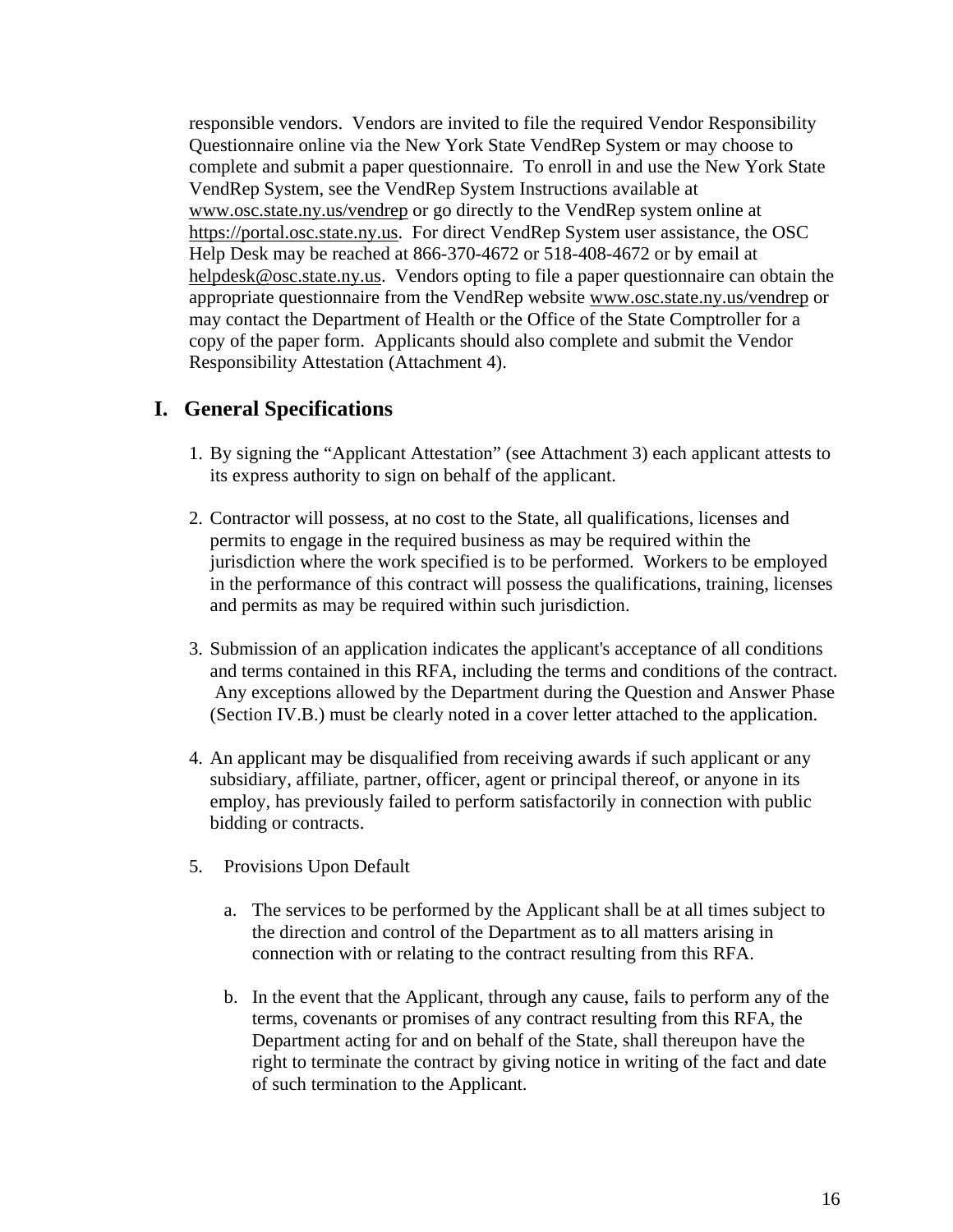c. If, in the judgement of the Department of Health, the Applicant acts in such a way which is likely to or does impair or prejudice the interests of the State, the Department acting on behalf of the State, shall thereupon have the right to terminate any contract resulting from this RFA by giving notice in writing of the fact and date of such termination to the Contractor. In such case the Contractor shall receive equitable compensation for such services as shall, in the judgement of the State Comptroller, have been satisfactorily performed by the Contractor up to the date of the termination of this agreement, which such compensation shall not exceed the total cost incurred for the work which the Contractor was engaged in at the time of such termination, subject to audit by the State Comptroller.

#### **J. Appendices**

The following will be incorporated as appendices into any contract(s) resulting from this Request for Application.

| <b>APPENDIX A -</b> | <b>Standard Clauses for All New York State Contracts</b>                                                                                                                                                                   |
|---------------------|----------------------------------------------------------------------------------------------------------------------------------------------------------------------------------------------------------------------------|
| <b>APPENDIX A-1</b> | <b>Agency Specific Clauses</b>                                                                                                                                                                                             |
| <b>APPENDIX A-2</b> | Program Specific Clauses                                                                                                                                                                                                   |
| <b>APPENDIX B-</b>  | <b>Budget</b>                                                                                                                                                                                                              |
| <b>APPENDIX C -</b> | Payment and Reporting Schedule                                                                                                                                                                                             |
| <b>APPENDIX D-</b>  | Workplan                                                                                                                                                                                                                   |
| <b>APPENDIX H-</b>  | Federal Health Insurance Portability and Accountability Act<br>(HIPAA) Business Associate Agreement                                                                                                                        |
| <b>APPENDIX E -</b> | Unless the CONTRACTOR is a political sub-division of New<br>York State, the CONTRACTOR shall provide proof, completed by<br>the CONTRACTOR's insurance carrier and/or the Workers'<br>Compensation Board, of coverage for: |
|                     | Workers' Compensation, for which one of the following is incorporated<br>into this contract as <b>Appendix E-1</b> :                                                                                                       |
|                     |                                                                                                                                                                                                                            |

• **CE-200** -- Certificate of Attestation For New York Entities With No Employees And Certain Out Of State Entities, That New York State Workers' Compensation And/Or Disability Benefits Insurance Coverage is Not Required; OR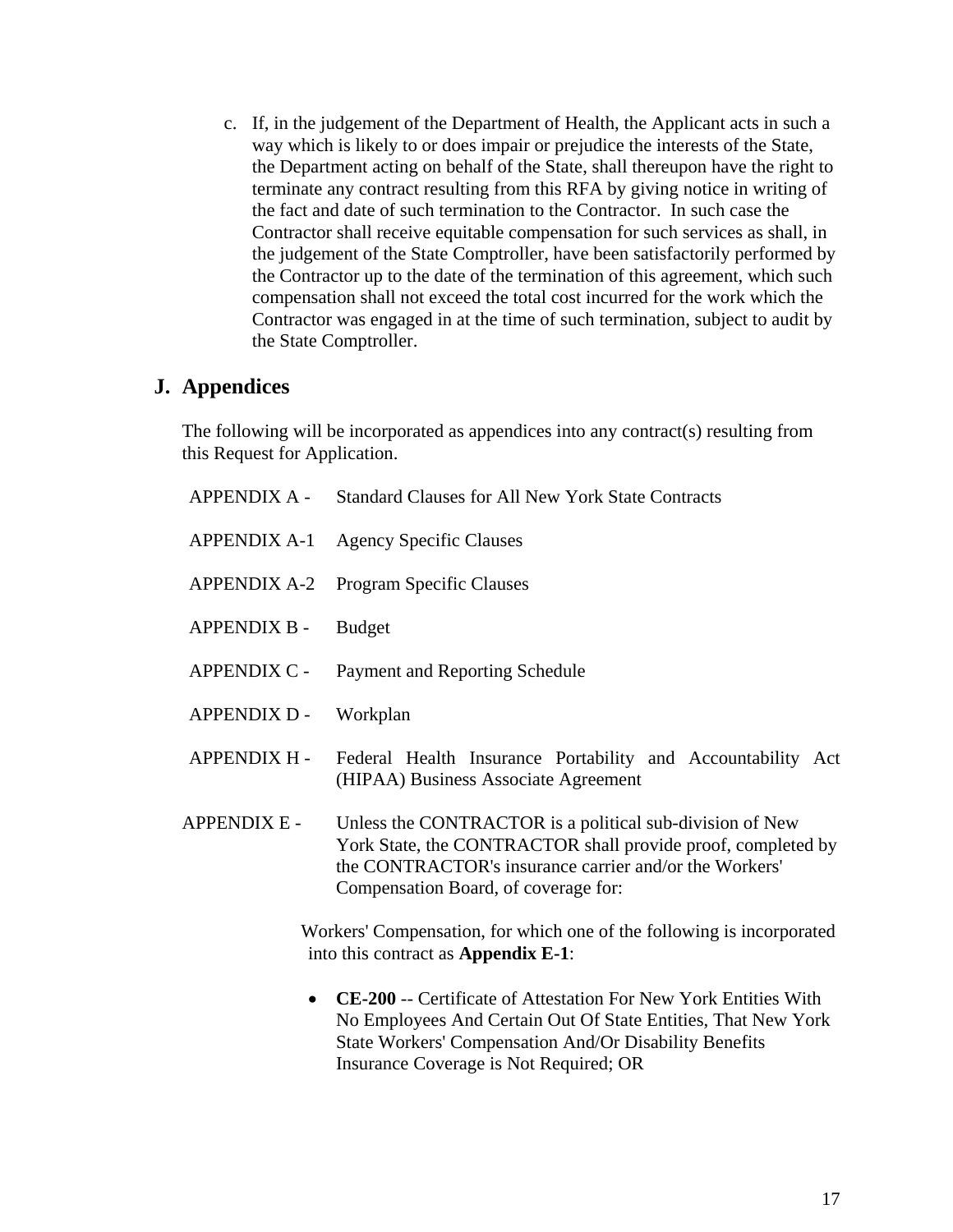- **C-105.2** -- Certificate of Workers' Compensation Insurance. PLEASE NOTE: The State Insurance Fund provides its own version of this form, the **U-26.3**; OR
- **SI-12** -- Certificate of Workers' Compensation Self-Insurance, OR **GSI-105.2** -- Certificate of Participation in Workers' Compensation Group Self-Insurance

 Disability Benefits coverage, for which one of the following is incorporated into this contract as **Appendix E-2**:

- **CE-200** -- Certificate of Attestation For New York Entities With No Employees And Certain Out Of State Entities, That New York State Workers' Compensation And/Or Disability Benefits Insurance Coverage is Not Required; OR
- **DB-120.1** -- Certificate of Disability Benefits Insurance OR
- **DB-155** -- Certificate of Disability Benefits Self-Insurance

**NOTE: Do not include the Workers' Compensation and Disability Benefits forms with your application. These documents will be requested as a part of the contracting process should you receive an award.**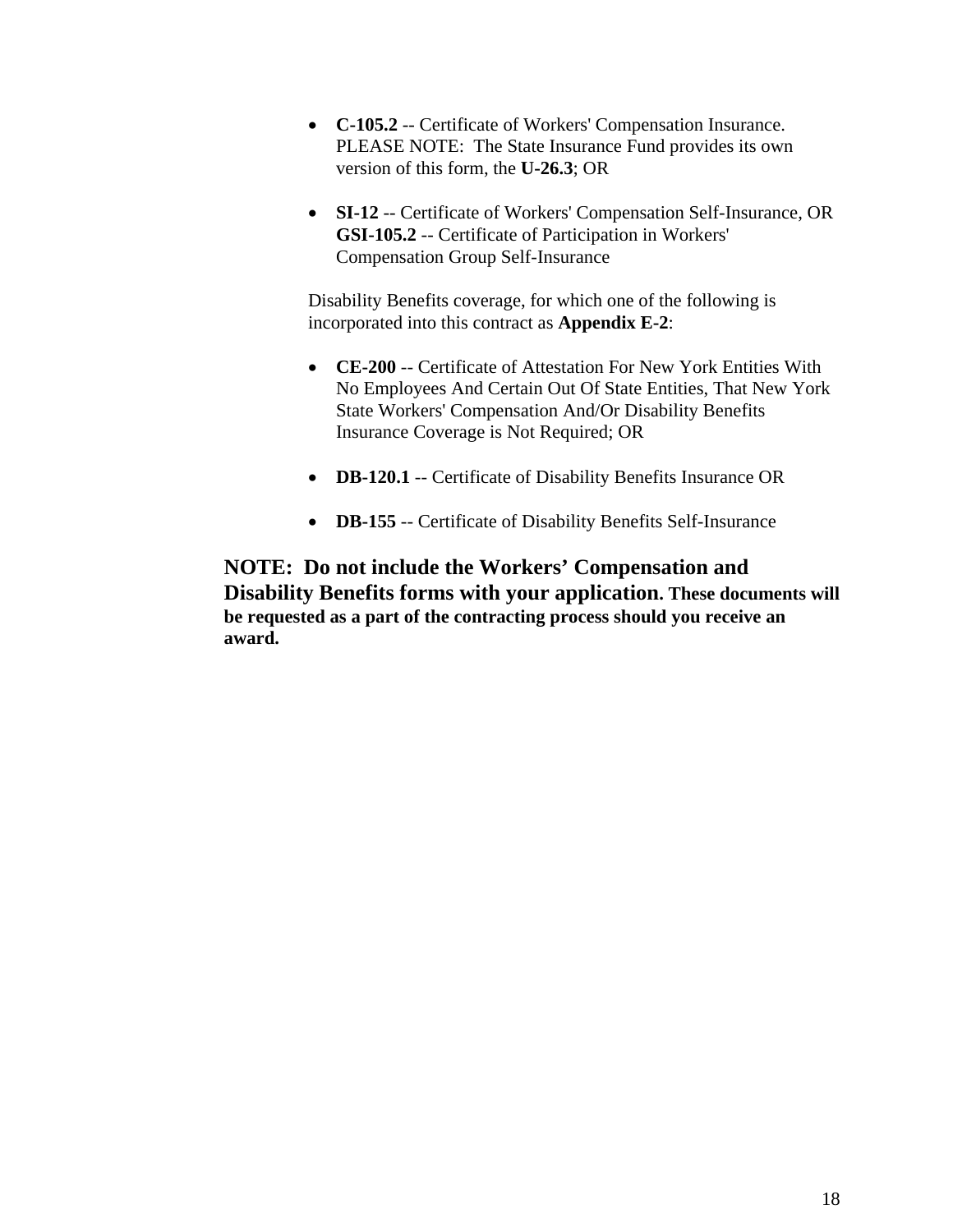## **V. Completing the Application**

#### **A. Application Content**

The contractors will be selected based on a submitted application demonstrating their ability to fully implement the Money Follows the Person Demonstration Identification of and Outreach to Nursing Home Residents Project and assure effective oversight of all project functions. Please submit your application(s) according to the following pertinent content-specific format:

A completed application consists of the following sections, clearly labeled and presented in the order indicated below.

- **1. Application Cover Sheet** (use Attachment 2: Grant Application Summary Form)
- **2. Table of Contents**
- **3. Program Summary**
- **4. Narrative Section** 
	- *a. Applicant Capability*
	- *b*. Workplan (narrative section), Timeline, and Evaluation Plan
- **5. Budget/Cost Sheet** (use Attachment 8)
- **6. Applicant Attestation** (use Attachment 3)
- **7. Vendor Responsibility Attestation** (use Attachment 4)

#### **1. Application Cover Sheet**

A form is provided (Attachment 2) that will serve as the Application Cover Sheet. This form may be recreated on the applicant's computer, provided the applicant strictly adheres to the given format.

The Cover Sheet should provide the name of a person who should be contacted by those seeking information about your application. Needed contact information includes: a full mailing address, telephone number and extension, fax number and e-mail address. See Attachment 7 for a map of the nine (9) regions of the state.

#### **2. Table of Contents**

The Table of Contents should indicate by page number the location of all components of your application including attachments.

#### **3. Program Summary**

Summarize your agency's policies and procedures that will be in place to meet the objectives in this RFA. Explain how your agency will meet the overall goals of this RFA. Explain how your project will result in the identification and successful transition of individuals with disabilities and seniors from nursing homes to the community.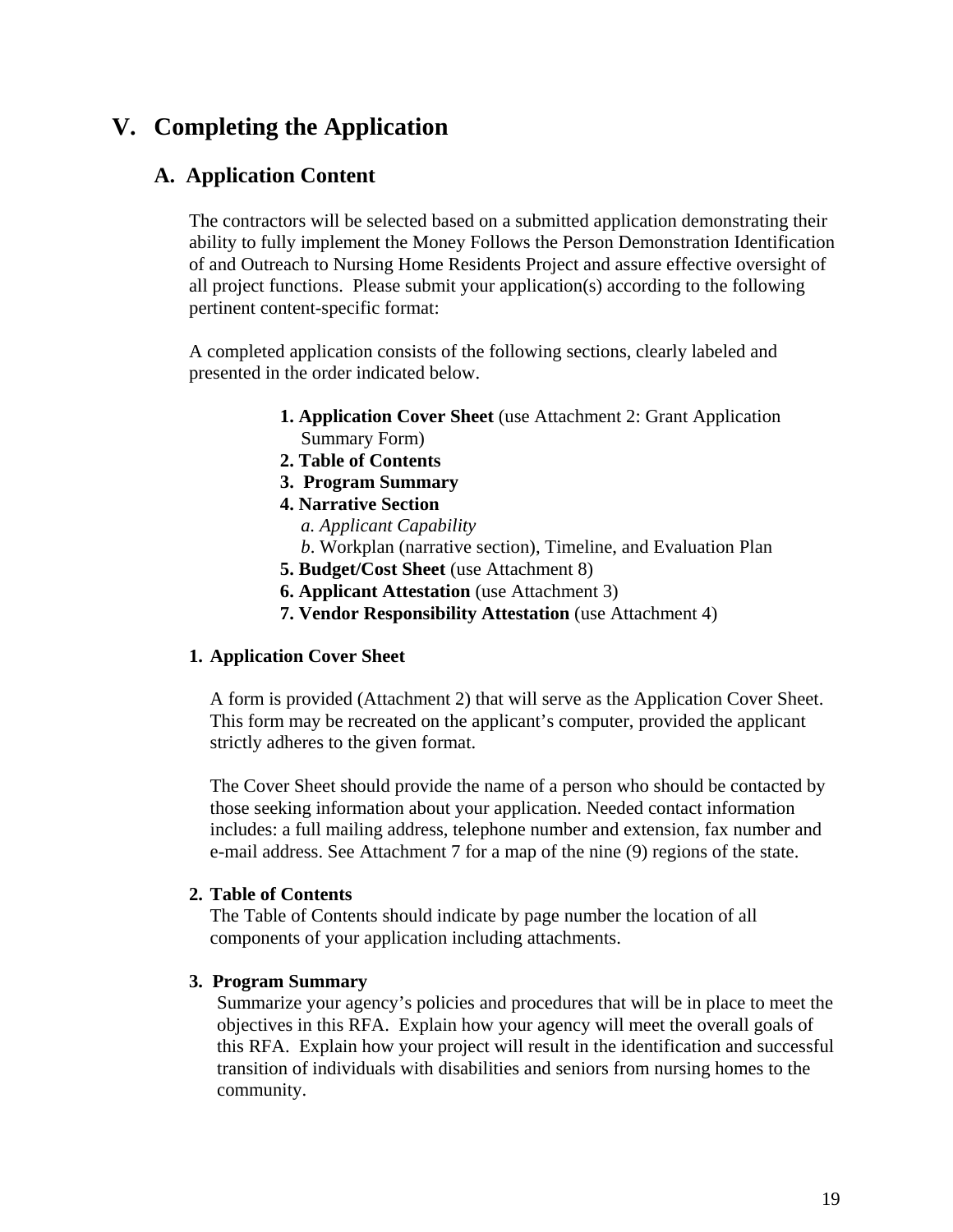#### **4. Narrative Section (Total = 75 points)**

#### **a. Applicant Capability (30 points)**

#### *1. Organization Mission/Structure/Staff/Commitment*

Describe your agency, its mission, services and capacity.

Describe the organizational structure of your proposed program, including essential staff and their qualifications (degrees, licensure, certification, relevant experience, etc.).

Describe the composition of your agency's Board of Directors, including a discussion of how significantly individuals with disabilities and/or seniors are represented on your agency's Board of Directors.

Discuss how your proposed staffing will be integrated into your current organizational structure and include an Organizational Chart covering personnel names/titles, to whom the primary staff person will report to and lines of communication and decision making with your application.

Discuss your organization's ability to hire/train/retain sufficient qualified staff to effectively meet the objectives of the demonstration project. In addition, describe the qualifications you will be asking for with the staff you plan on hiring to carry out these objectives and describe your agency's staffing plan for this project.

Describe your agency's establishment and utilization of Information Technology (IT) capacity related to securely maintaining and tracking data.

Discuss how your agency will avoid any duplication of effort if it is currently conducting similar outreach efforts. Also include the procedures that your organization would implement and follow to prevent conflicts of interest and assure against influence in regard to referrals.

*2. Experience* 

Given the catchment area:

Describe how this project fits into your agency's overall mission.

Describe your agency's experience with assisting people with disabilities and seniors to obtain financial benefits, durable medical equipment, services to address medical needs, transportation, consumer-directed services, affordable, accessible and integrated housing, including funding for security deposits, utilities and other housing related expenses and other services and supports necessary for an individual to transition from a nursing home into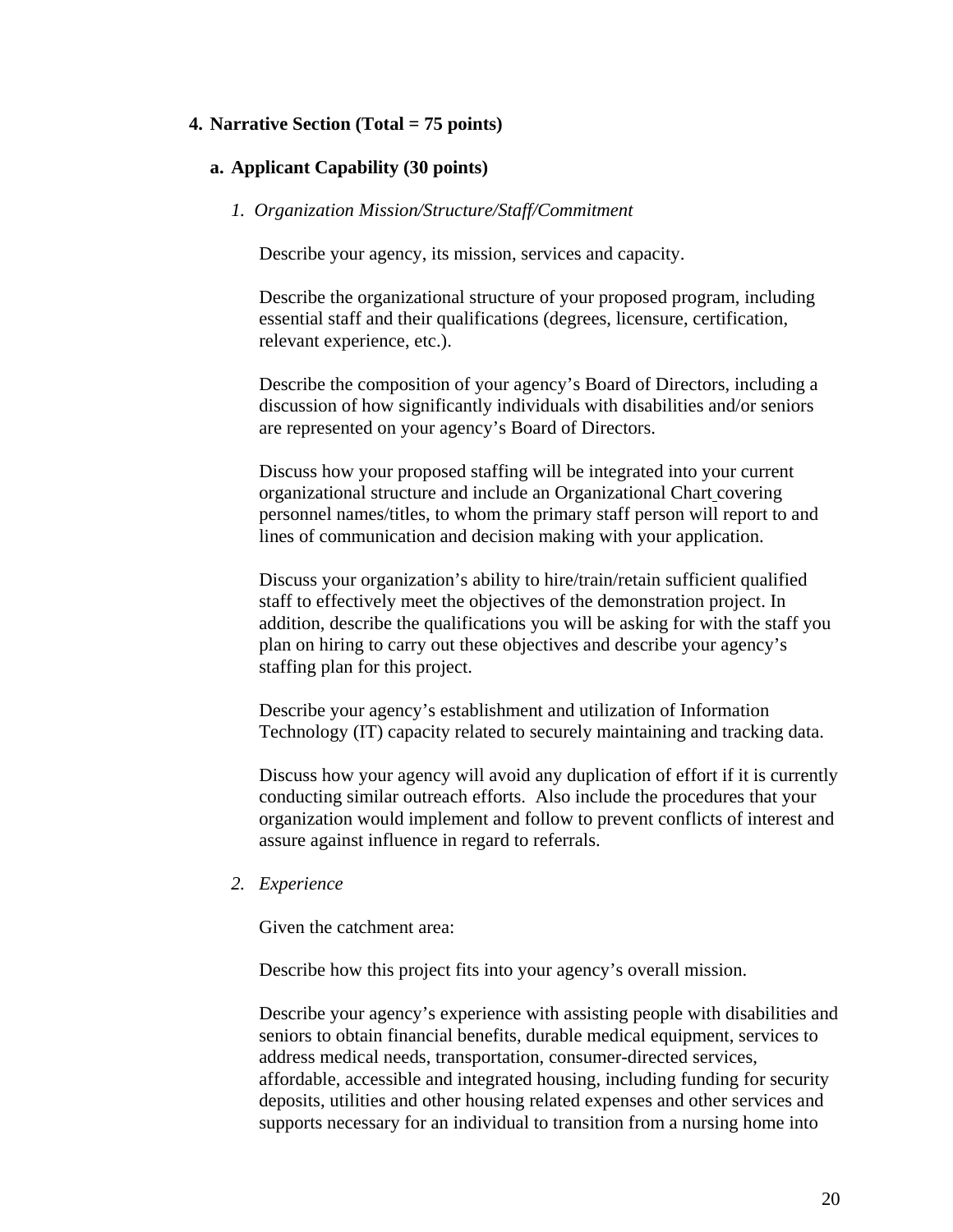the community. This should include a discussion of your agency's experience with working with nursing home discharge planners as necessary to coordinate and facilitate obtaining the home and community based services and supports necessary for the nursing home resident to transition into the community once the individual chooses to transition.

Describe your agency's experience serving individuals with disabilities of all ages and/or seniors who may prefer to live in their community.

Describe your agency's experience in assisting individuals with disabilities of all ages and/or seniors in obtaining affordable, accessible and integrated housing and other housing related supports such as funding for security or utility deposits.

Describe your agency's experience in working with individuals with disabilities of all ages and seniors by either showing a history of providing peer support with services or providing a plan for developing a peer based initiative.

Describe your agency's experience with providing objective information regarding the long term care system.

Describe how your agency develops/enhances opportunities for collaborating among and between state and local level long term care service stakeholders to increase participation, improve services, etc.

Describe your agency's experience in developing informational materials. This may include your agency's experience in developing marketing materials.

Describe your agency's knowledge of the principles of the most integrated setting mandate of Title II of the Americans with Disabilities Act (ADA) of 1990 and the independent living concepts of personal choice and control as well as the dignity of risk.

#### **b. Workplan, Timeline, and Evaluation Plan (45 points)**

Applicants should submit a narrative section describing how each of the required program activities will be accomplished, the timeframes for program implementation and an evaluation plan based on the activities listed below.

This narrative should describe the goal-related objectives, activities, timeframes and evaluation methods for the development and implementation of the project. It should cover partnering and planning, key linkages, staffing, range of services and how they will be provided, based on the activities of your proposed Workplan. Additionally, the narrative should demonstrate an understanding of the social, cultural, economic and service issues likely to impact this population.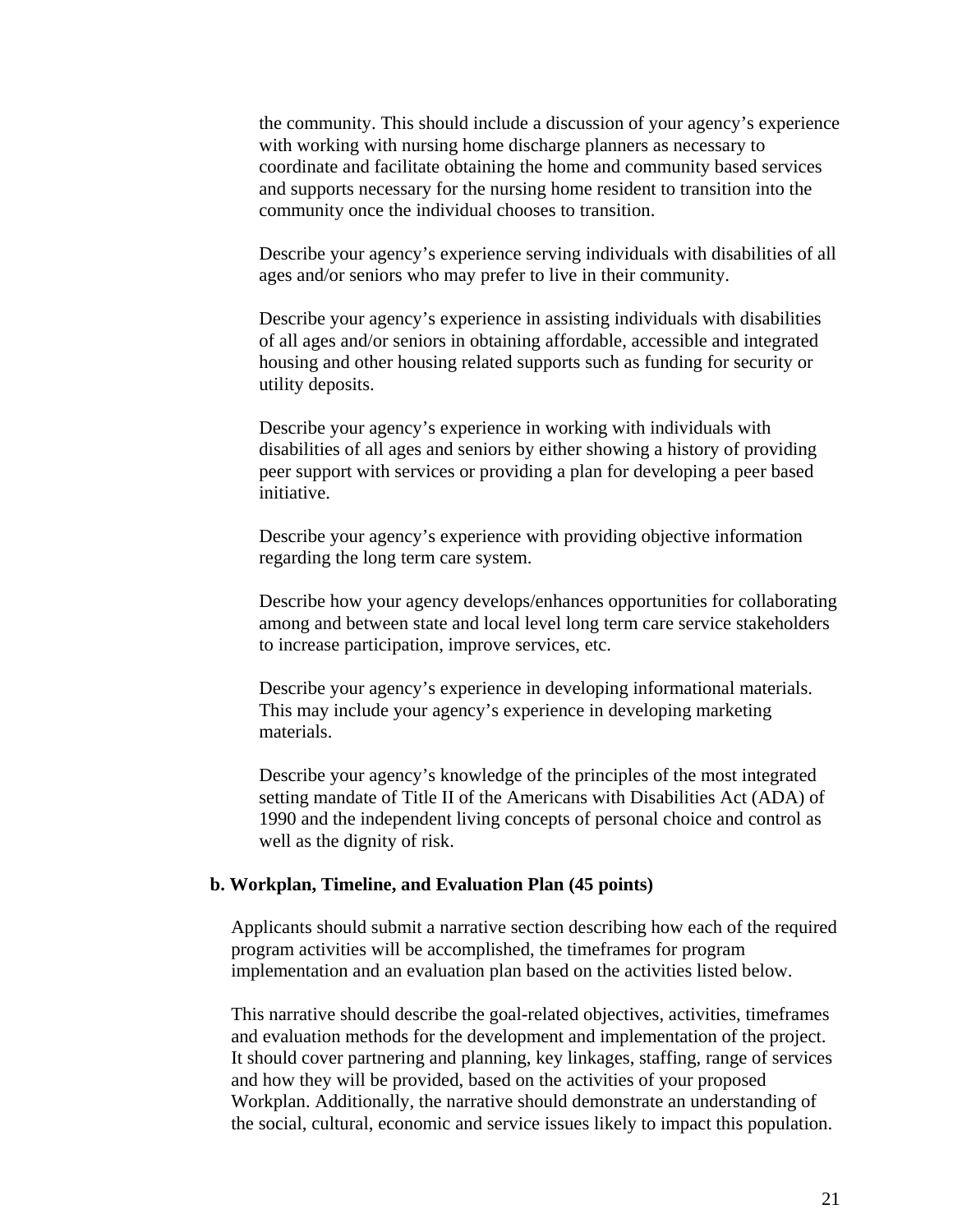In cases where the proposed activities require collaboration with other entities, include a description of such an agreement and the roles of key entities involved (see Regional Consortium Applications, Section I.D). Describe any challenges you anticipate in providing outreach under this RFA and how you plan to address them.

#### *1. Contact select nursing home residents and provide objective information about home and community based long term care options\**

Applicants should describe plans for contacting nursing home residents, legal guardians, and key nursing home staff. This description should address plans for both face to face meetings and plans for other communication with those for whom face to face meetings cannot be accommodated. Applicants should describe how they will work effectively with legal guardians.

Applicants should describe a plan to assure information is provided to nursing home residents and/or their legal guardians in an objective manner so as not to influence any decisions made by nursing home residents, especially if the applicant is a provider of services. The information to be provided should include a range of available home and community based long term care options, not just those home and community based services provided by the applicant.

#### *2. Make referrals to and work with the nursing home discharge planner as requested by the nursing home resident and/or his/her legal guardian\**

Applicants should discuss their approach for following up with the nursing home residents and/or their legal guardians and the nursing home residents' discharge planner and other ideas for successfully completing this activity.

 Applicants should describe their ability to tailor their approach linking with key nursing home personnel based on the uniqueness of the specific nursing home.

\*NOTE: Final protocols for making referrals and following up with the nursing home residents both before and after they have transitioned into the community will be developed with contract awardees, key stakeholders and others working under MFP.

#### *3. Address linguistic and cultural barriers*

Applicants should describe how they will develop the capacity to meet the linguistic and cultural needs of the population to be served per region.

*4. Build and maintain relationships with nursing home discharge planners and nursing home Ombudsmen in the region*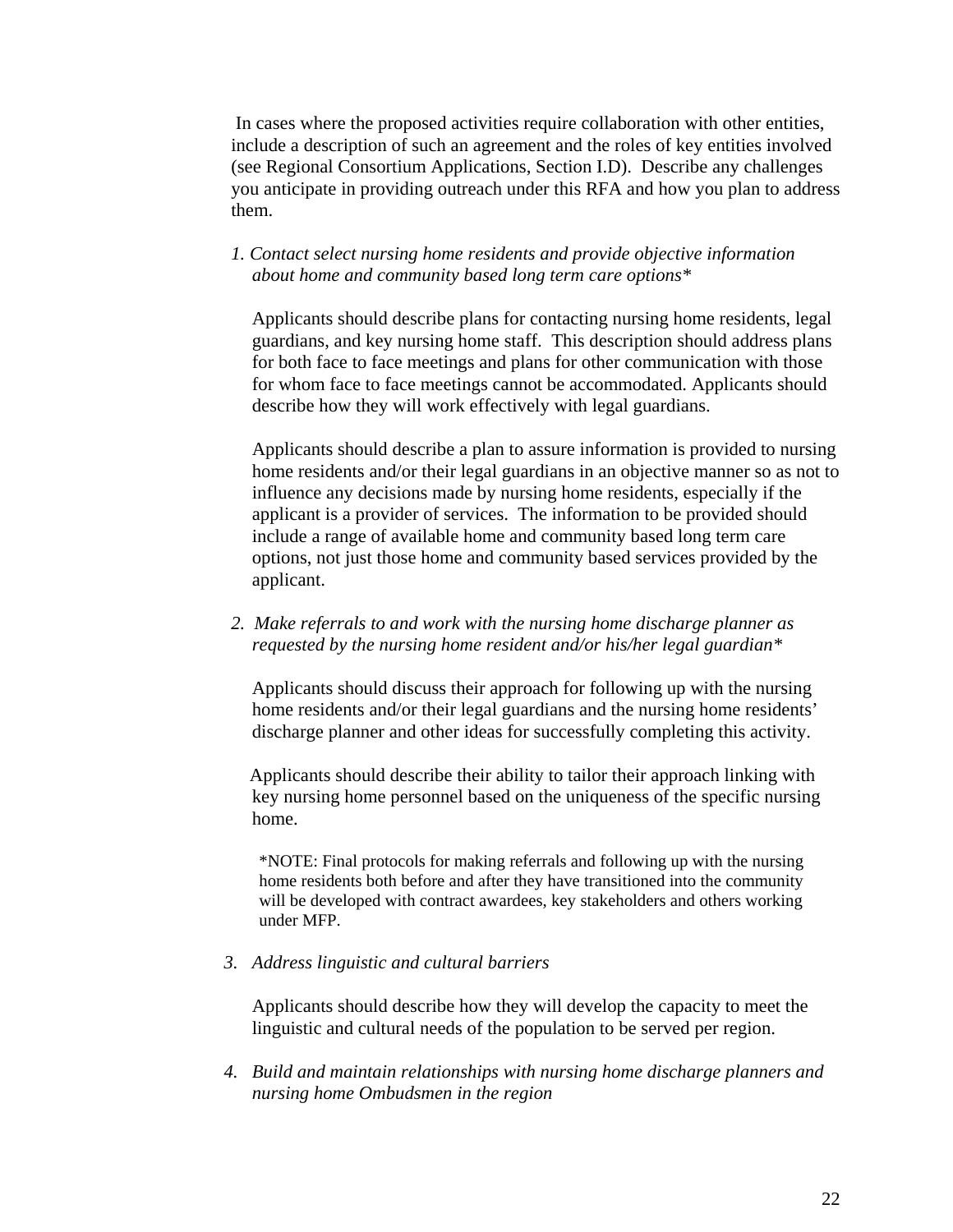Applicants should discuss their approach for building and maintaining relationships with nursing home discharge planners and nursing home Ombudsmen in the region

*5. Build and maintain knowledge about available home and community based services in the region* 

Applicants should describe how they will build and maintain staff knowledge about available home and community based long term care options in the region. Included in this discussion should be a description of plans for developing and maintaining relationships with entities in the region that authorize or provide services and other plans for completing this activity.

*6. Comply with all requirements for New York State's MDS Data Use Agreement* 

Applicants should describe their plan to assure that MDS Data Use Agreement requirements will be fulfilled. Included in this discussion must be a description of how the applicant will appropriately safeguard any confidential personal health information.

The applicant should describe the methods they will use to monitor progress for achieving objectives for each of the activities. Also describe how results of these evaluation activities will help with modifying and/or establishing new objectives.

#### **5. Budget/Cost Sheet (25 points)**

Assuming an October 1, 2009 start date, applicants should follow the instructions and complete and submit Attachment 8 in its entirety. All costs must be related to the provision of Identification of and Outreach to Nursing Home Residents, as well as be consistent with the scope of services, reasonable and cost effective.

 Please note the indirect rate is limited to up to ten percent (10%) of the total direct costs.

Funding received for this contract may only be used for expanded and/or new activities pursuant to this RFA and may not supplant existing funds for current staff or activities.

Ineligible budget items will be removed from the budget before the budget is scored. The budget amount requested will be reduced to reflect the removal of the ineligible items.

#### **B. Application Format**

ALL APPLICATIONS SHOULD CONFORM TO THE FORMAT PRESCRIBED BELOW.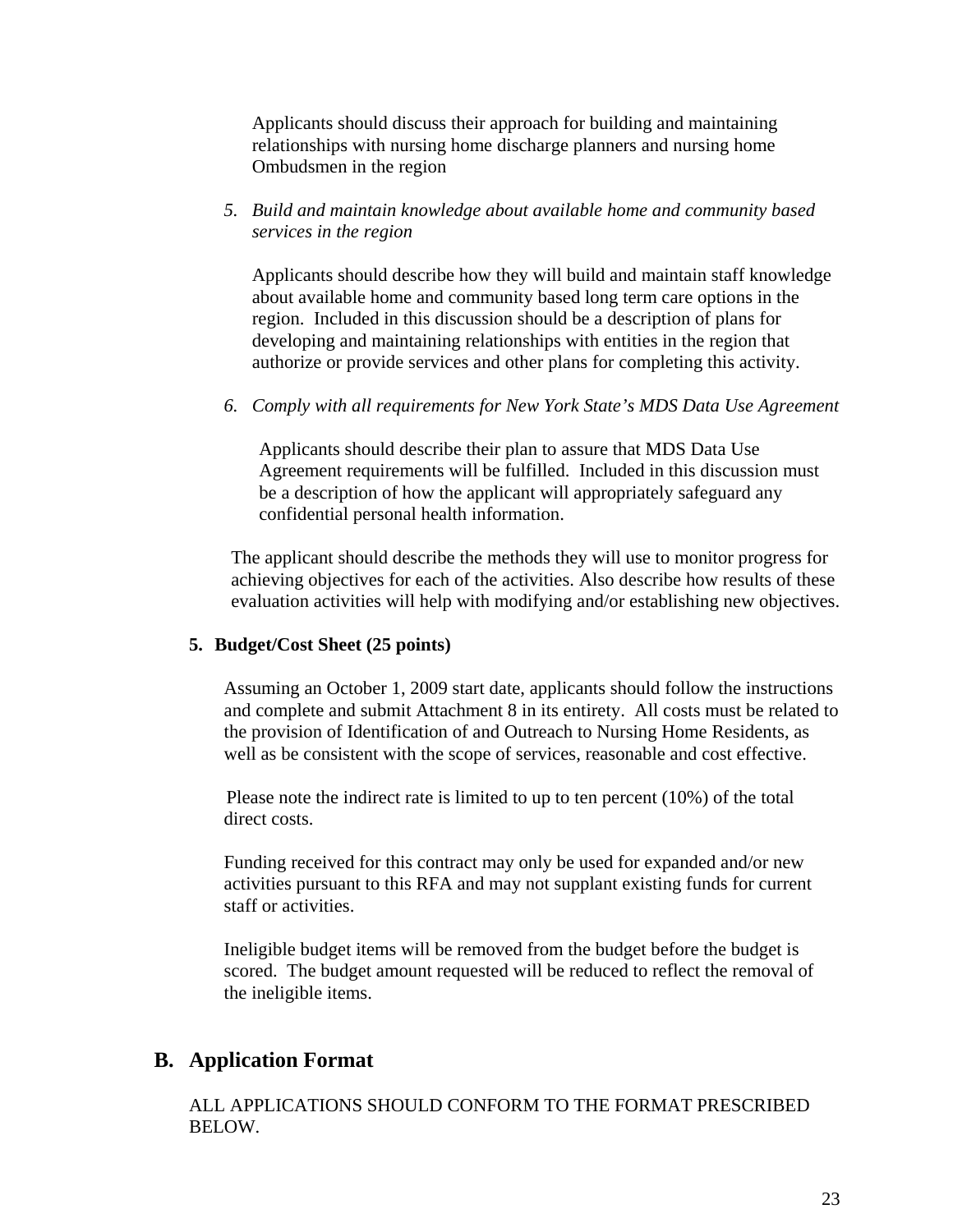All applications should be submitted on double spaced typed pages (not including the cover page and attachments), using a normal (12) font or larger, and 1 inch margins all around. The value assigned to each section (see below) is an indication of the relative weight that will be given when scoring your application.

#### **APPLICATIONS FAILING TO INCLUDE ALL OF THE FOLLOWING SECTIONS WILL BE REMOVED FROM CONSIDERATION.**

| <b>Application Section</b>       | <b>Maximum Score in Points</b> |
|----------------------------------|--------------------------------|
| <b>Applicant Capability</b>      | 30                             |
| Workplan/Timeline                |                                |
| Budget/Cost Sheet (Attachment 8) | 25                             |
| Total                            | 100 Points                     |

#### **C. Review & Award Process**

The minimum passing score is 50 points.

Applications meeting the guidelines set forth above will be reviewed and evaluated competitively by the Department of Health. Staff from other State agencies may also participate in the application review and evaluation. Important considerations in the review process will be:

- the appropriateness of the goal-related, measurable objectives and how well the activities reflect the process to achieve the stated objectives;
- the extent to which the applicant demonstrates commitment to the principles of community integration, person centered planning and independent living philosophy;
- the extent to which the proposed outcomes and program design support the needs of the population;
- the extent to which the program design proposed is likely to meet the goals of this project;
- how progress will be assessed;
- a clear and appropriate budget justification and how consistent the proposed budget is with the scope of activities to be conducted including the overall staffing pattern; and
- the extent to which the requirements of the RFA have been fully addressed.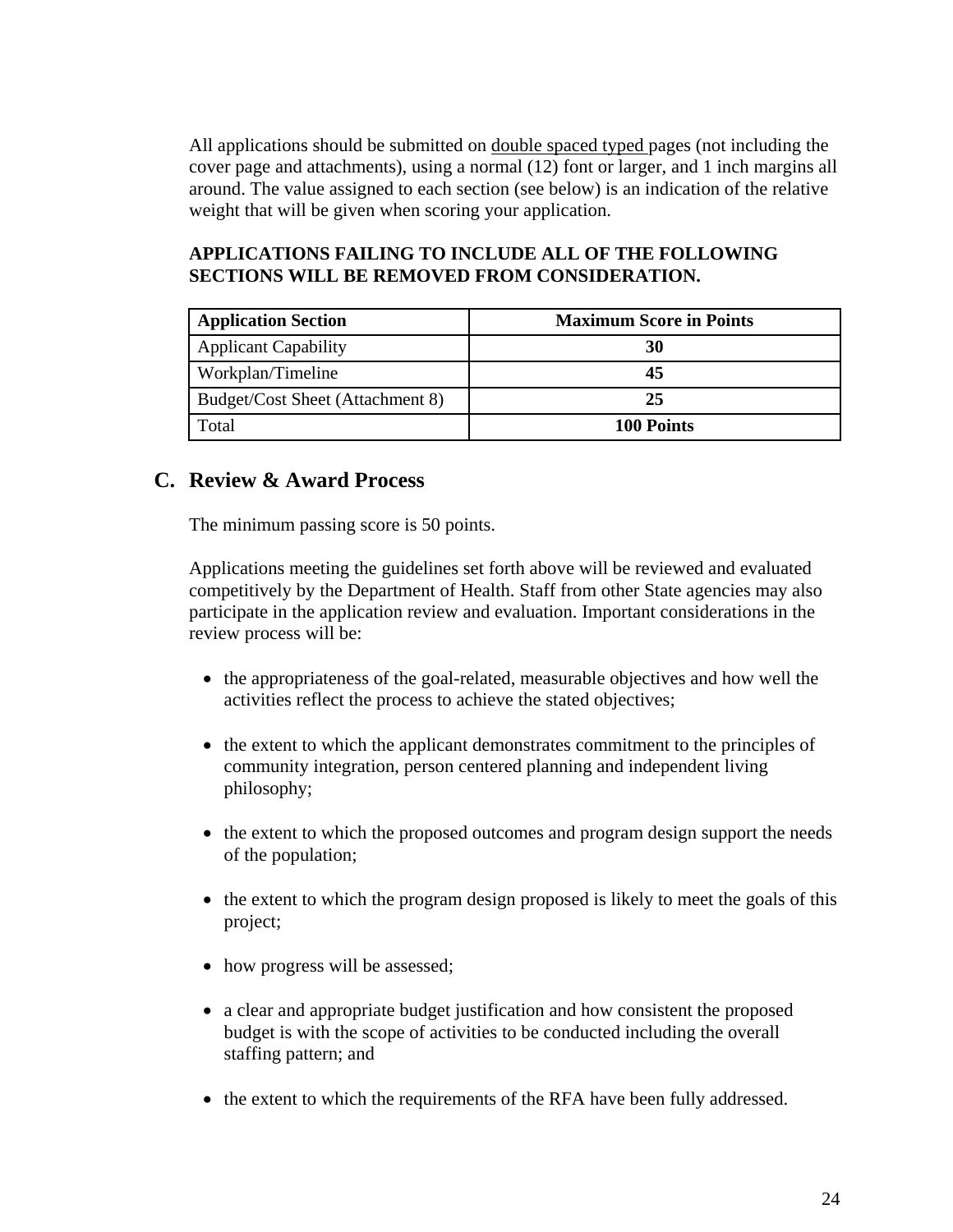In the situation of a tie in the highest scoring applicants for a regional contract, the application that has the highest score excluding the budget (Attachment 8) will be awarded the contract.

Following the award of grants from this RFA, applicants may request a debriefing from the NYS DOH Office of Long Term Care no later than three months from the date of the award(s) announcement*.* This debriefing will be limited to the positive and negative aspects of the subject application.

## **VI. Attachments**

- Attachment 1: Standard Grant Contract with Appendices
- Attachment 2: Grant Application Summary Form
- Attachment 3: Applicant Attestation
- Attachment 4: Vendor Responsibility Attestation
- Attachment 5: MDS Data Use Agreement
- Attachment 6: Data Use Agreement Addendum
- Attachment 7: Map of New York State by Regions
- Attachment 8: Budget Instructions and Budget Forms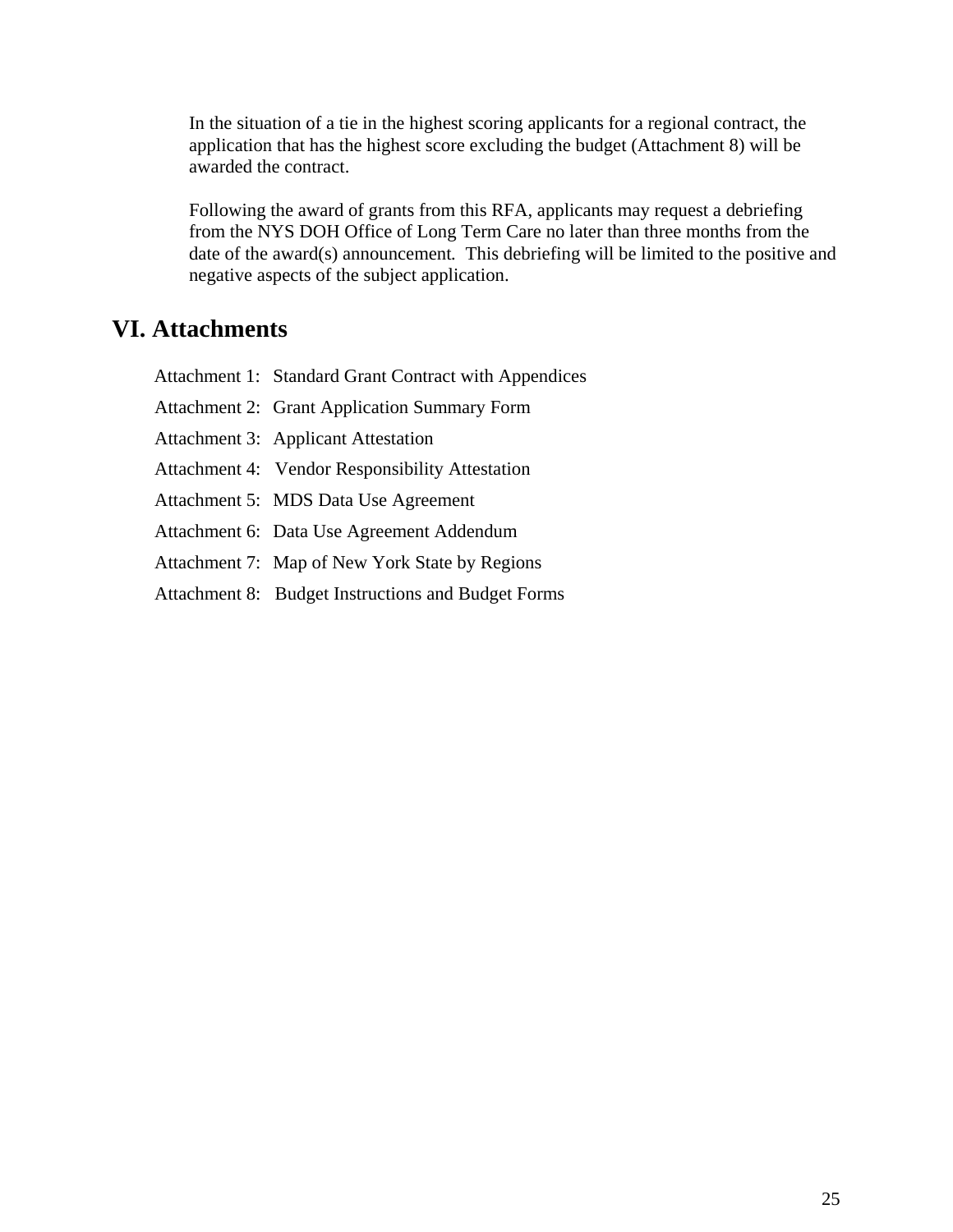Attachment 1

# GRANT CONTRACT

| STATE AGENCY (Name and Address):                                                                                                                      | NYS COMPTROLLER'S NUMBER:                        |  |
|-------------------------------------------------------------------------------------------------------------------------------------------------------|--------------------------------------------------|--|
|                                                                                                                                                       | <b>ORIGINATING AGENCY CODE:</b>                  |  |
| <b>CONTRACTOR (Name and Address):</b>                                                                                                                 | TYPE OF PROGRAM(S)                               |  |
| FEDERAL TAX IDENTIFICATION NUMBER:                                                                                                                    | INITIAL CONTRACT PERIOD                          |  |
| MUNICIPALITY NO. (if applicable):                                                                                                                     | FROM:<br>TO:                                     |  |
| <b>CHARITIES REGISTRATION NUMBER:</b><br>$( )$ EXEMPT:<br>or<br>(If EXEMPT, indicate basis for exemption):                                            | FUNDING AMOUNT FOR INITIAL PERIOD:               |  |
| CONTRACTOR HAS() HAS NOT() TIMELY<br>FILED WITH THE ATTORNEY GENERAL'S<br><b>CHARITIES BUREAU ALL REQUIRED PERIODIC</b><br>OR ANNUAL WRITTEN REPORTS. | MULTI-YEAR TERM (if applicable):<br>FROM:<br>TO: |  |
| CONTRACTOR IS() IS NOT() A<br><b>SECTARIAN ENTITY</b><br>CONTRACTOR IS() IS NOT() A<br>NOT-FOR-PROFIT ORGANIZATION                                    |                                                  |  |

#### **APPENDICES ATTACHED AND PART OF THIS AGREEMENT**

| APPENDIX A          | Standard clauses as required by the Attorney General for all State<br>contracts.                                                                       |
|---------------------|--------------------------------------------------------------------------------------------------------------------------------------------------------|
| <b>APPENDIX A-1</b> | Agency-Specific Clauses (Rev 10/08)                                                                                                                    |
| <b>APPENDIX B</b>   | <b>Budget</b>                                                                                                                                          |
| <b>APPENDIX C</b>   | <b>Payment and Reporting Schedule</b>                                                                                                                  |
| APPENDIX D          | Program Workplan                                                                                                                                       |
| <b>APPENDIX X</b>   | Modification Agreement Form (to accompany modified appendices<br>for changes in term or consideration on an existing period or for<br>renewal periods) |
|                     |                                                                                                                                                        |

#### **OTHER APPENDICES**

| APPENDIX A-2        | <b>Program-Specific Clauses</b>                                                                    |
|---------------------|----------------------------------------------------------------------------------------------------|
| <b>APPENDIX E-1</b> | Proof of Workers' Compensation Coverage                                                            |
| <b>APPENDIX E-2</b> | Proof of Disability Insurance Coverage                                                             |
| <b>APPENDIX H</b>   | Federal Health Insurance Portability and Accountability Act<br><b>Business Associate Agreement</b> |
| <b>APPENDIX</b>     |                                                                                                    |
| <b>APPENDIX</b>     |                                                                                                    |

IN WITNESS THEREOF, the parties hereto have executed or approved this AGREEMENT on the dates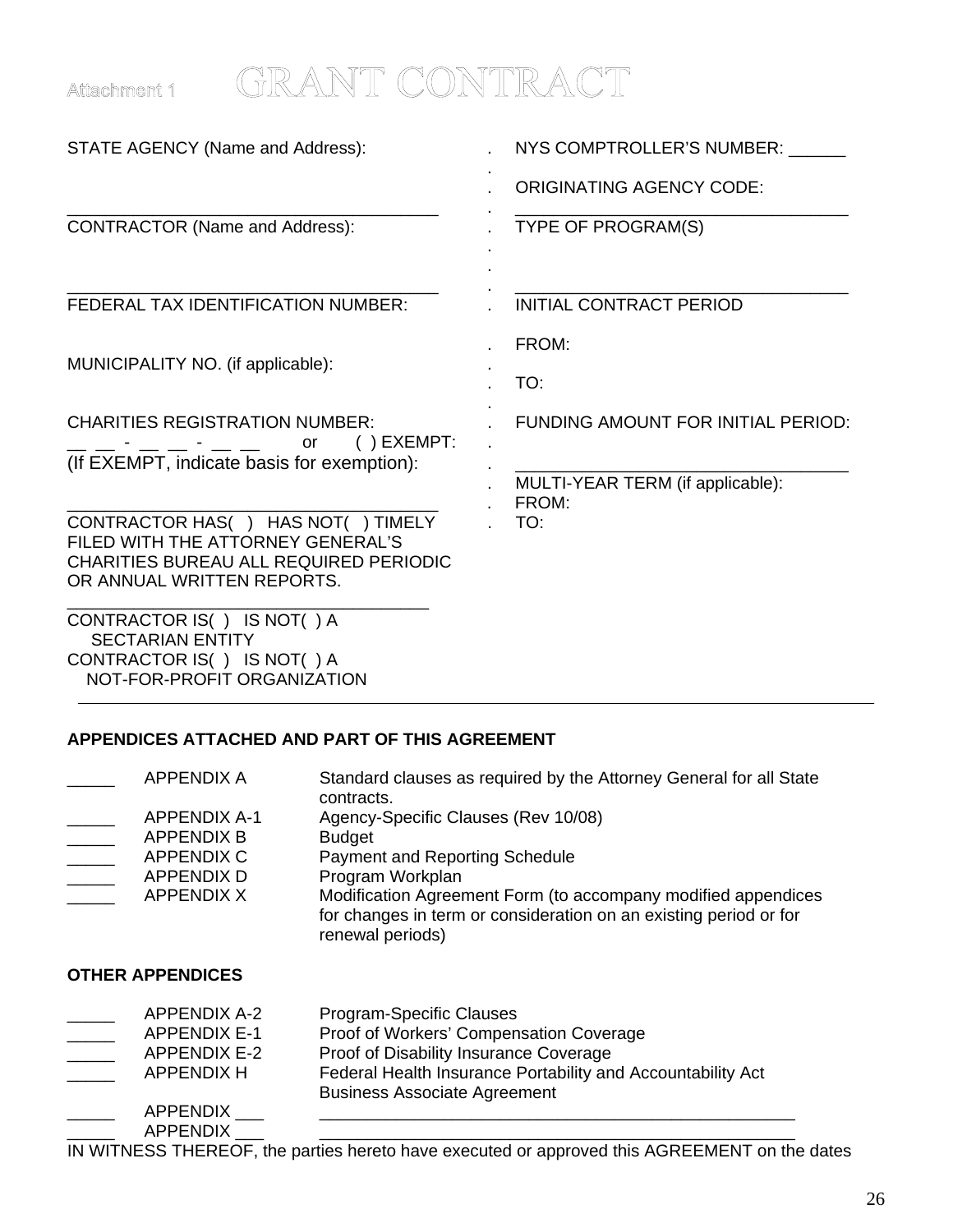#### below their signatures.

| <b>CONTRACTOR</b>                                                                                                                                                                                                                                                                                                                                                                                                                                                                    | <b>STATE AGENCY</b>                                             |
|--------------------------------------------------------------------------------------------------------------------------------------------------------------------------------------------------------------------------------------------------------------------------------------------------------------------------------------------------------------------------------------------------------------------------------------------------------------------------------------|-----------------------------------------------------------------|
|                                                                                                                                                                                                                                                                                                                                                                                                                                                                                      |                                                                 |
| (Print Name)                                                                                                                                                                                                                                                                                                                                                                                                                                                                         | (Print Name)                                                    |
|                                                                                                                                                                                                                                                                                                                                                                                                                                                                                      |                                                                 |
|                                                                                                                                                                                                                                                                                                                                                                                                                                                                                      |                                                                 |
| "In addition to the acceptance of this contract,<br>I also certify that original copies of this signature<br>page will be attached to all other exact copies of<br>this contract."                                                                                                                                                                                                                                                                                                   | <b>State Agency Certification:</b>                              |
| <b>STATE OF NEW YORK</b><br>SS:<br>County of <u>same</u>                                                                                                                                                                                                                                                                                                                                                                                                                             |                                                                 |
| On the 10 day of 10 day of 100 in the year 100 meta before me, the undersigned, personally appeared<br>satisfactory evidence to be the individual(s) whose name(s) is(are) subscribed to the within instrument and<br>acknowledged to me that he/she/they executed the same in his/her/their/ capacity(ies), and that by<br>his/her/their signature(s) on the instrument, the individual(s), or the person upon behalf of which the<br>individual(s) acted, executed the instrument. | _______, personally known to me or proved to me on the basis of |
| (Signature and office of the individual taking acknowledgement)                                                                                                                                                                                                                                                                                                                                                                                                                      |                                                                 |
| ATTORNEY GENERAL'S SIGNATURE . STATE COMPTROLLER'S SIGNATURE                                                                                                                                                                                                                                                                                                                                                                                                                         |                                                                 |
| <u> 1989 - Andrea Santa Andrea Andrea Andrea Andrea Andrea Andrea Andrea Andrea Andrea Andrea Andrea Andrea Andr</u>                                                                                                                                                                                                                                                                                                                                                                 |                                                                 |
|                                                                                                                                                                                                                                                                                                                                                                                                                                                                                      |                                                                 |
|                                                                                                                                                                                                                                                                                                                                                                                                                                                                                      |                                                                 |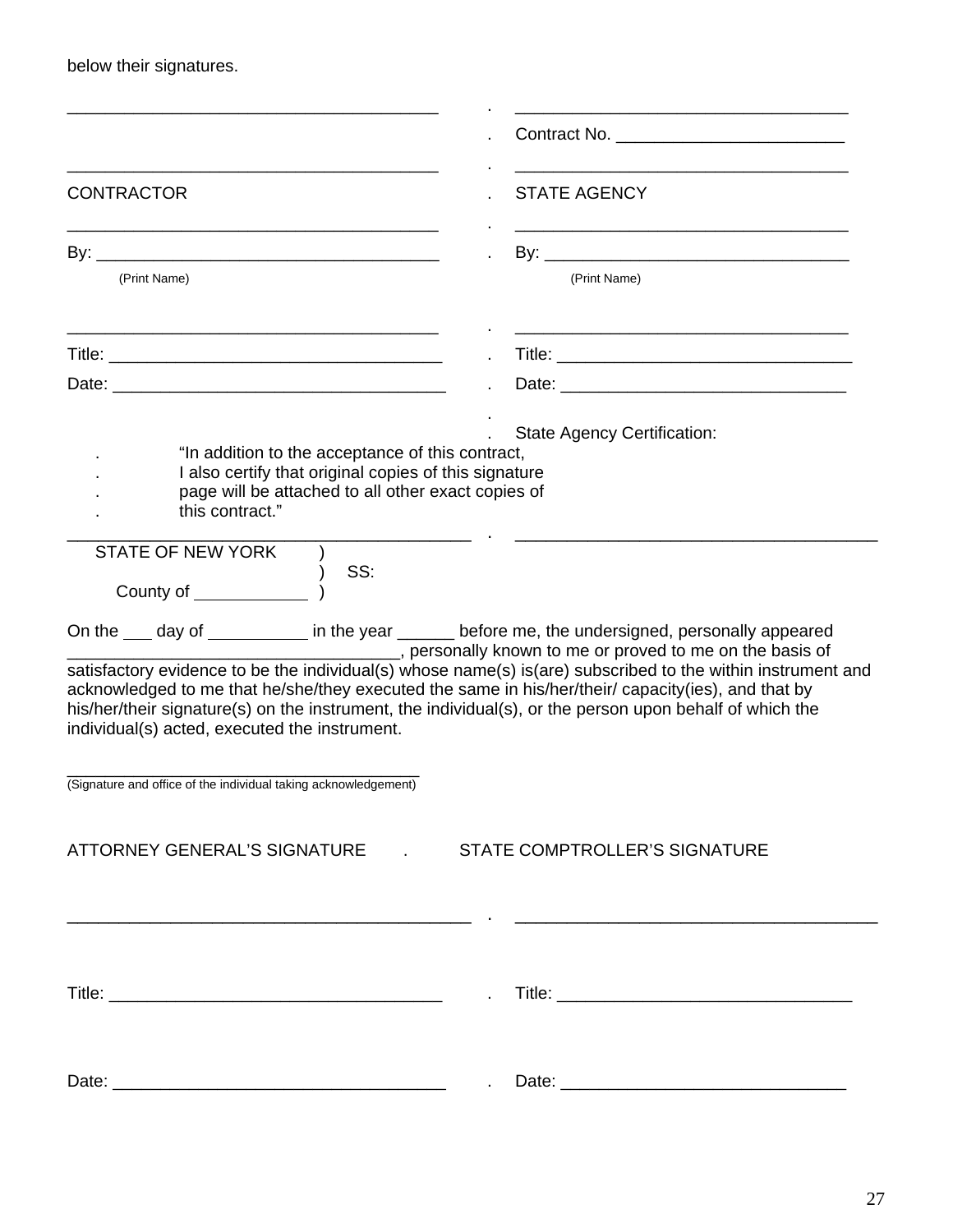#### STATE OF NEW YORK

#### AGREEMENT

This AGREEMENT is hereby made by and between the State of New York agency (STATE) and the public or private agency (CONTRACTOR) identified on the face page hereof.

#### WITNESSETH:

 WHEREAS, the STATE has the authority to regulate and provide funding for the establishment and operation of program services and desires to contract with skilled parties possessing the necessary resources to provide such services; and

 WHEREAS, the CONTRACTOR is ready, willing and able to provide such program services and possesses or can make available all necessary qualified personnel, licenses, facilities and expertise to perform or have performed the services required pursuant to the terms of this AGREEMENT;

 NOW THEREFORE, in consideration of the promises, responsibilities and convenants herein, the STATE and the CONTRACTOR agree as follows:

- I. Conditions of Agreement
	- A. This AGREEMENT may consist of successive periods (PERIOD), as specified within the AGREEMENT or within a subsequent Modification Agreement(s) (Appendix X). Each additional or superseding PERIOD shall be on the forms specified by the particular State agency, and shall be incorporated into this AGREEMENT.
	- B. Funding for the first PERIOD shall not exceed the funding amount specified on the face page hereof. Funding for each subsequent PERIOD, if any, shall not exceed the amount specified in the appropriate appendix for that PERIOD.
	- C. This AGREEMENT incorporates the face pages attached and all of the marked appendices identified on the face page hereof.
	- D. For each succeeding PERIOD of this AGREEMENT, the parties shall prepare new appendices, to the extent that any require modification, and a Modification Agreement (the attached Appendix X is the blank form to be used). Any terms of this AGREEMENT not modified shall remain in effect for each PERIOD of the AGREEMENT.

To modify the AGREEMENT within an existing PERIOD, the parties shall revise or complete the appropriate appendix form(s). Any change in the amount of consideration to be paid, or change in the term, is subject to the approval of the Office of the State Comptroller. Any other modifications shall be processed in accordance with agency guidelines as stated in Appendix A-1.

E. The CONTRACTOR shall perform all services to the satisfaction of the STATE. The CONTRACTOR shall provide services and meet the program objectives summarized in the Program Workplan (Appendix D) in accordance with: provisions of the AGREEMENT; relevant laws, rules and regulations, administrative and fiscal guidelines; and where applicable, operating certificates for facilities or licenses for an activity or program.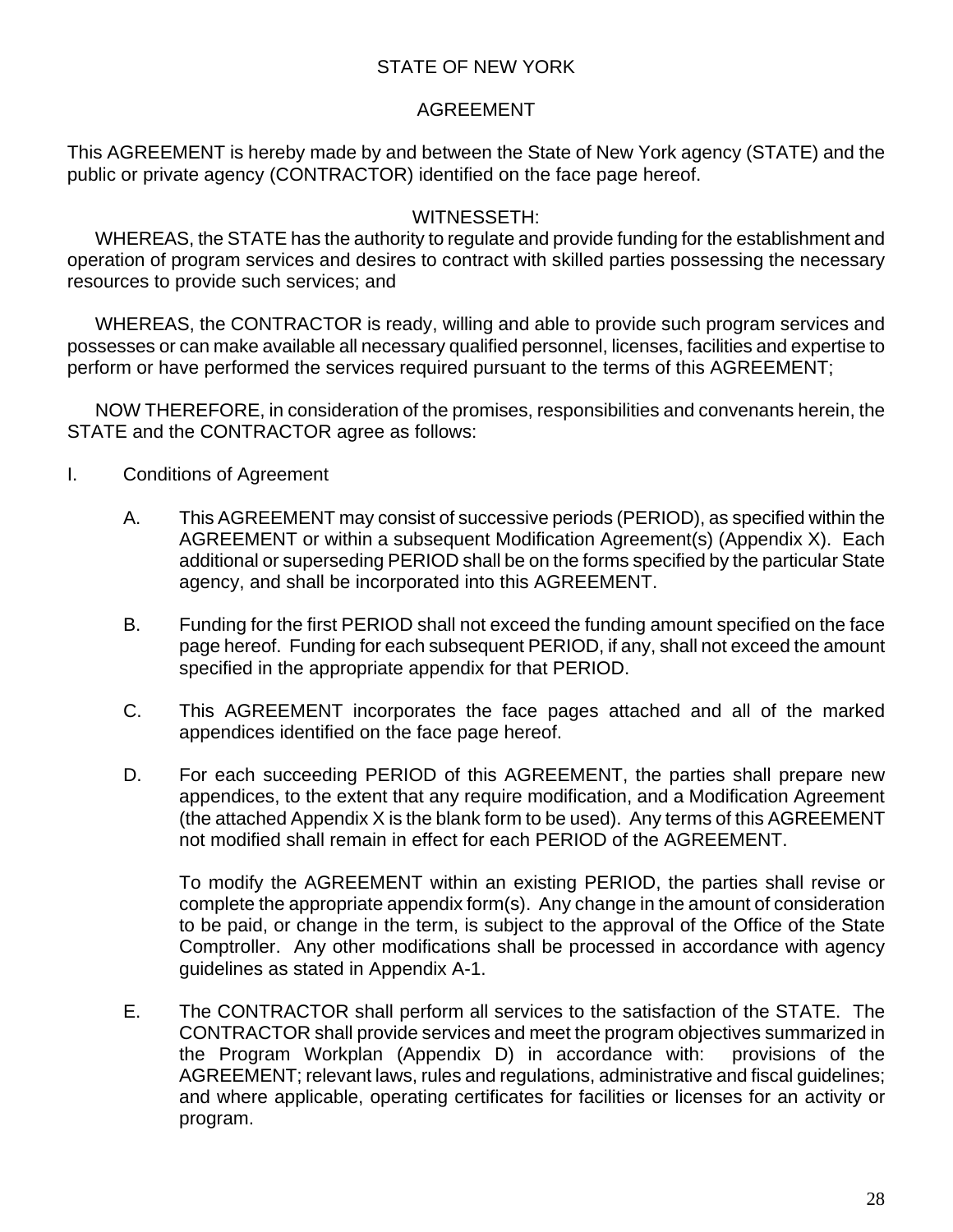- F. If the CONTRACTOR enters into subcontracts for the performance of work pursuant to this AGREEMENT, the CONTRACTOR shall take full responsibility for the acts and omissions of its subcontractors. Nothing in the subcontract shall impair the rights of the STATE under this AGREEMENT. No contractual relationship shall be deemed to exist between the subcontractor and the STATE.
- G. Appendix A (Standard Clauses as required by the Attorney General for all State contracts) takes precedence over all other parts of the AGREEMENT.

#### II. Payment and Reporting

- A. The CONTRACTOR, to be eligible for payment, shall submit to the STATE's designated payment office (identified in Appendix C) any appropriate documentation as required by the Payment and Reporting Schedule (Appendix C) and by agency fiscal guidelines, in a manner acceptable to the STATE.
- B. The STATE shall make payments and any reconciliations in accordance with the Payment and Reporting Schedule (Appendix C). The STATE shall pay the CONTRACTOR, in consideration of contract services for a given PERIOD, a sum not to exceed the amount noted on the face page hereof or in the respective Appendix designating the payment amount for that given PERIOD. This sum shall not duplicate reimbursement from other sources for CONTRACTOR costs and services provided pursuant to this AGREEMENT.
- C. The CONTRACTOR shall meet the audit requirements specified by the STATE.
- III. Terminations
	- A. This AGREEMENT may be terminated at any time upon mutual written consent of the STATE and the CONTRACTOR.
	- B. The STATE may terminate the AGREEMENT immediately, upon written notice of termination to the CONTRACTOR, if the CONTRACTOR fails to comply with the terms and conditions of this AGREEMENT and/or with any laws, rules and regulations, policies or procedures affecting this AGREEMENT.
	- C. The STATE may also terminate this AGREEMENT for any reason in accordance with provisions set forth in Appendix A-1.
	- D. Written notice of termination, where required, shall be sent by personal messenger service or by certified mail, return receipt requested. The termination shall be effective in accordance with the terms of the notice.
	- E. Upon receipt of notice of termination, the CONTRACTOR agrees to cancel, prior to the effective date of any prospective termination, as many outstanding obligations as possible, and agrees not to incur any new obligations after receipt of the notice without approval by the STATE.
	- F. The STATE shall be responsible for payment on claims pursuant to services provided and costs incurred pursuant to terms of the AGREEMENT. In no event shall the STATE be liable for expenses and obligations arising from the program(s) in this AGREEMENT after the termination date.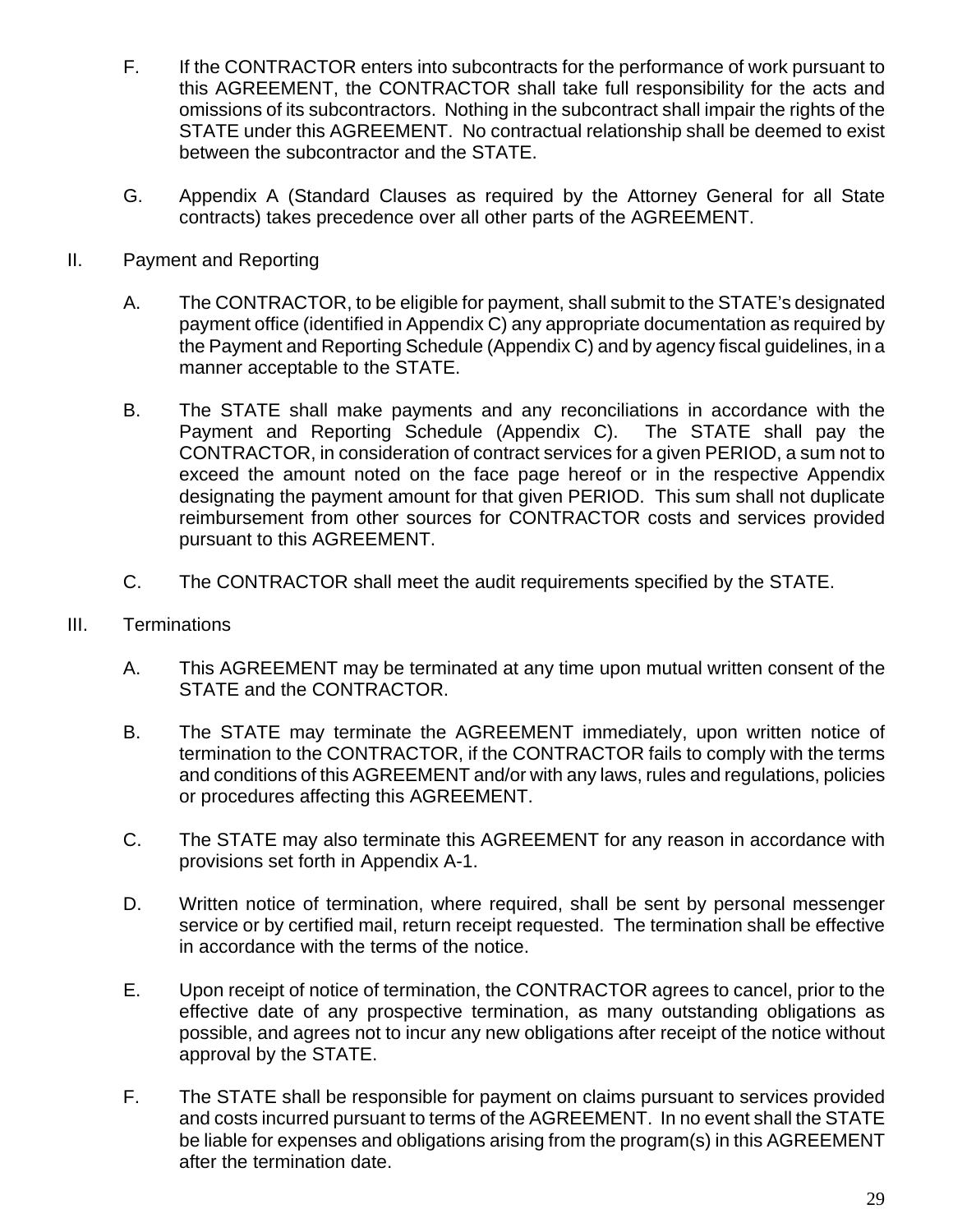#### IV. Indemnification

- A. The CONTRACTOR shall be solely responsible and answerable in damages for any and all accidents and/or injuries to persons (including death) or property arising out of or related to the services to be rendered by the CONTRACTOR or its subcontractors pursuant to this AGREEMENT. The CONTRACTOR shall indemnify and hold harmless the STATE and its officers and employees from claims, suits, actions, damages and costs of every nature arising out of the provision of services pursuant to this AGREEMENT.
- B. The CONTRACTOR is an independent contractor and may neither hold itself out nor claim to be an officer, employee or subdivision of the STATE nor make any claims, demand or application to or for any right based upon any different status.

#### V. Property

Any equipment, furniture, supplies or other property purchased pursuant to this AGREEMENT is deemed to be the property of the STATE except as may otherwise be governed by Federal or State laws, rules and regulations, or as stated in Appendix A-2.

- VI. Safeguards for Services and Confidentiality
	- A. Services performed pursuant to this AGREEMENT are secular in nature and shall be performed in a manner that does not discriminate on the basis of religious belief, or promote or discourage adherence to religion in general or particular religious beliefs.
	- B. Funds provided pursuant to this AGREEMENT shall not be used for any partisan political activity, or for activities that may influence legislation or the election or defeat of any candidate for public office.
	- C. Information relating to individuals who may receive services pursuant to this AGREEMENT shall be maintained and used only for the purposes intended under the contract and in conformity with applicable provisions of laws and regulations, or specified in Appendix A-1.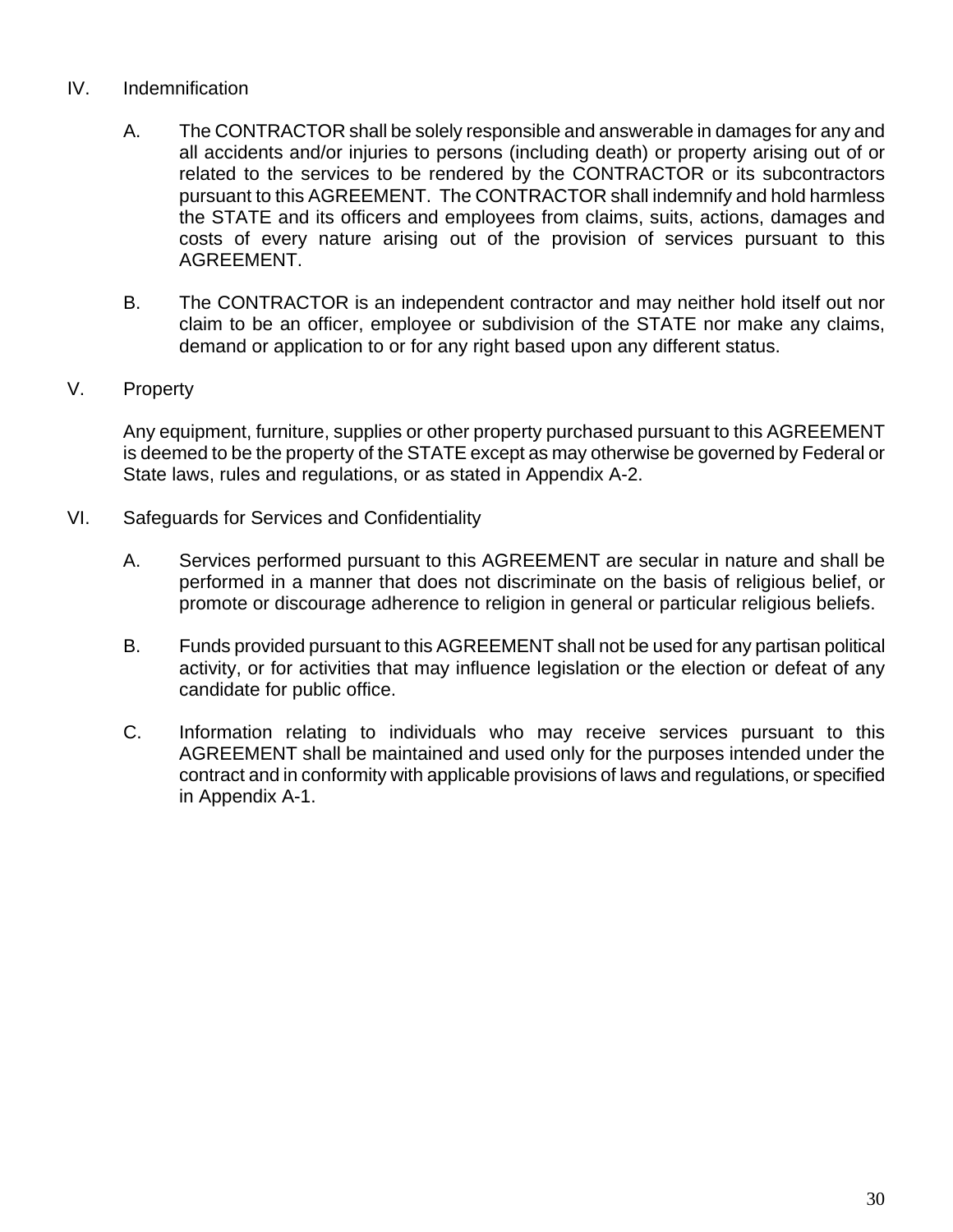#### **STANDARD CLAUSES FOR NYS CONTRACTS**

The parties to the attached contract, license, lease, amendment or other agreement of any kind (hereinafter, "the contract" or "this contract") agree to be bound by the following clauses which are hereby made a part of the contract (the word "Contractor" herein refers to any party other than the State, whether a contractor, licenser, licensee, lessor, lessee or any other party):

**1. EXECUTORY CLAUSE.** In accordance with Section 41 of the State Finance Law, the State shall have no liability under this contract to the Contractor or to anyone else beyond funds appropriated and available for this contract.

**2. NON-ASSIGNMENT CLAUSE.** In accordance with Section 138 of the State Finance Law, this contract may not be assigned by the Contractor or its right, title or interest therein assigned, transferred, conveyed, sublet or otherwise disposed of without the previous consent, in writing, of the State and any attempts to assign the contract without the State's written consent are null and void. The Contractor may, however, assign its right to receive payment without the State's prior written consent unless this contract concerns Certificates of Participation pursuant to Article 5-A of the State Finance Law.

**3. COMPTROLLER'S APPROVAL.** In accordance with Section 112 of the State Finance Law (or, if this contract is with the State University or City University of New York, Section 355 or Section 6218 of the Education Law), if this contract exceeds \$50,000 (or the minimum thresholds agreed to by the Office of the State Comptroller for certain S.U.N.Y. and C.U.N.Y. contracts), or if this is an amendment for any amount to a contract which, as so amended, exceeds said statutory amount, or if, by this contract, the State agrees to give something other than money when the value or reasonably estimated value of such consideration exceeds \$10,000, it shall not be valid, effective or binding upon the State until it has been approved by the State Comptroller and filed in his office. Comptroller's approval of contracts let by the Office of General Services is required when such contracts exceed \$85,000 (State Finance Law Section 163.6.a).

**4. WORKERS' COMPENSATION BENEFITS.** In accordance with Section 142 of the State Finance Law, this contract shall be void and of no force and effect unless the Contractor shall provide and maintain coverage during the life of this contract for the benefit of such employees as are required to be covered by the provisions of the Workers' Compensation Law.

**5. NON-DISCRIMINATION REQUIREMENTS.** To the extent required by Article 15 of the Executive Law (also known as the Human Rights Law) and all other State and Federal statutory and constitutional non-discrimination provisions, the Contractor will not discriminate against any employee or applicant for employment because of race, creed, color, sex, national origin, sexual orientation, age, disability, genetic predisposition or carrier status, or marital status. Furthermore, in accordance with Section 220-e of the Labor Law, if this is a contract for the construction, alteration or repair of any public building or public work or for the manufacture, sale or distribution of materials, equipment or supplies, and to the extent that this contract shall be performed within the State of New York, Contractor agrees that neither it nor its subcontractors shall, by reason of race, creed, color, disability, sex, or national origin: (a) discriminate in hiring against any New York State citizen who is qualified and available to perform the work; or (b) discriminate against or intimidate any employee hired for the performance of work under this contract. If this is a building service contract as defined in Section 230 of the Labor Law, then, in accordance with Section 239 thereof, Contractor agrees that neither it nor its subcontractors shall by reason of race, creed, color, national origin, age, sex or disability: (a) discriminate in hiring against any New York State citizen who is qualified and available to perform the work; or (b) discriminate against or intimidate any employee hired for the

performance of work under this contract. Contractor is subject to fines of \$50.00 per person per day for any violation of Section 220-e or Section 239 as well as possible termination of this contract and forfeiture of all moneys due hereunder for a second or subsequent violation.

**6. WAGE AND HOURS PROVISIONS.** If this is a public work contract covered by Article 8 of the Labor Law or a building service contract covered by Article 9 thereof, neither Contractor's employees nor the employees of its subcontractors may be required or permitted to work more than the number of hours or days stated in said statutes, except as otherwise provided in the Labor Law and as set forth in prevailing wage and supplement schedules issued by the State Labor Department. Furthermore, Contractor and its subcontractors must pay at least the prevailing wage rate and pay or provide the prevailing supplements, including the premium rates for overtime pay, as determined by the State Labor Department in accordance with the Labor Law.

**7. NON-COLLUSIVE BIDDING CERTIFICATION.** In accordance with Section 139-d of the State Finance Law, if this contract was awarded based upon the submission of bids, Contractor affirms, under penalty of perjury, that its bid was arrived at independently and without collusion aimed at restricting competition. Contractor further affirms that, at the time Contractor submitted its bid, an authorized and responsible person executed and delivered to the State a non-collusive bidding certification on Contractor's behalf.

**8. BOYCOTT PROHIBITION**. In accordance with Section 220-f of the Labor Law and Section 139-h of the State Finance Law, if this contract exceeds \$5,000, the Contractor agrees, as a material condition of the contract, that neither the Contractor nor any substantially owned or affiliated person, firm, partnership or corporation has participated, is participating, or shall participate in an international boycott in violation of the federal Export Administration Act of 1979 (50 USC App. Sections 2401 et seq.) or regulations thereunder. If such Contractor, or any of the aforesaid affiliates of Contractor, is convicted or is otherwise found to have violated said laws or regulations upon the final determination of the United States Commerce Department or any other appropriate agency of the United States subsequent to the contract's execution, such contract, amendment or modification thereto shall be rendered forfeit and void. The Contractor shall so notify the State Comptroller within five (5) business days of such conviction, determination or disposition of appeal (2NYCRR 105.4).

**9. SET-OFF RIGHTS.** The State shall have all of its common law, equitable and statutory rights of set-off. These rights shall include, but not be limited to, the State's option to withhold for the purposes of setoff any moneys due to the Contractor under this contract up to any amounts due and owing to the State with regard to this contract, any other contract with any State department or agency, including any contract for a term commencing prior to the term of this contract, plus any amounts due and owing to the State for any other reason including, without limitation, tax delinquencies, fee delinquencies or monetary penalties relative thereto. The State shall exercise its set-off rights in accordance with normal State practices including, in cases of set-off pursuant to an audit, the finalization of such audit by the State agency, its representatives, or the State Comptroller.

**10. RECORDS.** The Contractor shall establish and maintain complete and accurate books, records, documents, accounts and other evidence directly pertinent to performance under this contract (hereinafter, collectively, "the Records"). The Records must be kept for the balance of the calendar year in which they were made and for six (6) additional years thereafter. The State Comptroller, the Attorney General and any other person or entity authorized to conduct an examination, as well as the agency or agencies involved in this contract, shall have access to the Records during normal business hours at an office of the Contractor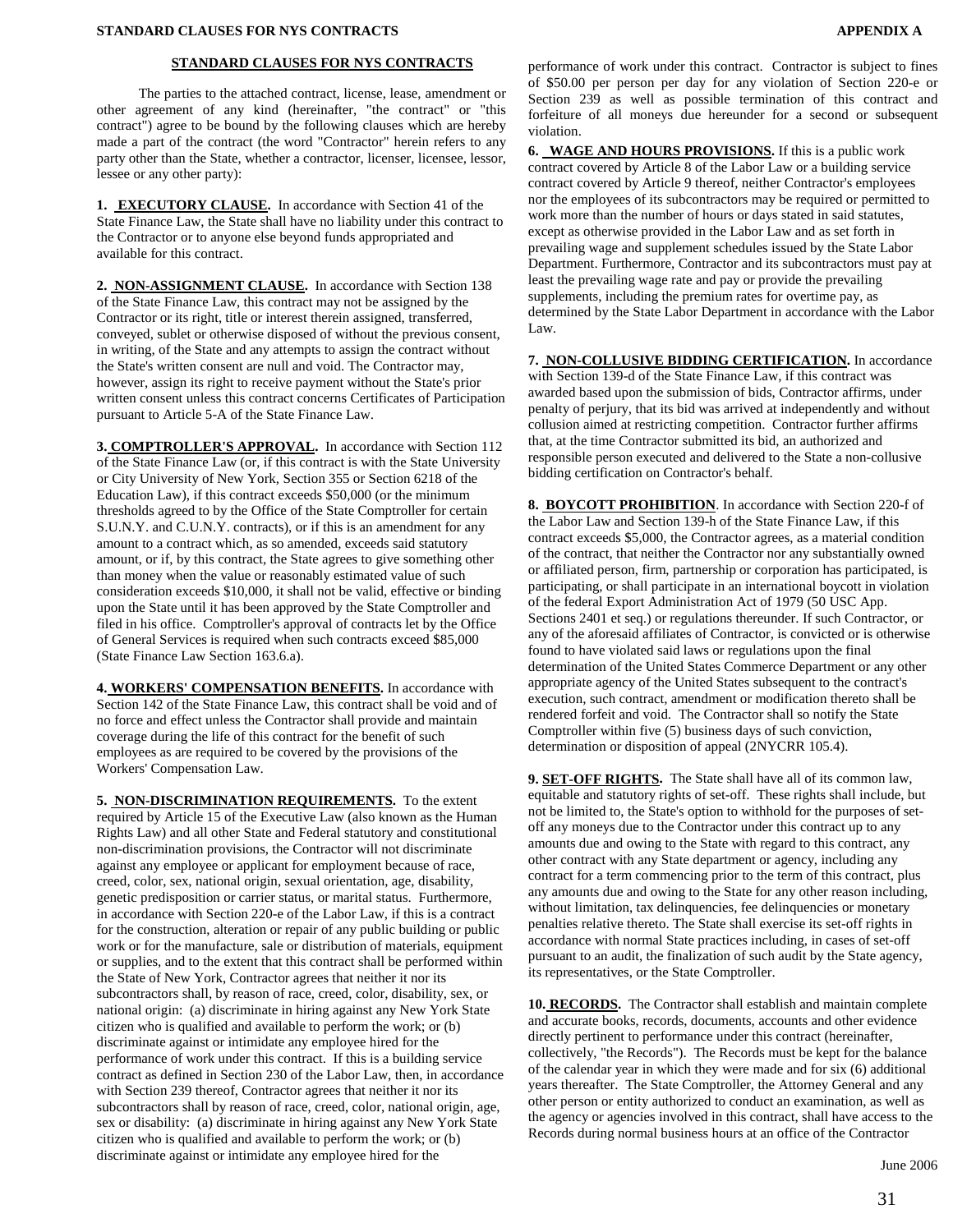within the State of New York or, if no such office is available, at a mutually agreeable and reasonable venue within the State, for the term specified above for the purposes of inspection, auditing and copying. The State shall take reasonable steps to protect from public disclosure any of the Records which are exempt from disclosure under Section 87 of the Public Officers Law (the "Statute") provided that: (i) the Contractor shall timely inform an appropriate State official, in writing, that said records should not be disclosed; and (ii) said records shall be sufficiently identified; and (iii) designation of said records as exempt under the Statute is reasonable. Nothing contained herein shall diminish, or in any way adversely affect, the State's right to discovery in any pending or future litigation.

**11. IDENTIFYING INFORMATION AND PRIVACY NOTIFICATION.** (a) FEDERAL EMPLOYER IDENTIFICATION NUMBER and/or FEDERAL SOCIAL SECURITY NUMBER. All invoices or New York State standard vouchers submitted for payment for the sale of goods or services or the lease of real or personal property to a New York State agency must include the payee's identification number, i.e., the seller's or lessor's identification number. The number is either the payee's Federal employer identification number or Federal social security number, or both such numbers when the payee has both such numbers. Failure to include this number or numbers may delay payment. Where the payee does not have such number or numbers, the payee, on its invoice or New York State standard voucher, must give the reason or reasons why the payee does not have such number or numbers.

**(b)** PRIVACY NOTIFICATION**.** (1) The authority to request the above personal information from a seller of goods or services or a lessor of real or personal property, and the authority to maintain such information, is found in Section 5 of the State Tax Law. Disclosure of this information by the seller or lessor to the State is mandatory. The principal purpose for which the information is collected is to enable the State to identify individuals, businesses and others who have been delinquent in filing tax returns or may have understated their tax liabilities and to generally identify persons affected by the taxes administered by the Commissioner of Taxation and Finance. The information will be used for tax administration purposes and for any other purpose authorized by law.

(2) The personal information is requested by the purchasing unit of the agency contracting to purchase the goods or services or lease the real or personal property covered by this contract or lease. The information is maintained in New York State's Central Accounting System by the Director of Accounting Operations, Office of the State Comptroller, 110 State Street, Albany, New York 12236.

**12. EQUAL EMPLOYMENT OPPORTUNITIES FOR MINORITIES AND WOMEN.** In accordance with Section 312 of the Executive Law, if this contract is: (i) a written agreement or purchase order instrument, providing for a total expenditure in excess of \$25,000.00, whereby a contracting agency is committed to expend or does expend funds in return for labor, services, supplies, equipment, materials or any combination of the foregoing, to be performed for, or rendered or furnished to the contracting agency; or (ii) a written agreement in excess of \$100,000.00 whereby a contracting agency is committed to expend or does expend funds for the acquisition, construction, demolition, replacement, major repair or renovation of real property and improvements thereon; or (iii) a written agreement in excess of \$100,000.00 whereby the owner of a State assisted housing project is committed to expend or does expend funds for the acquisition, construction, demolition, replacement, major repair or renovation of real property and improvements thereon for such project, then:

(a) The Contractor will not discriminate against employees or applicants for employment because of race, creed, color, national origin, sex, age, disability or marital status, and will undertake or continue existing programs of affirmative action to ensure that minority group members and women are afforded equal employment opportunities without discrimination. Affirmative action shall mean recruitment, employment, job assignment, promotion, upgradings, demotion, transfer, layoff, or termination and rates of pay or other forms of compensation;

(b) at the request of the contracting agency, the Contractor shall request each employment agency, labor union, or authorized representative of workers with which it has a collective bargaining or other agreement or understanding, to furnish a written statement that such employment agency, labor union or representative will not discriminate on the basis of race, creed, color, national origin, sex, age, disability or marital status and that such union or representative will affirmatively cooperate in the implementation of the contractor's obligations herein; and

(c) the Contractor shall state, in all solicitations or advertisements for employees, that, in the performance of the State contract, all qualified applicants will be afforded equal employment opportunities without discrimination because of race, creed, color, national origin, sex, age, disability or marital status.

Contractor will include the provisions of "a", "b", and "c" above, in every subcontract over \$25,000.00 for the construction, demolition, replacement, major repair, renovation, planning or design of real property and improvements thereon (the "Work") except where the Work is for the beneficial use of the Contractor. Section 312 does not apply to: (i) work, goods or services unrelated to this contract; or (ii) employment outside New York State; or (iii) banking services, insurance policies or the sale of securities. The State shall consider compliance by a contractor or subcontractor with the requirements of any federal law concerning equal employment opportunity which effectuates the purpose of this section. The contracting agency shall determine whether the imposition of the requirements of the provisions hereof duplicate or conflict with any such federal law and if such duplication or conflict exists, the contracting agency shall waive the applicability of Section 312 to the extent of such duplication or conflict. Contractor will comply with all duly promulgated and lawful rules and regulations of the Governor's Office of Minority and Women's Business Development pertaining hereto.

**13. CONFLICTING TERMS.** In the event of a conflict between the terms of the contract (including any and all attachments thereto and amendments thereof) and the terms of this Appendix A, the terms of this Appendix A shall control.

14. **GOVERNING LAW.** This contract shall be governed by the laws of the State of New York except where the Federal supremacy clause requires otherwise.

**15. LATE PAYMENT**. Timeliness of payment and any interest to be paid to Contractor for late payment shall be governed by Article 11-A of the State Finance Law to the extent required by law.

**16. NO ARBITRATION.** Disputes involving this contract, including the breach or alleged breach thereof, may not be submitted to binding arbitration (except where statutorily authorized), but must, instead, be heard in a court of competent jurisdiction of the State of New York.

**17. SERVICE OF PROCESS**. In addition to the methods of service allowed by the State Civil Practice Law & Rules ("CPLR"), Contractor hereby consents to service of process upon it by registered or certified mail, return receipt requested. Service hereunder shall be complete upon Contractor's actual receipt of process or upon the State's receipt of the return thereof by the United States Postal Service as refused or undeliverable. Contractor must promptly notify the State, in writing, of each and every change of address to which service of process can be made. Service by the State to the last known address shall be sufficient. Contractor will have thirty (30) calendar days after service hereunder is complete in which to respond.

June 2006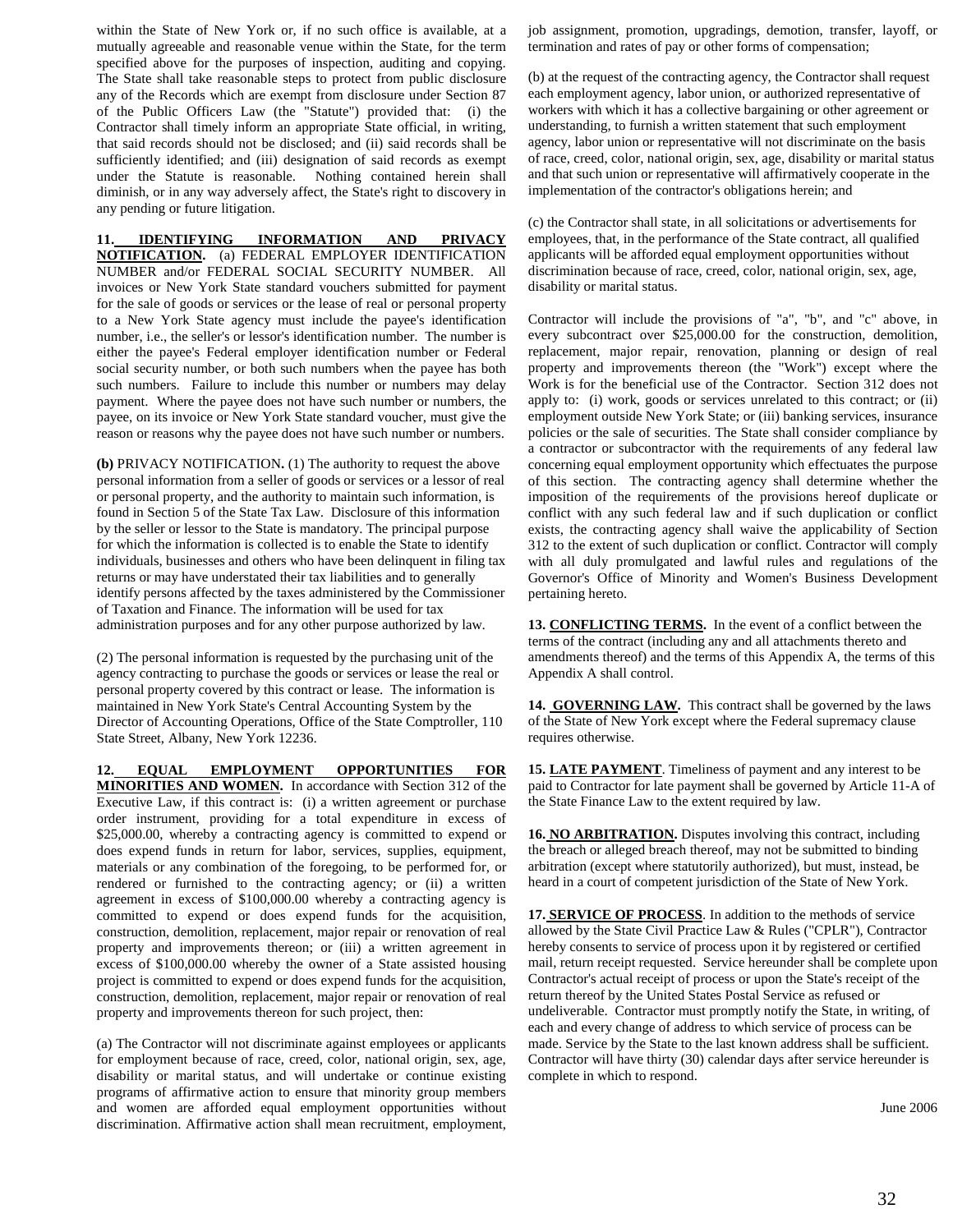#### **18. PROHIBITION ON PURCHASE OF TROPICAL**

**HARDWOODS**. The Contractor certifies and warrants that all wood products to be used under this contract award will be in accordance with, but not limited to, the specifications and provisions of State Finance Law §165. (Use of Tropical Hardwoods) which prohibits purchase and use of tropical hardwoods, unless specifically exempted, by the State or any governmental agency or political subdivision or public benefit corporation. Qualification for an exemption under this law will be the responsibility of the contractor to establish to meet with the approval of the State.

In addition, when any portion of this contract involving the use of woods, whether supply or installation, is to be performed by any subcontractor, the prime Contractor will indicate and certify in the submitted bid proposal that the subcontractor has been informed and is in compliance with specifications and provisions regarding use of tropical hardwoods as detailed in §165 State Finance Law. Any such use must meet with the approval of the State; otherwise, the bid may not be considered responsive. Under bidder certifications, proof of qualification for exemption will be the responsibility of the Contractor to meet with the approval of the State.

#### **19. MACBRIDE FAIR EMPLOYMENT PRINCIPLES.** In

accordance with the MacBride Fair Employment Principles (Chapter 807 of the Laws of 1992), the Contractor hereby stipulates that the Contractor either (a) has no business operations in Northern Ireland, or

(b) shall take lawful steps in good faith to conduct any business operations in Northern Ireland in accordance with the MacBride Fair Employment Principles (as described in Section 165 of the New York State Finance Law), and shall permit independent monitoring of compliance with such principles.

**20. OMNIBUS PROCUREMENT ACT OF 1992.** It is the policy of New York State to maximize opportunities for the participation of New York State business enterprises, including minority and women-owned business enterprises as bidders, subcontractors and suppliers on its procurement contracts.

Information on the availability of New York State subcontractors and suppliers is available from:

> NYS Department of Economic Development Division for Small Business 30 South Pearl St-  $7^{th}$  Floor Albany,New York 12245 Telephone: 518-292-5220 Fax: 518-292-5884 http://www.empire.state.ny.us

A directory of certified minority and women-owned business enterprises is available from:

> NYS Department of Economic Development Division of Minority and Women's Business Development 30 South Pearl St -- 2nd Floor Albany, NewYork 12245 Telephone: 518-292-5250 Fax: 518-292-5803 http://www.empire.state.ny.us

The Omnibus Procurement Act of 1992 requires that by signing this bid proposal or contract, as applicable, Contractors certify that whenever the total bid amount is greater than \$1 million:

(a) The Contractor has made reasonable efforts to encourage the participation of New York State Business Enterprises as suppliers and subcontractors, including certified minority and women-owned business enterprises, on this project, and has retained the documentation of these efforts to be provided upon request to the State;

of 1972 (P.L. 92-261), as amended;

(c) The Contractor agrees to make reasonable efforts to provide notification to New York State residents of employment opportunities on this project through listing any such positions with the Job Service Division of the New York State Department of Labor, or providing such notification in such manner as is consistent with existing collective bargaining contracts or agreements. The Contractor agrees to document these efforts and to provide said documentation to the State upon request; and

(d) The Contractor acknowledges notice that the State may seek to obtain offset credits from foreign countries as a result of this contract and agrees to cooperate with the State in these efforts.

**21. RECIPROCITY AND SANCTIONS PROVISIONS.** Bidders are hereby notified that if their principal place of business is located in a country, nation, province, state or political subdivision that penalizes New York State vendors, and if the goods or services they offer will be substantially produced or performed outside New York State, the Omnibus Procurement Act 1994 and 2000 amendments (Chapter 684 and Chapter 383, respectively) require that they be denied contracts which they would otherwise obtain. NOTE: As of May 15, 2002, the list of discriminatory jurisdictions subject to this provision includes the states of South Carolina, Alaska, West Virginia, Wyoming, Louisiana and Hawaii. Contact NYS Department of Economic Development for a current list of jurisdictions subject to this provision.

**22. PURCHASES OF APPAREL.** In accordance with State Finance Law 162 (4-a), the State shall not purchase any apparel from any vendor unable or unwilling to certify that: (i) such apparel was manufactured in compliance with all applicable labor and occupational safety laws, including, but not limited to, child labor laws, wage and hours laws and workplace safety laws, and (ii) vendor will supply, with its bid (or, if not a bid situation, prior to or at the time of signing a contract with the State)*,* if known, the names and addresses of each subcontractor and a list of all manufacturing plants to be utilized by the bidder.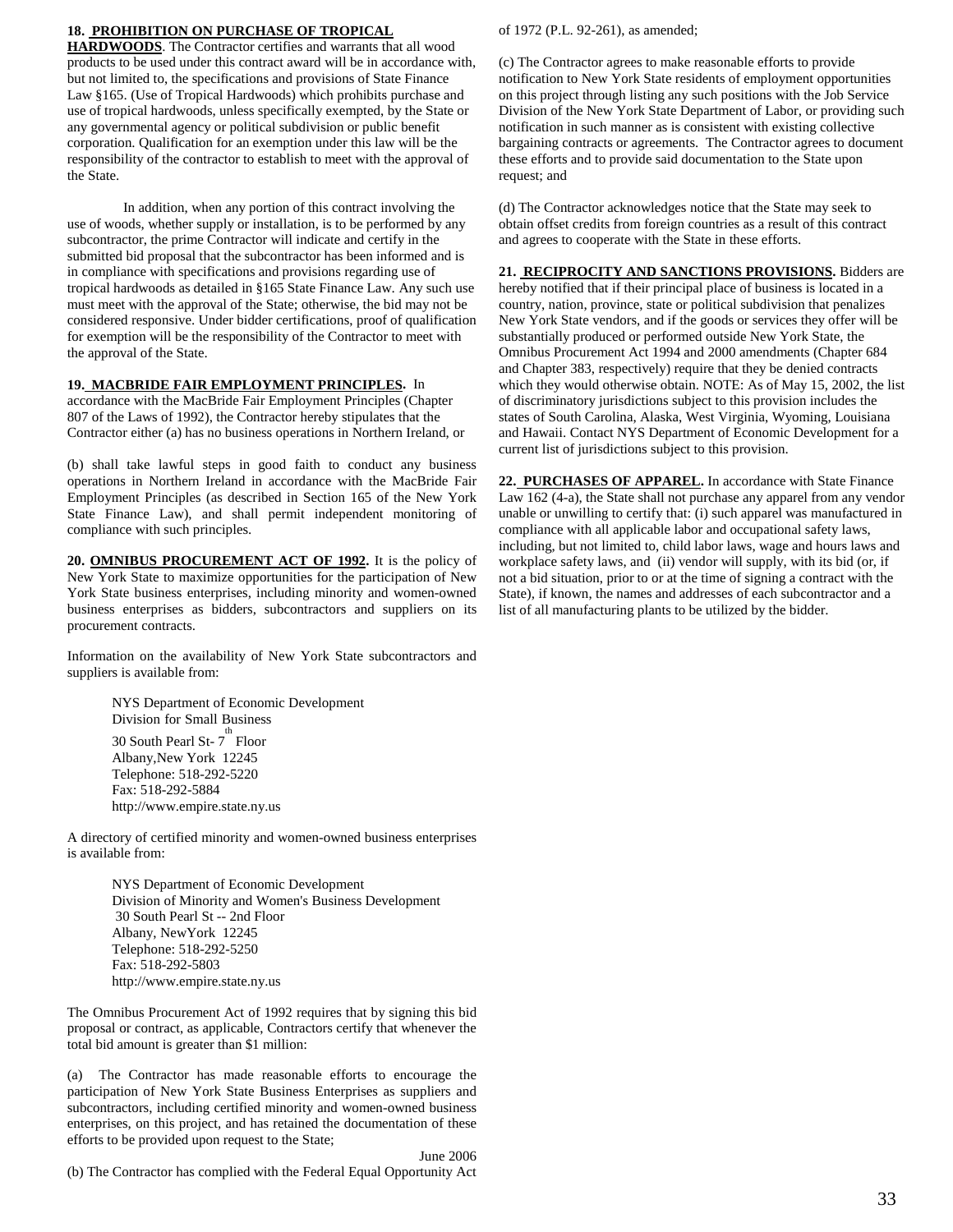#### **THIS PAGE IS INTENTIONALLY LEFT BLANK**

Page 4 June, 2006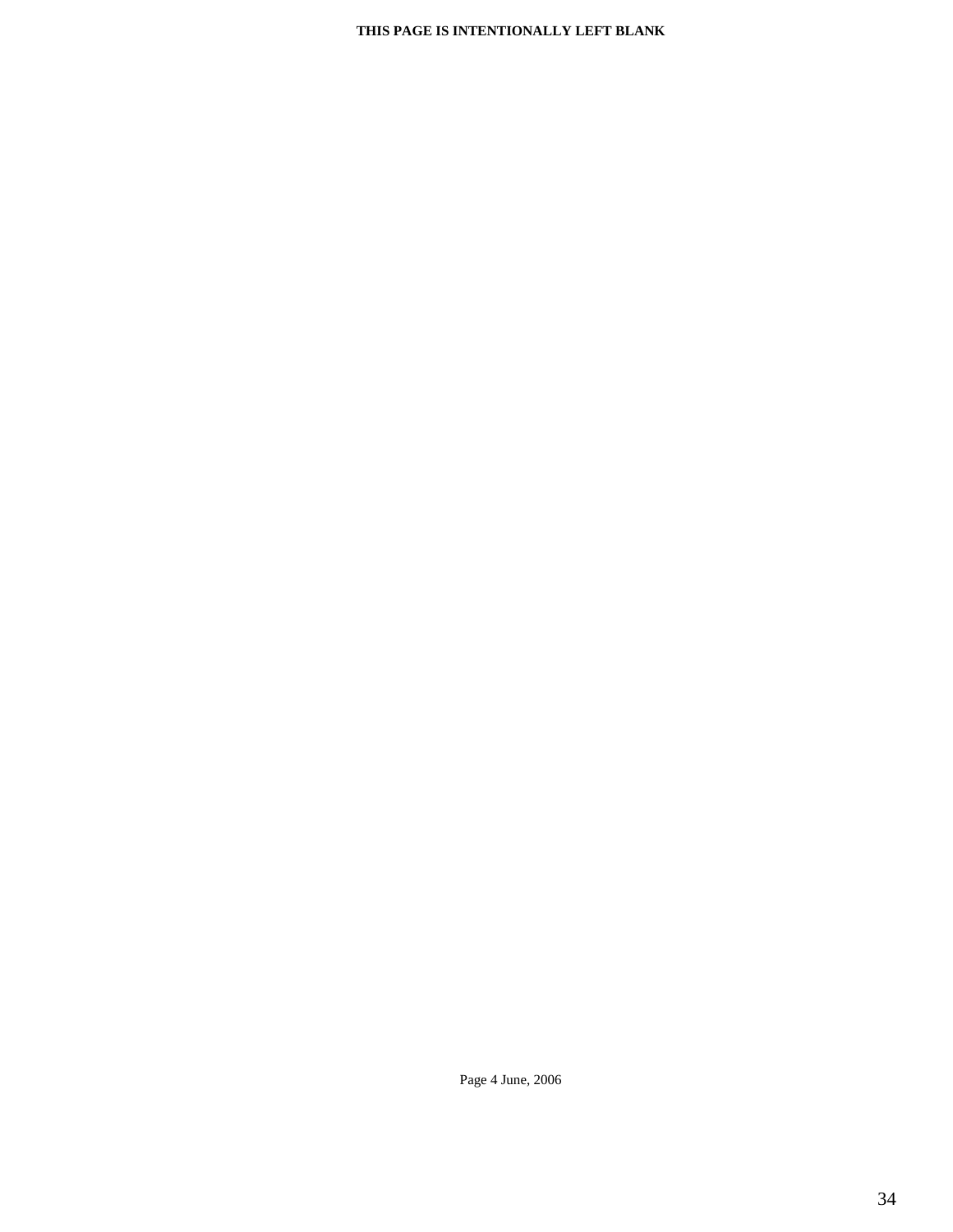#### APPENDIX A-1 (REV 10/08)

#### AGENCY SPECIFIC CLAUSES FOR ALL DEPARTMENT OF HEALTH CONTRACTS

- 1. If the CONTRACTOR is a charitable organization required to be registered with the New York State Attorney General pursuant to Article 7-A of the New York State Executive Law, the CONTRACTOR shall furnish to the STATE such proof of registration (a copy of Receipt form) at the time of the execution of this AGREEMENT. The annual report form 497 is not required. If the CONTRACTOR is a business corporation or not-for-profit corporation, the CONTRACTOR shall also furnish a copy of its Certificate of Incorporation, as filed with the New York Department of State, to the Department of Health at the time of the execution of this AGREEMENT.
- 2. The CONTRACTOR certifies that all revenue earned during the budget period as a result of services and related activities performed pursuant to this contract shall be used either to expand those program services funded by this AGREEMENT or to offset expenditures submitted to the STATE for reimbursement.
- 3. Administrative Rules and Audits:
	- a. If this contract is funded in whole or in part from federal funds, the CONTRACTOR shall comply with the following federal grant requirements regarding administration and allowable costs.
		- i. For a local or Indian tribal government, use the principles in the common rule, "Uniform Administrative Requirements for Grants and Cooperative Agreements to State and Local Governments," and Office of Management and Budget (OMB) Circular A-87, "Cost Principles for State, Local and Indian Tribal Governments".
		- ii. For a nonprofit organization other than
			- ♦ an institution of higher education,
			- ♦ a hospital, or
			- ♦ an organization named in OMB Circular A-122, "Cost Principles for Non-profit Organizations", as not subject to that circular,

use the principles in OMB Circular A-110, "Uniform Administrative Requirements for Grants and Agreements with Institutions of Higher Education, Hospitals and Other Non-profit Organizations," and OMB Circular A-122.

iii. For an Educational Institution, use the principles in OMB Circular A-110 and OMB Circular A-21, "Cost Principles for Educational Institutions".

- iv. For a hospital, use the principles in OMB Circular A-110, Department of Health and Human Services, 45 CFR 74, Appendix E, "Principles for Determining Costs Applicable to Research and Development Under Grants and Contracts with Hospitals" and, if not covered for audit purposes by OMB Circular A-133, "Audits of States Local Governments and Non-profit Organizations", then subject to program specific audit requirements following Government Auditing Standards for financial audits.
- b. If this contract is funded entirely from STATE funds, and if there are no specific administration and allowable costs requirements applicable, CONTRACTOR shall adhere to the applicable principles in "a" above.
- c. The CONTRACTOR shall comply with the following grant requirements regarding audits.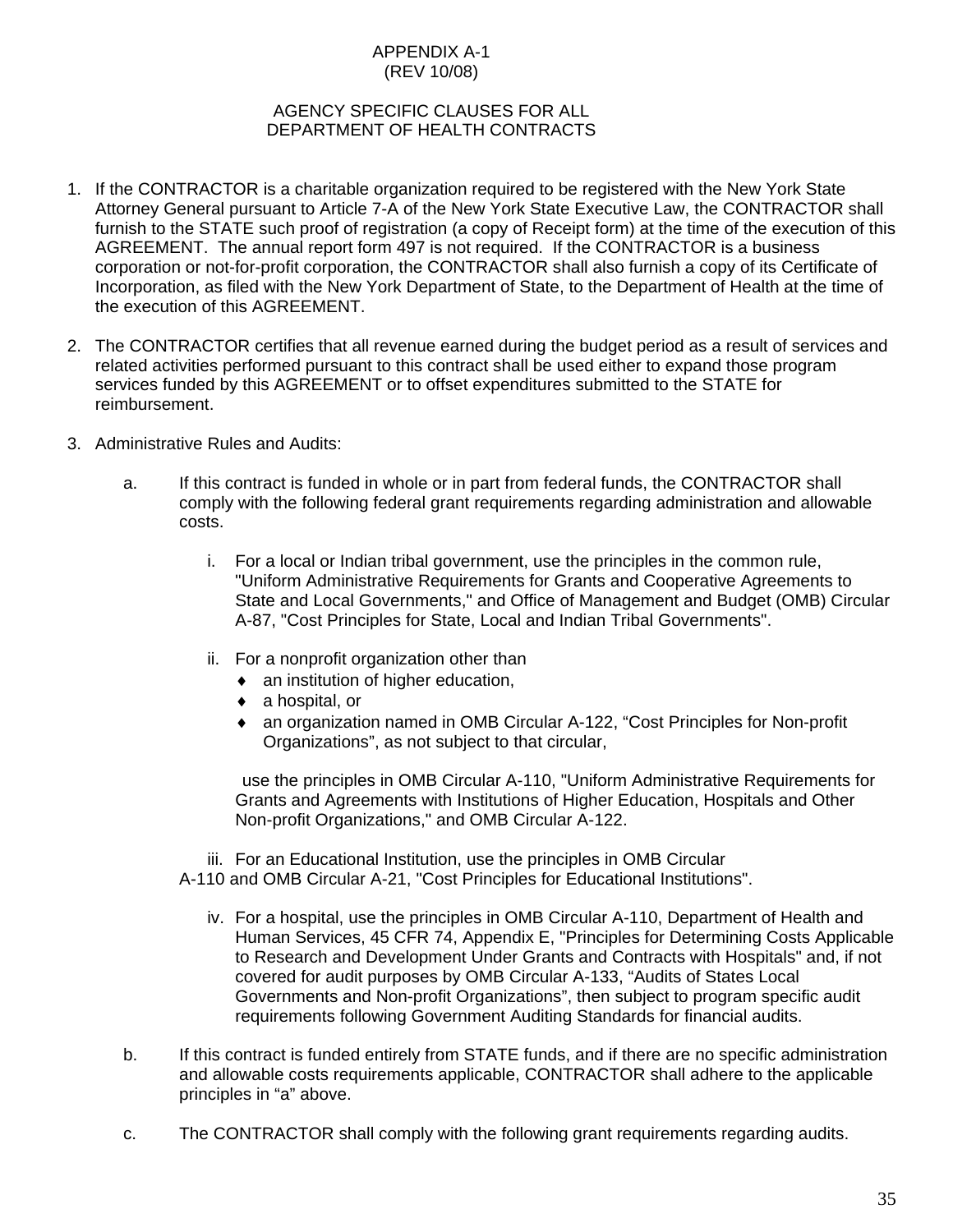- *i. If the contract is funded from federal funds, and the CONTRACTOR spends more than \$500,000 in federal funds in their fiscal year, an audit report must be submitted in accordance with OMB Circular A-133.*
- ii. If this contract is funded from other than federal funds or if the contract is funded from a combination of STATE and federal funds but federal funds are less than \$500,000, and if the CONTRACTOR receives \$300,000 or more in total annual payments from the STATE, the CONTRACTOR shall submit to the STATE after the end of the CONTRACTOR's fiscal year an audit report. The audit report shall be submitted to the STATE within thirty days after its completion but no later than nine months after the end of the audit period. The audit report shall summarize the business and financial transactions of the CONTRACTOR. The report shall be prepared and certified by an independent accounting firm or other accounting entity, which is demonstrably independent of the administration of the program being audited. Audits performed of the CONTRACTOR's records shall be conducted in accordance with Government Auditing Standards issued by the Comptroller General of the United States covering financial audits. This audit requirement may be met through entity-wide audits, coincident with the CONTRACTOR's fiscal year, as described in OMB Circular A-133. Reports, disclosures, comments and opinions required under these publications should be so noted in the audit report.
- d. For audit reports due on or after April 1, 2003, that are not received by the dates due, the following steps shall be taken:
	- i. If the audit report is one or more days late, voucher payments shall be held until a compliant audit report is received.
	- ii. If the audit report is 91 or more days late, the STATE shall recover payments for all STATE funded contracts for periods for which compliant audit reports are not received.
	- iii. If the audit report is 180 days or more late, the STATE shall terminate all active contracts, prohibit renewal of those contracts and prohibit the execution of future contracts until all outstanding compliant audit reports have been submitted.
- 4. The CONTRACTOR shall accept responsibility for compensating the STATE for any exceptions which are revealed on an audit and sustained after completion of the normal audit procedure.
- 5. FEDERAL CERTIFICATIONS: This section shall be applicable to this AGREEMENT only if any of the funds made available to the CONTRACTOR under this AGREEMENT are federal funds.
	- a. LOBBYING CERTIFICATION
		- 1) If the CONTRACTOR is a tax-exempt organization under Section 501 (c)(4) of the Internal Revenue Code, the CONTRACTOR certifies that it will not engage in lobbying activities of any kind regardless of how funded.
		- 2) The CONTRACTOR acknowledges that as a recipient of federal appropriated funds, it is subject to the limitations on the use of such funds to influence certain Federal contracting and financial transactions, as specified in Public Law 101-121, section 319, and codified in section 1352 of Title 31 of the United States Code. In accordance with P.L. 101-121, section 319, 31 U.S.C. 1352 and implementing regulations, the CONTRACTOR affirmatively acknowledges and represents that it is prohibited and shall refrain from using Federal funds received under this AGREEMENT for the purposes of lobbying; provided, however, that such prohibition does not apply in the case of a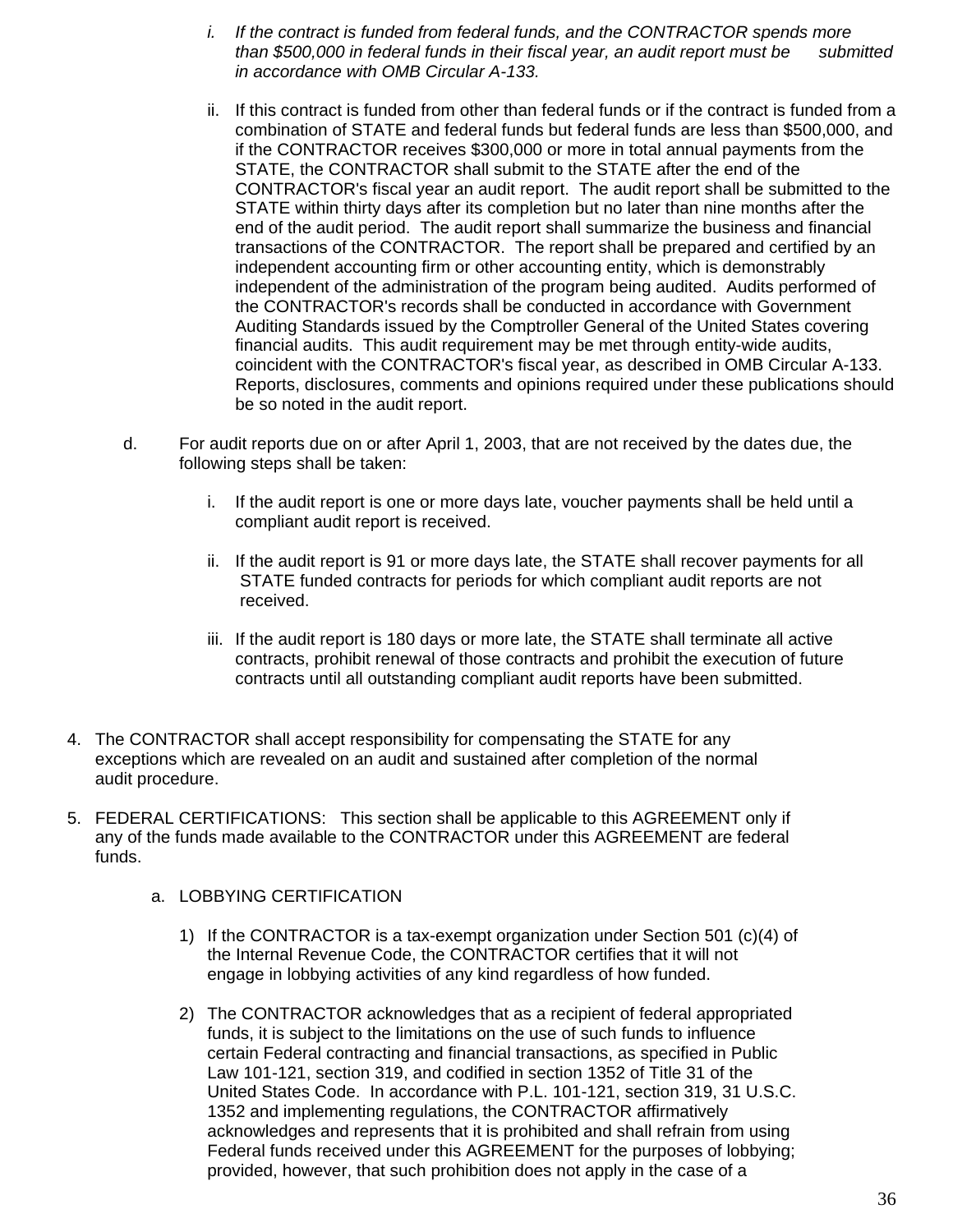payment of reasonable compensation made to an officer or employee of the CONTRACTOR to the extent that the payment is for agency and legislative liaison activities not directly related to the awarding of any Federal contract, the making of any Federal grant or loan, the entering into of any cooperative agreement, or the extension, continuation, renewal, amendment or modification of any Federal contract, grant, loan or cooperative agreement. Nor does such prohibition prohibit any reasonable payment to a person in connection with, or any payment of reasonable compensation to an officer or employee of the CONTRACTOR if the payment is for professional or technical services rendered directly in the preparation, submission or negotiation of any bid, proposal, or application for a Federal contract, grant, loan, or cooperative agreement, or an extension, continuation, renewal, amendment, or modification thereof, or for meeting requirements imposed by or pursuant to law as a condition for receiving that Federal contract, grant, loan or cooperative agreement.

- 3) This section shall be applicable to this AGREEMENT only if federal funds allotted exceed \$100,000.
	- a) The CONTRACTOR certifies, to the best of his or her knowledge and belief, that:
		- ♦ No federal appropriated funds have been paid or will be paid, by or on behalf of the CONTRACTOR, to any person for influencing or attempting to influence an officer or employee of an agency, a Member of Congress, an officer or employee of Congress, or an employee of a Member of Congress in connection with the awarding of any federal contract, the making of any federal loan, the entering into of any cooperative agreement, and the extension, continuation, renewal amendment or modification of any federal contract, grant, loan, or cooperative agreement.
		- ♦ If any funds other than federal appropriated funds have been paid or will be paid to any person for influencing or attempting to influence an officer or employee of any agency, a Member of Congress, an officer or employee of Congress, or an employee of a Member of Congress in connection with this federal contract, grant, loan, or cooperative agreement, the CONTRACTOR shall complete and submit Standard Form-LLL, "Disclosure Form to Report Lobbying" in accordance with its instructions.
	- b) The CONTRACTOR shall require that the language of this certification be included in the award documents for all sub-awards at all tiers (including subcontracts, subgrants, and contracts under grants, loans, and cooperative agreements) and that all sub-recipients shall certify and disclose accordingly. This certification is a material representation of fact upon which reliance was placed when this transaction was made or entered into. Submission of this certification is a prerequisite for making or entering into this transaction imposed by section 1352, title 31, U.S. Code. Any person who fails to file the required certification shall be subject to a civil penalty of not less than \$10,000 and not more than \$100,000 for each such failure.
	- c) The CONTRACTOR shall disclose specified information on any agreement with lobbyists whom the CONTRACTOR will pay with other Federal appropriated funds by completion and submission to the STATE of the Federal Standard Form-LLL, "Disclosure Form to Report Lobbying", in accordance with its instructions. This form may be obtained by contacting either the Office of Management and Budget Fax Information Line at (202) 395-9068 or the Bureau of Accounts Management at (518) 474-1208. Completed forms should be submitted to the New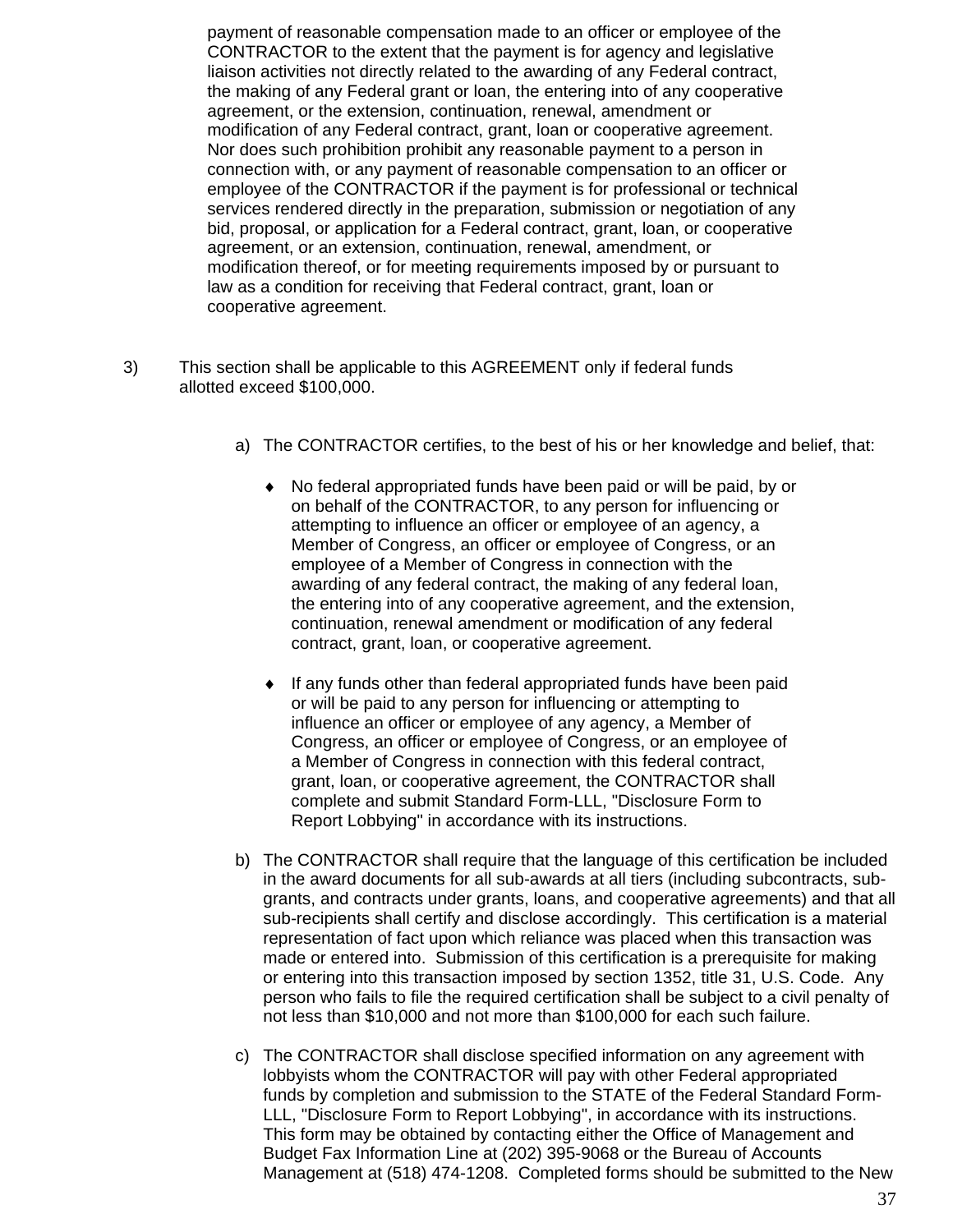York State Department of Health, Bureau of Accounts Management, Empire State Plaza, Corning Tower Building, Room 1315, Albany, 12237-0016.

- d) The CONTRACTOR shall file quarterly updates on the use of lobbyists if material changes occur, using the same standard disclosure form identified in (c) above to report such updated information.
- 4) The reporting requirements enumerated in subsection (3) of this paragraph shall not apply to the CONTRACTOR with respect to:
	- a) Payments of reasonable compensation made to its regularly employed officers or employees;
	- b) A request for or receipt of a contract (other than a contract referred to in clause (c) below), grant, cooperative agreement, subcontract (other than a subcontract referred to in clause (c) below), or subgrant that does not exceed \$100,000; and
	- c) A request for or receipt of a loan, or a commitment providing for the United States to insure or guarantee a loan, that does not exceed \$150,000, including a contract or subcontract to carry out any purpose for which such a loan is made.

#### b. CERTIFICATION REGARDING ENVIRONMENTAL TOBACCO SMOKE:

 Public Law 103-227, also known as the Pro-Children Act of 1994 (Act), requires that smoking not be permitted in any portion of any indoor facility owned or leased or contracted for by an entity and used routinely or regularly for the provision of health, day care, early childhood development services, education or library services to children under the age of 18, if the services are funded by federal programs either directly or through State or local governments, by federal grant, contract, loan, or loan guarantee. The law also applies to children's services that are provided in indoor facilities that are constructed, operated, or maintained with such federal funds. The law does not apply to children's services provided in private residences; portions of facilities used for inpatient drug or alcohol treatment; service providers whose sole source of applicable federal funds is Medicare or Medicaid; or facilities where WIC coupons are redeemed. Failure to comply with the provisions of the law may result in the imposition of a monetary penalty of up to \$1000 for each violation and/or the imposition of an administrative compliance order on the responsible entity.

 By signing this AGREEMENT, the CONTRACTOR certifies that it will comply with the requirements of the Act and will not allow smoking within any portion of any indoor facility used for the provision of services for children as defined by the Act. The CONTRACTOR agrees that it will require that the language of this certification be included in any subawards which contain provisions for children's services and that all subrecipients shall certify accordingly.

#### c. CERTIFICATION REGARDING DEBARMENT AND SUSPENSION

Regulations of the Department of Health and Human Services, located at Part 76 of Title 45 of the Code of Federal Regulations (CFR), implement Executive Orders 12549 and 12689 concerning debarment and suspension of participants in federal programs and activities. Executive Order 12549 provides that, to the extent permitted by law, Executive departments and agencies shall participate in a government-wide system for non-procurement debarment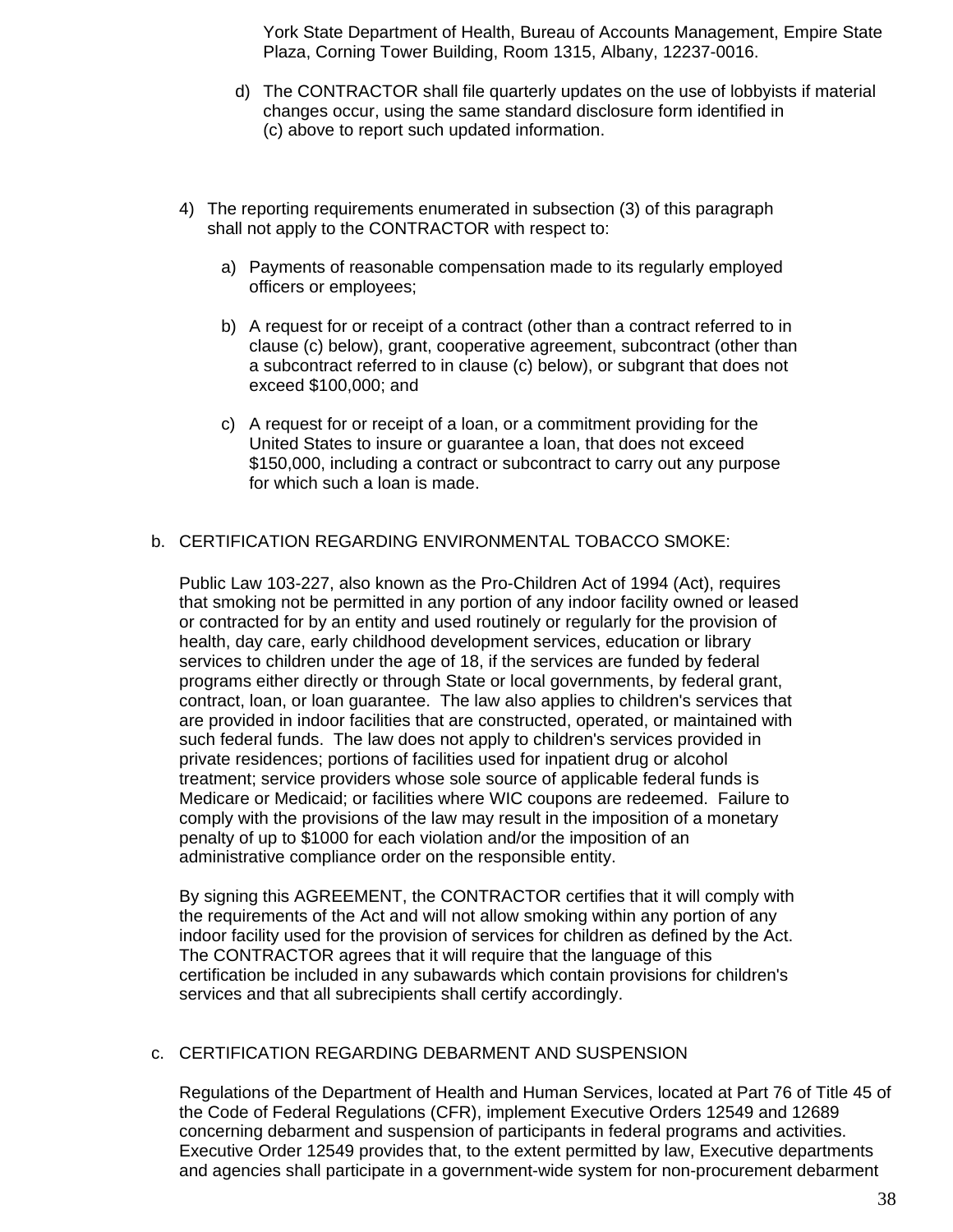and suspension. Executive Order 12689 extends the debarment and suspension policy to procurement activities of the federal government. A person who is debarred or suspended by a federal agency is excluded from federal financial and non-financial assistance and benefits under federal programs and activities, both directly (primary covered transaction) and indirectly (lower tier covered transactions). Debarment or suspension by one federal agency has government-wide effect.

Pursuant to the above-cited regulations, the New York State Department of Health (as a participant in a primary covered transaction) may not knowingly do business with a person who is debarred, suspended, proposed for debarment, or subject to other government-wide exclusion (including any exclusion from Medicare and State health care program participation on or after August 25, 1995), and the Department of Health must require its prospective contractors, as prospective lower tier participants, to provide the certification in Appendix B to Part 76 of Title 45 CFR, as set forth below:

1) APPENDIX B TO 45 CFR PART 76-CERTIFICATION REGARDING DEBARMENT, SUSPENSION, INELIGIBILITY AND VOLUNTARY EXCLUSION-LOWER TIER COVERED TRANSACTIONS

#### **Instructions for Certification**

- a) By signing and submitting this proposal, the prospective lower tier participant is providing the certification set out below.
	- b) The certification in this clause is a material representation of fact upon which reliance was placed when this transaction was entered into. If it is later determined that the prospective lower tier participant knowingly rendered and erroneous certification, in addition to other remedies available to the Federal Government the department or agency with which this transaction originated may pursue available remedies, including suspension and/or debarment.
	- c) The prospective lower tier participant shall provide immediate written notice to the person to which this proposal is submitted if at any time the prospective lower tier participant learns that its certification was erroneous when submitted or had become erroneous by reason of changed circumstances.
	- d) The terms *covered transaction, debarred, suspended, ineligible*, *lower tier covered transaction, participant, person, primary covered transaction, principal, proposal,* and *voluntarily excluded*, as used in this clause, have the meaning set out in the Definitions and Coverage sections of rules implementing Executive Order 12549. You may contact the person to which this proposal is submitted for assistance in obtaining a copy of those regulations.
	- e) The prospective lower tier participant agrees by submitting this proposal that, should the proposed covered transaction be entered into, it shall not knowingly enter into any lower tier covered transaction with a person who is proposed for debarment under 48 CFR part 9, subpart 9.4, debarred, suspended, declared ineligible, or voluntarily excluded from participation in this covered transaction, unless authorized by the department or agency with which this transaction originated.
	- f) The prospective lower tier participant further agrees by submitting this proposal that it will include this clause titled "Certification Regarding Debarment, Suspension, Ineligibility and Voluntary Exclusion-Lower Tier Covered Transaction," without modification, in all lower tier covered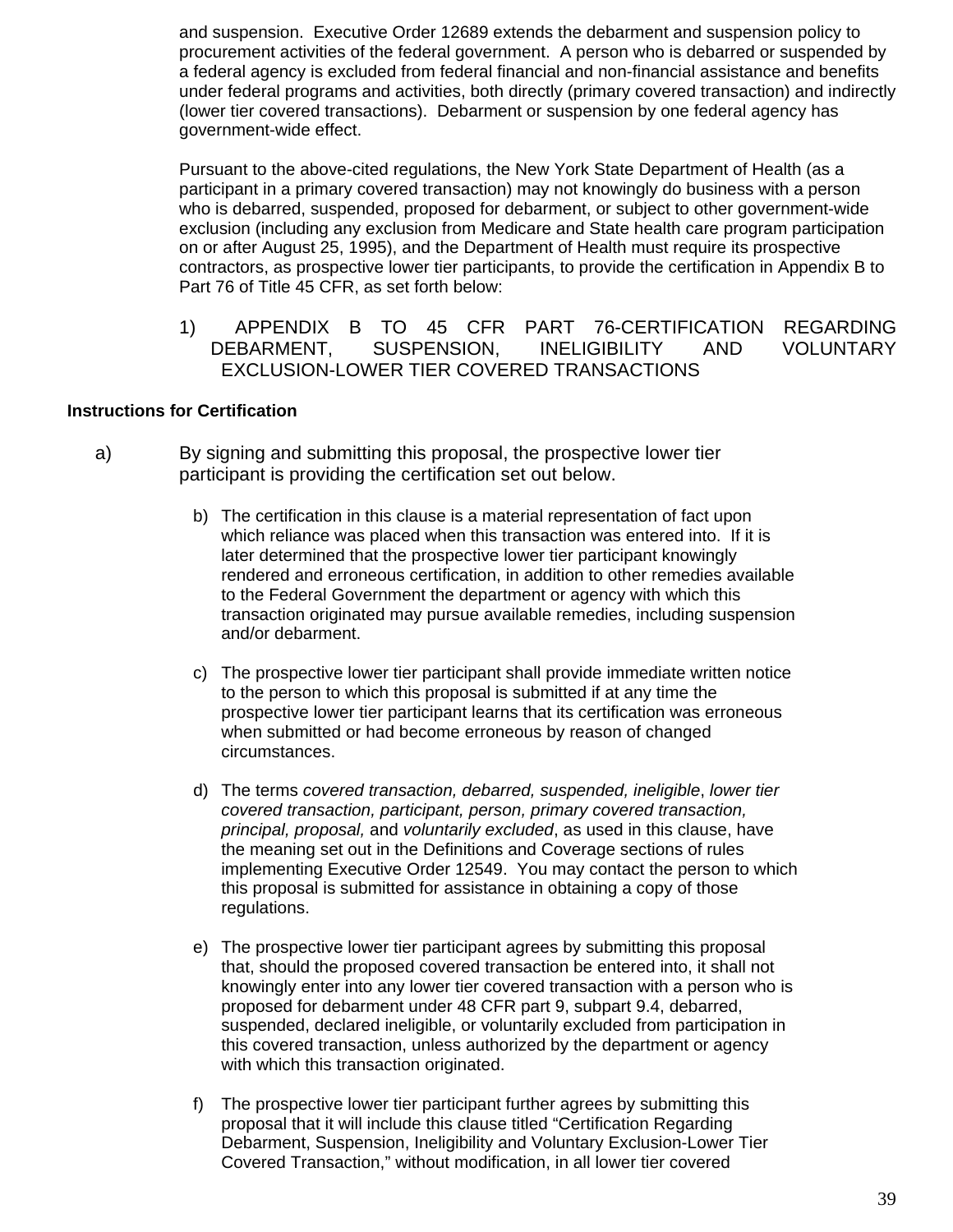transactions.

- g) A participant in a covered transaction may rely upon a certification of a prospective participant in a lower tier covered transaction that it is not proposed for debarment under 48 CFR part 9, subpart 9.4, debarred, suspended, ineligible, or voluntarily excluded from covered transactions, unless it knows that the certification is erroneous. A participant may decide the method and frequency by which it determines the eligibility of its principals. Each participant may, but is not required to, check the List of Parties Excluded From Federal Procurement and Non-procurement Programs.
- h) Nothing contained in the foregoing shall be construed to require establishment of a system of records in order to render in good faith the certification required by this clause. The knowledge and information of a participant is not required to exceed that which is normally possessed by a prudent person in the ordinary course of business dealings.
- i) Except for transactions authorized under paragraph "e" of these instructions, if a participant in a covered transaction knowingly enters into a lower tier covered transaction with a person who is proposed for debarment under 48 CFR part 9, subpart 9.4, suspended, debarred, ineligible, or voluntarily excluded from participation in this transaction, in addition to other remedies available to the Federal Government, the department or agency with which this transaction originated may pursue available remedies, including suspension and/or debarment.

*2) Certification Regarding Debarment, Suspension, Ineligibility and Voluntary Exclusion – Lower Tier Covered Transactions* 

- a) The prospective lower tier participant certifies, by submission of this proposal, that neither it nor its principals is presently debarred, suspended, proposed for debarment, declared ineligible, or voluntarily excluded from participation in this transaction by any Federal department agency.
	- b) Where the prospective lower tier participant is unable to certify to any of the statements in this certification, such prospective participant shall attach an explanation to this proposal.
- 6. The STATE, its employees, representatives and designees, shall have the right at any time during normal business hours to inspect the sites where services are performed and observe the services being performed by the CONTRACTOR. The CONTRACTOR shall render all assistance and cooperation to the STATE in making such inspections. The surveyors shall have the responsibility for determining contract compliance as well as the quality of service being rendered.
- 7. The CONTRACTOR will not discriminate in the terms, conditions and privileges of employment, against any employee, or against any applicant for employment because of race, creed, color, sex, national origin, age, disability, sexual orientation or marital status. The CONTRACTOR has an affirmative duty to take prompt, effective, investigative and remedial action where it has actual or constructive notice of discrimination in the terms, conditions or privileges of employment against (including harassment of) any of its employees by any of its other employees, including managerial personnel, based on any of the factors listed above.
- 8. The CONTRACTOR shall not discriminate on the basis of race, creed, color, sex, national origin, age, disability, sexual orientation or marital status against any person seeking services for which the CONTRACTOR may receive reimbursement or payment under this AGREEMENT.
- 9. The CONTRACTOR shall comply with all applicable federal, State and local civil rights and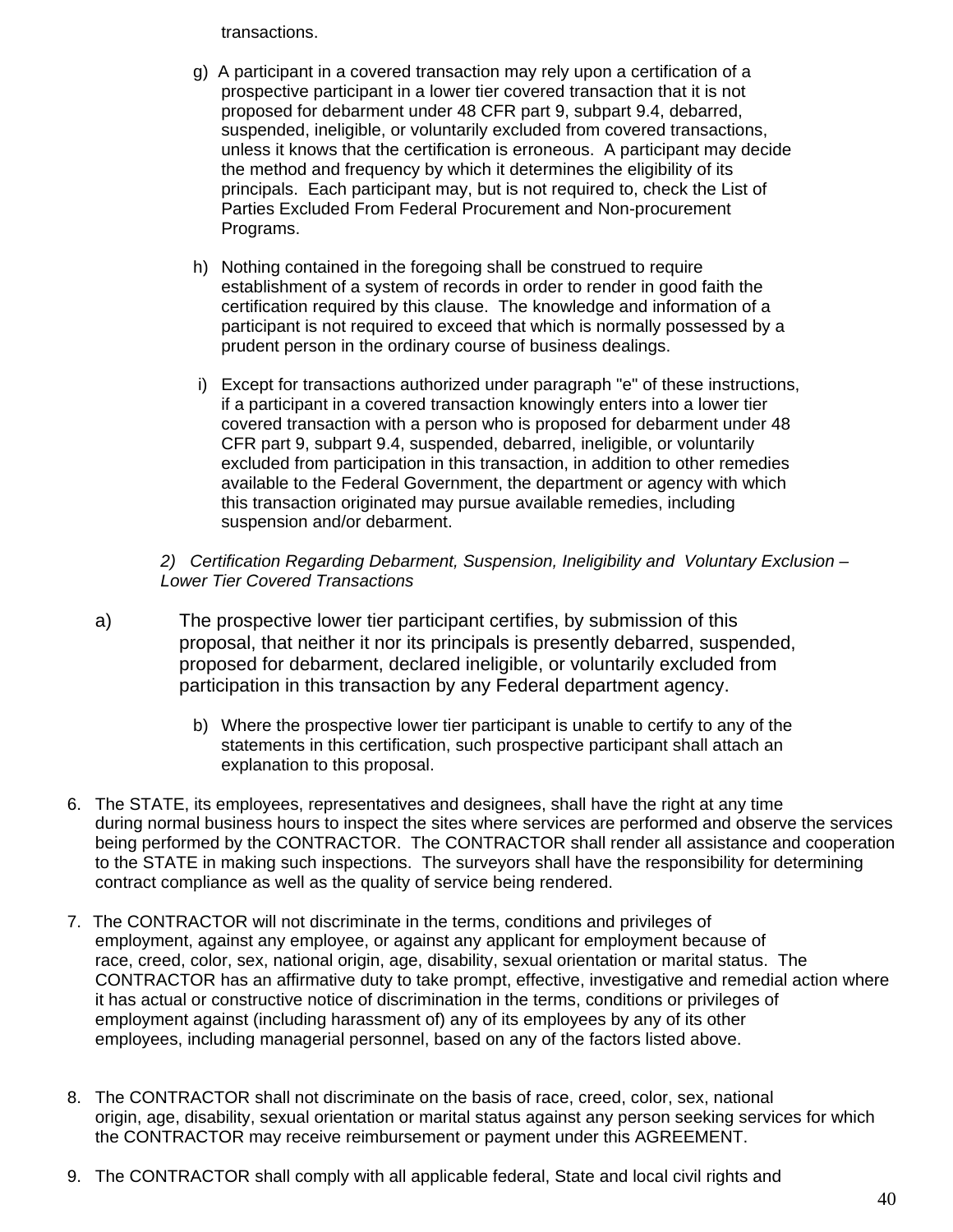human rights laws with reference to equal employment opportunities and the provision of services.

- 10. The STATE may cancel this AGREEMENT at any time by giving the CONTRACTOR not less than thirty (30) days written notice that on or after a date therein specified, this AGREEMENT shall be deemed terminated and cancelled.
- 11. Where the STATE does not provide notice to the NOT-FOR-PROFIT CONTRACTOR of its intent to not renew this contract by the date by which such notice is required by Section 179-t(1) of the State Finance Law, then this contract shall be deemed continued until the date that the agency provides the notice required by Section 179-t, and the expenses incurred during such extension shall be reimbursable under the terms of this contract.
- 12. Other Modifications
	- a. Modifications of this AGREEMENT as specified below may be made within an existing PERIOD by mutual written agreement of both parties:
		- ♦ Appendix B Budget line interchanges; Any proposed modification to the contract which results in a change of greater than 10 percent to any budget category, must be submitted to OSC for approval;
		- ♦ Appendix C Section 11, Progress and Final Reports;
		- ♦ Appendix D Program Workplan will require OSC approval.
	- b. To make any other modification of this AGREEMENT within an existing PERIOD, the parties shall revise or complete the appropriate appendix form(s), and a Modification Agreement (Appendix X is the blank form to be used), which shall be effective only upon approval by the Office of the State Comptroller.
- 13. Unless the CONTRACTOR is a political sub-division of New York State, the CONTRACTOR shall provide proof, completed by the CONTRACTOR's insurance carrier and/or the Workers' Compensation Board, of coverage for

Workers' Compensation, for which one of the following is incorporated into this contract as **Appendix E-1**:

- **CE-200**  Certificate of Attestation For New York Entities With No Employees And Certain Out Of State Entities, That New York State Workers' Compensation And/Or Disability Benefits Insurance Coverage is Not Required; OR
- **C-105.2** -- Certificate of Workers' Compensation Insurance. PLEASE NOTE: The State Insurance Fund provides its own version of this form, the **U-26.3**; OR
- **SI-12** -- Certificate of Workers' Compensation Self-Insurance, OR **GSI-105.2** -- Certificate of Participation in Workers' Compensation Group Self-Insurance

Disability Benefits coverage, for which one of the following is incorporated into this contract as **Appendix E-2**:

- **CE-200**  Certificate of Attestation For New York Entities With No Employees And Certain Out Of State Entities, That New York State Workers' Compensation And/Or Disability Benefits Insurance Coverage is Not Required; OR
- **DB-120.1** -- Certificate of Disability Benefits Insurance OR
- **DB-155** -- Certificate of Disability Benefits Self-Insurance

14. Contractor shall comply with the provisions of the New York State Information Security Breach and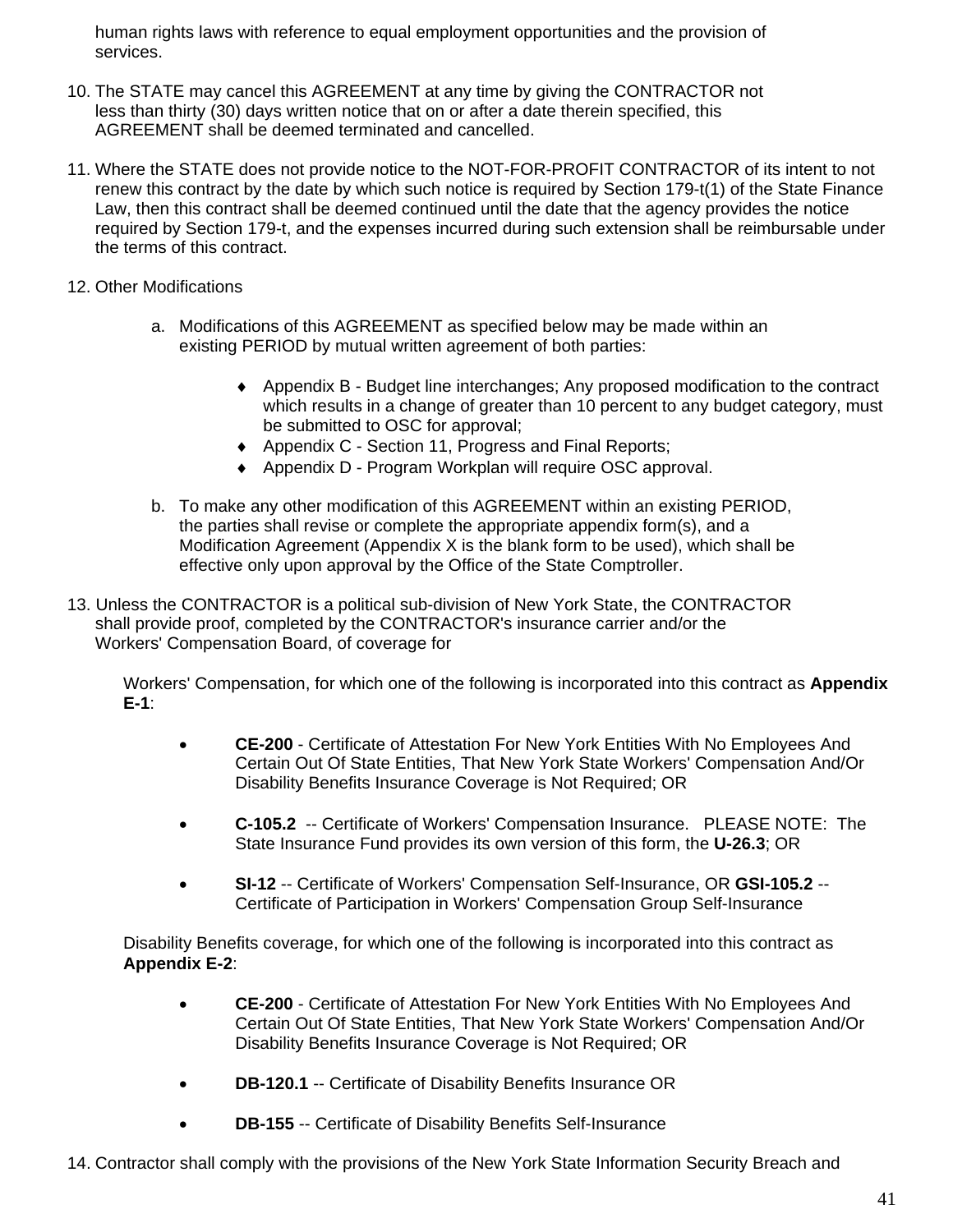Notification Act (General Business Law Section 899-aa; State Technology Law Section 208). Contractor shall be liable for the costs associated with such breach if caused by Contractor's negligent or willful acts or omissions, or the negligent or willful acts or omissions of Contractor's agents, officers, employees or subcontractors.

- 15. All products supplied pursuant to this agreement shall meet local, state and federal regulations, guidelines and action levels for lead as they exist at the time of the State's acceptance of this contract.
- 16. Additional clauses as may be required under this AGREEMENT are annexed hereto as appendices and are made a part hereof if so indicated on the face page of this AGREEMENT.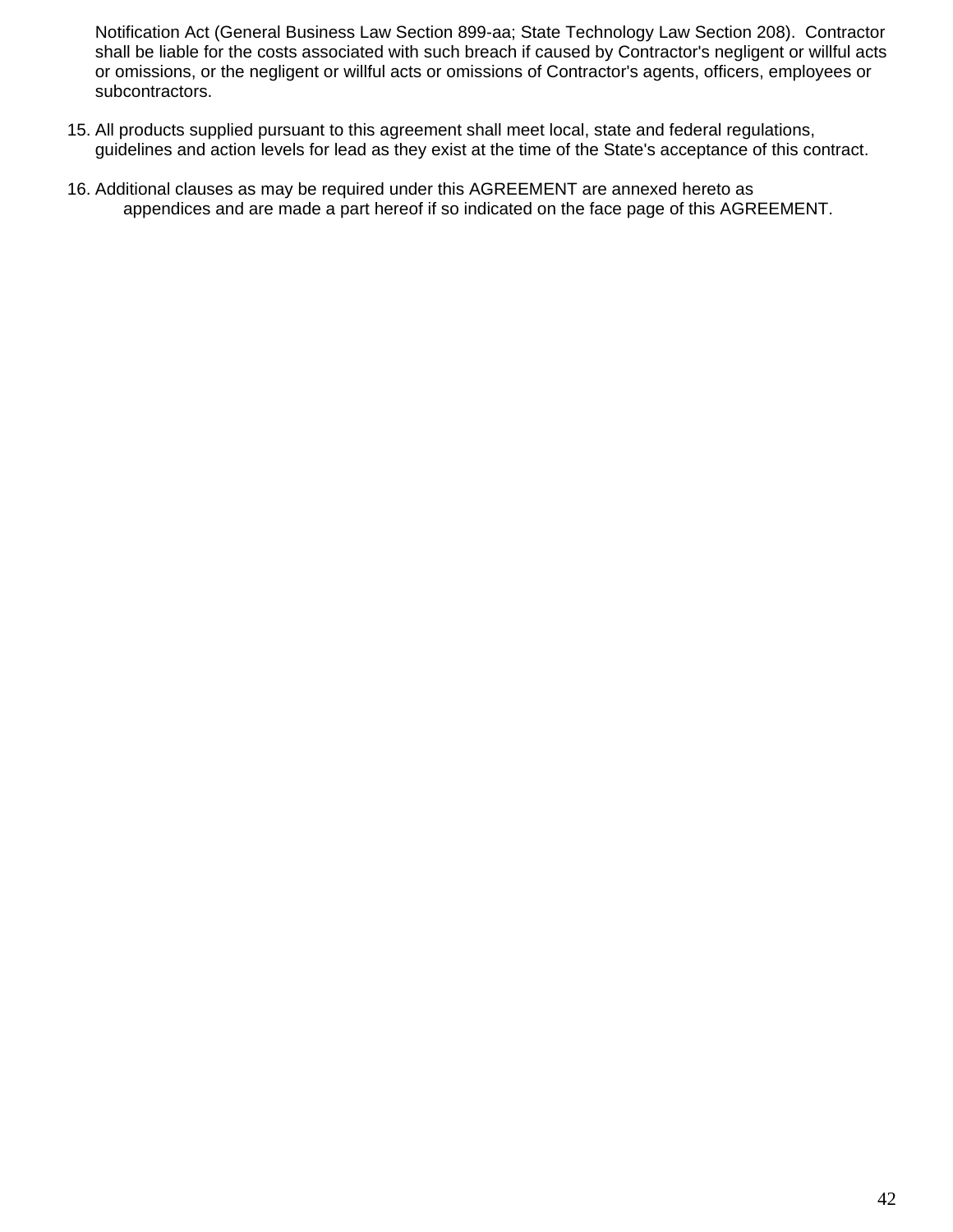#### **APPENDIX A-2**

#### **Project Direction**

The Contractor, no later than the effective date of this Agreement, will identify by name and title the individual the Contractor has authorized to provide executive direction of Contractor's performance of the contract services, including response to issues and concerns communicated by DOH. Contractor will provide a telephone number to DOH. Contractor agrees to immediately notify DOH of any changes to the contact information, including those that are temporary.

#### **New York State's Medicaid Agency Data Use Agreement**

The Contractor will comply with all requirements of New York State's Medicaid Agency Data Use Agreement (DUA), DUA Number 15407, with the Centers for Medicare and Medicaid Services (CMS). In addition, the Contractor agrees that all staff assigned to the project and/or having access to such data will sign an Addendum to New York State's DUA (DUA Number 15407), which signifies their understanding of and agreement to comply with the terms of the DUA.

#### **Work Products**

The Contractor agrees to include the following attribution and disclaimer on all materials developed for public distribution, which are funded under this contract:

 "This document was developed under grant CFDA 93.791 from the U.S. Department of Health and Human Services, Centers for Medicare & Medicaid Services. However, these contents do not necessarily represent the policy of the U.S. Department of Health and Human Services, and you should not assume endorsement by the Federal Government."

In addition, the contractor agrees that all materials developed through this contract must be made accessible to people with special needs (e.g. people with visual or hearing impairments).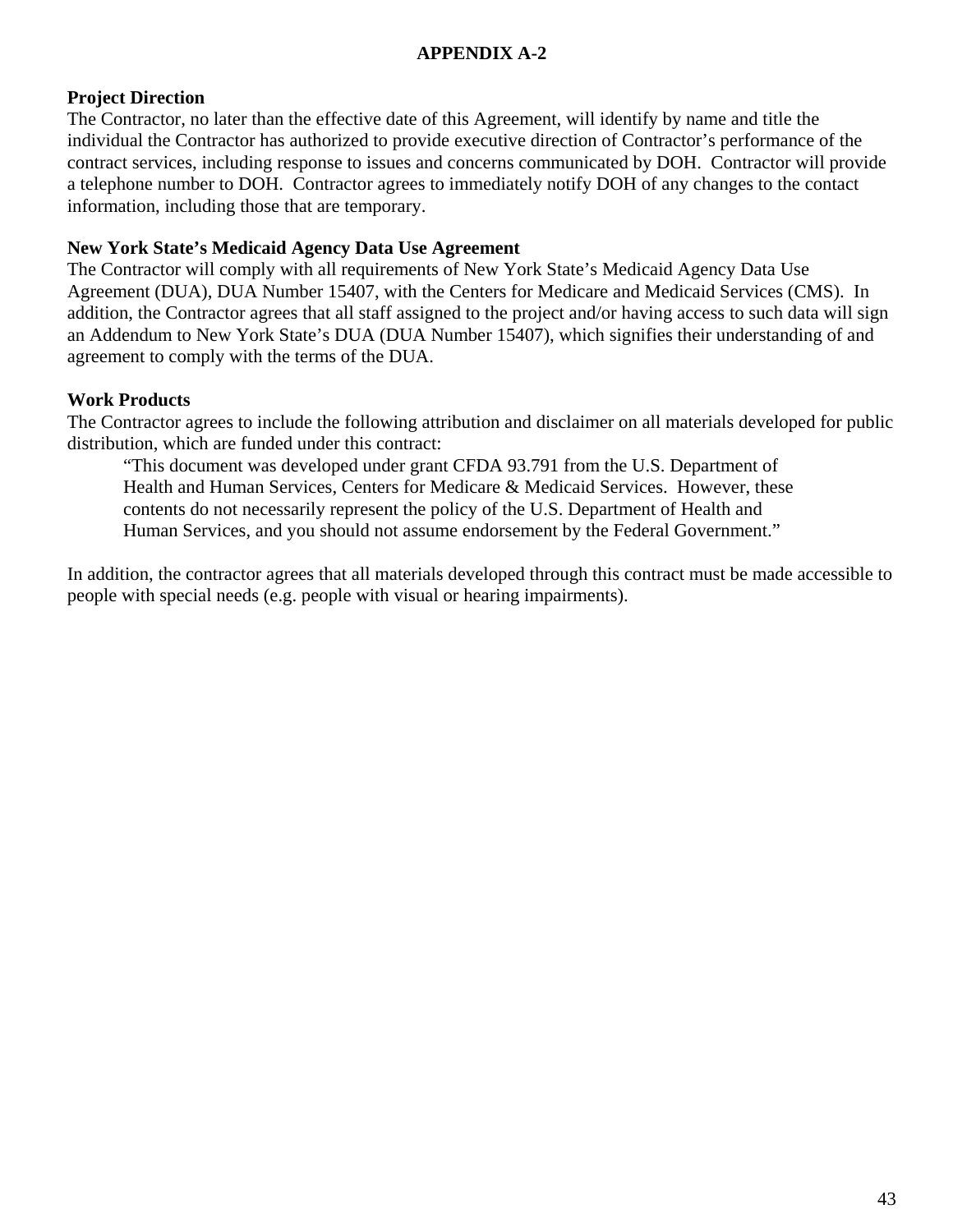#### APPENDIX B

#### BUDGET (sample format)

| Budget Period: Commencing on: ________________________                                                                                                                | Ending on: _______________ |
|-----------------------------------------------------------------------------------------------------------------------------------------------------------------------|----------------------------|
| <b>Personal Service</b>                                                                                                                                               |                            |
| % Time Total Amount<br>Annual<br>Devoted to Budgeted From<br>Title Salary This Project NYS<br><b>Number</b>                                                           |                            |
| <b>Total Salary</b><br>Fringe Benefits (specify rate)<br><b>TOTAL PERSONAL SERVICE:</b>                                                                               |                            |
| <b>Other Than Personal Service</b>                                                                                                                                    | Amount                     |
| Category<br><b>Supplies</b><br>Travel<br>Telephone<br>Postage<br>Photocopy<br><b>Other Contractual Services (specify)</b><br>Equipment (Defray Cost of Defibrillator) |                            |
| <b>TOTAL OTHER THAN PERSONAL SERVICE</b>                                                                                                                              |                            |
| <b>GRAND TOTAL</b>                                                                                                                                                    |                            |
|                                                                                                                                                                       |                            |

**Federal funds are being used to support this contract. Code of Federal Domestic Assistance (CFDA) numbers for these funds are:** *(required)*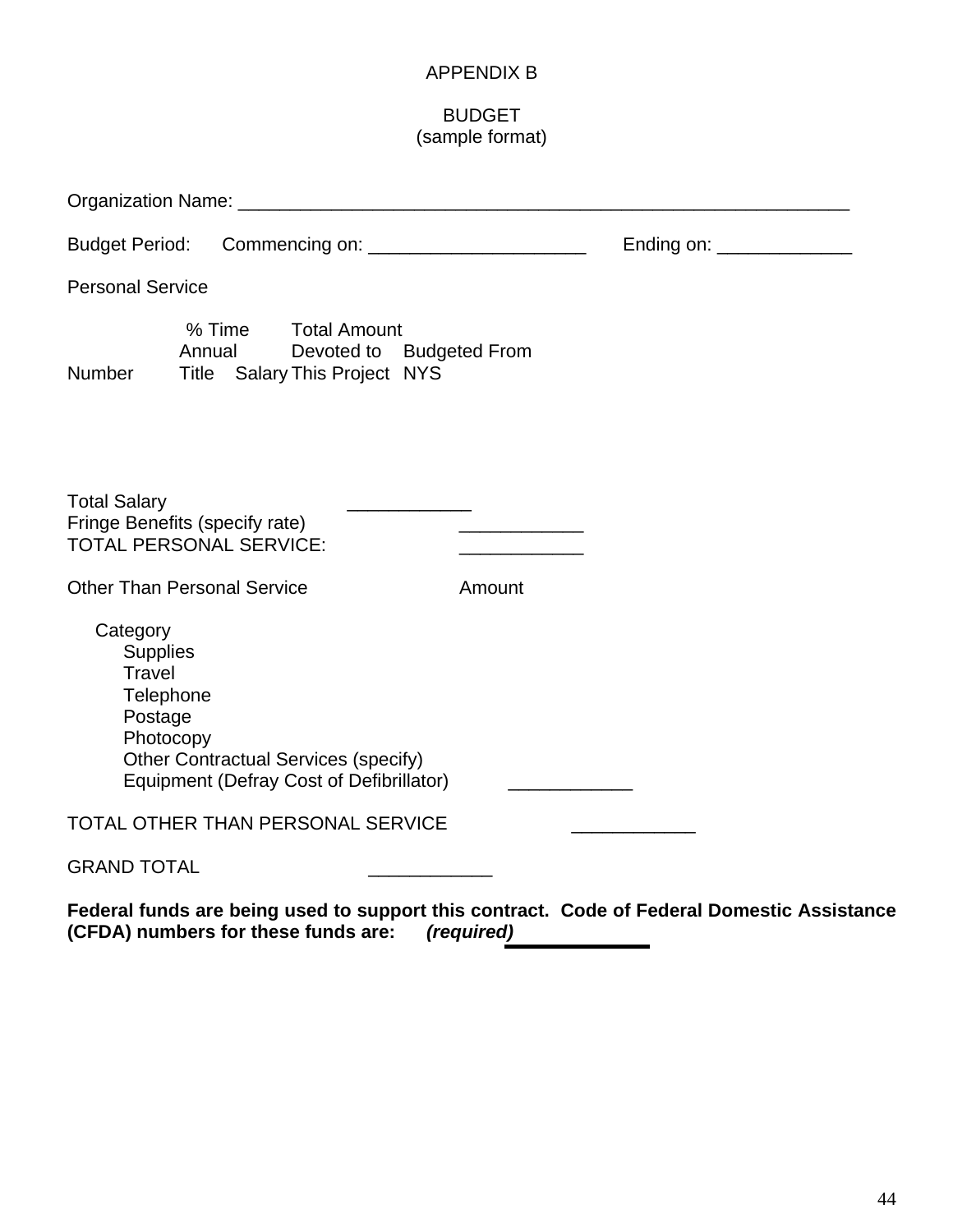#### APPENDIX C

#### PAYMENT AND REPORTING SCHEDULE

#### 1. Payment and Reporting Terms and Conditions

- A. The STATE may, at its discretion, make an advance payment to the CONTRACTOR, during the initial or any subsequent PERIOD, in an amount to be determined by the STATE but not to exceed twenty five percent of the maximum amount indicated in the budget as set forth in the most recently approved Appendix B. If this payment is to be made, it will be due thirty calendar days, excluding legal holidays, after the later of either:
	- υ the first day of the contract term specified in the Initial Contract Period identified on the face page of the AGREEMENT or if renewed, in the PERIOD identified in the Appendix X, OR
	- υ if this contract is wholly or partially supported by Federal funds, availability of the federal funds;

 provided, however, that a STATE has not determined otherwise in a written notification to the CONTRACTOR suspending a Written Directive associated with this AGREEMENT, and that a proper voucher for such advance has been received in the STATE's designated payment office. If no advance payment is to be made, the initial payment under this AGREEMENT shall be due thirty calendar days, excluding legal holidays, after the later of either:

- υ the end of the first monthly/quarterly period of this AGREEMENT; or
- υ if this contract is wholly or partially supported by federal funds, availability of the federal funds:

provided, however, that the proper voucher for this payment has been received in the STATE's designated payment office.

- B. No payment under this AGREEMENT, other than advances as authorized herein, will be made by the STATE to the CONTRACTOR unless proof of performance of required services or accomplishments is provided. If the CONTRACTOR fails to perform the services required under this AGREEMENT the STATE shall, in addition to any remedies available by law or equity, recoup payments made but not earned, by set-off against any other public funds owed to CONTRACTOR.
- C. Any optional advance payment(s) shall be applied by the STATE to future payments due to the CONTRACTOR for services provided during initial or subsequent PERIODS. Should funds for subsequent PERIODS not be appropriated or budgeted by the STATE for the purpose herein specified, the STATE shall, in accordance with Section 41 of the State Finance Law, have no liability under this AGREEMENT to the CONTRACTOR, and this AGREEMENT shall be considered terminated and cancelled.
- D. The CONTRACTOR will be entitled to receive payments for work, projects, and services rendered as detailed and described in the program workplan, Appendix D. All payments shall be in conformance with the rules and regulations of the Office of the State Comptroller.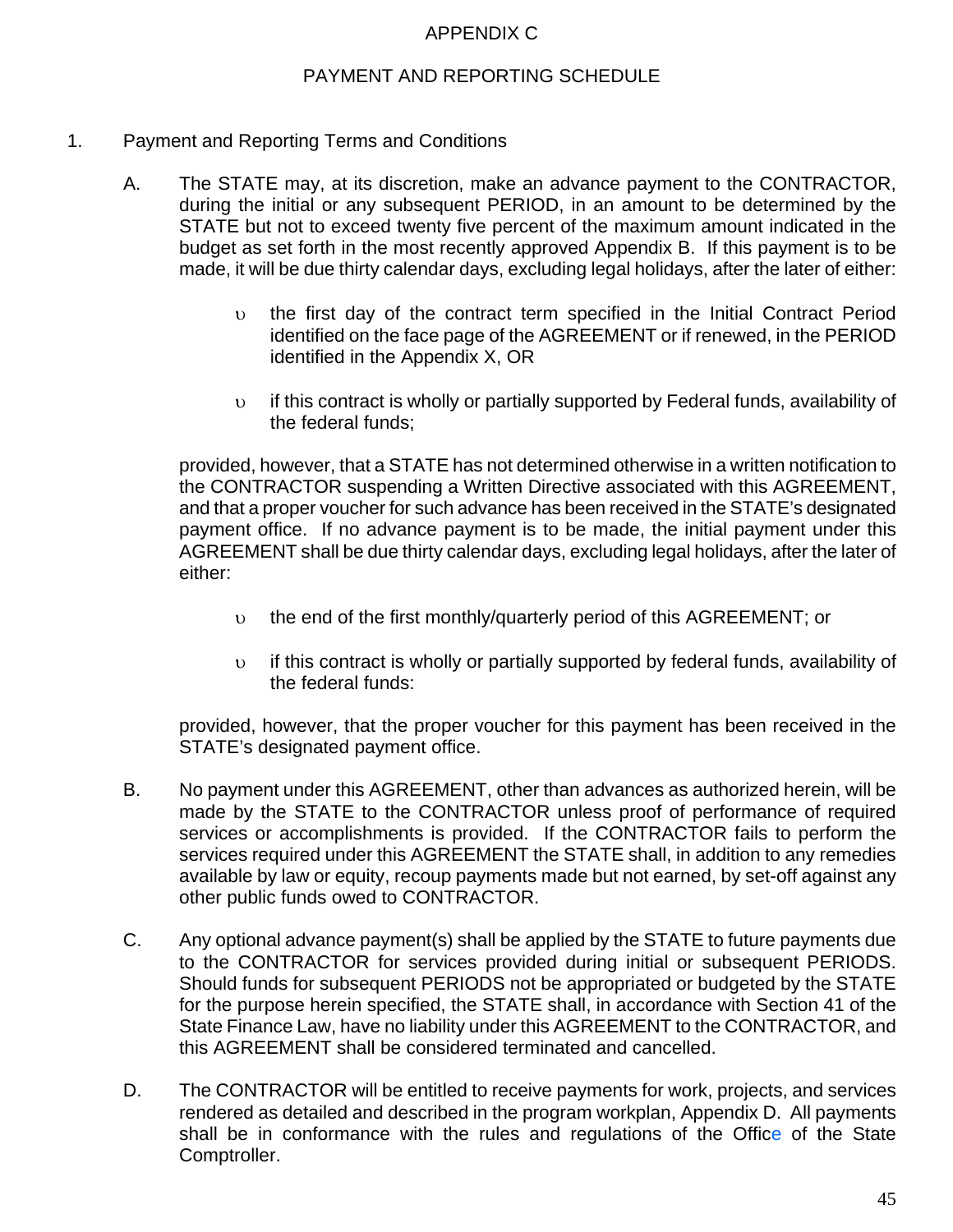- E. The CONTRACTOR will provide the STATE with the reports of progress or other specific work products pursuant to this AGREEMENT as described in this Appendix below. In addition, a final report must be submitted by the CONTRACTOR no later than 30 days after the end of this AGREEMENT. All required reports or other work products developed under this AGREEMENT must be completed as provided by the agreed upon work schedule in a manner satisfactory and acceptable to the STATE in order for the CONTRACTOR to be eligible for payment.
- F. The CONTRACTOR shall submit to the STATE monthly/quarterly voucher claims and reports of expenditures on such forms and in such detail as the STATE shall require. The CONTRACTOR shall submit vouchers to the State's designated payment office located in the  $\Box$

All vouchers submitted by the CONTRACTOR pursuant to this AGREEMENT shall be submitted to the STATE no later than 30 days after the end date of the period for which reimbursement is being claimed. In no event shall the amount received by the CONTRACTOR exceed the budget amount approved by the STATE, and, if actual expenditures by the CONTRACTOR are less than such sum, the amount payable by the STATE to the CONTRACTOR shall not exceed the amount of actual expenditures. All contract advances in excess of actual expenditures will be recouped by the STATE prior to the end of the applicable budget period.

G. If the CONTRACTOR is eligible for an annual cost of living adjustment (COLA), enacted in New York State Law, that is associated with this grant AGREEMENT, payment of such COLA shall be made separate from payments under this AGREEMENT and shall not be applied toward or amend amounts payable under Appendix B of this AGREEMENT.

Before payment of a COLA can be made, the STATE shall notify the CONTRACTOR, in writing, of eligibility for any COLA. The CONTRACTOR shall be required to submit a written certification attesting that all COLA funding will be used to promote the recruitment and retention of staff or respond to other critical non-personal service costs during the State fiscal year for which the cost of living adjustment was allocated, or provide any other such certification as may be required in the enacted legislation authorizing the COLA.

II. Progress and Final Reports

Organization Name:

Report Type:

A. Narrative/Qualitative Report

\_\_\_\_\_\_\_\_\_\_\_\_\_\_\_\_\_\_\_\_\_\_\_\_\_\_\_ (Organization Name) will submit, on a quarterly basis, not later than \_\_\_\_\_\_\_\_\_\_\_\_ days from the end of the quarter, a report, in narrative form, summarizing the services rendered during the quarter. This report will detail how the \_\_\_\_\_\_\_\_\_\_\_\_\_\_\_\_\_\_\_\_\_\_\_\_ (Organization) \_\_\_\_\_\_\_\_\_\_\_\_\_\_\_\_\_ has progressed toward attaining the qualitative goals enumerated in the Program Workplan (Appendix D).

(Note: This report should address all goals and objectives of the project and include a discussion of problems encountered and steps taken to solve them.)

B. Statistical/Quantitative Report

\_\_\_\_\_\_\_\_\_\_\_\_\_\_\_\_\_\_\_\_\_\_\_\_\_\_\_ (Organization Name) will submit, on a quarterly basis, not later than 30 days from the end of the quarter, a detailed report analyzing the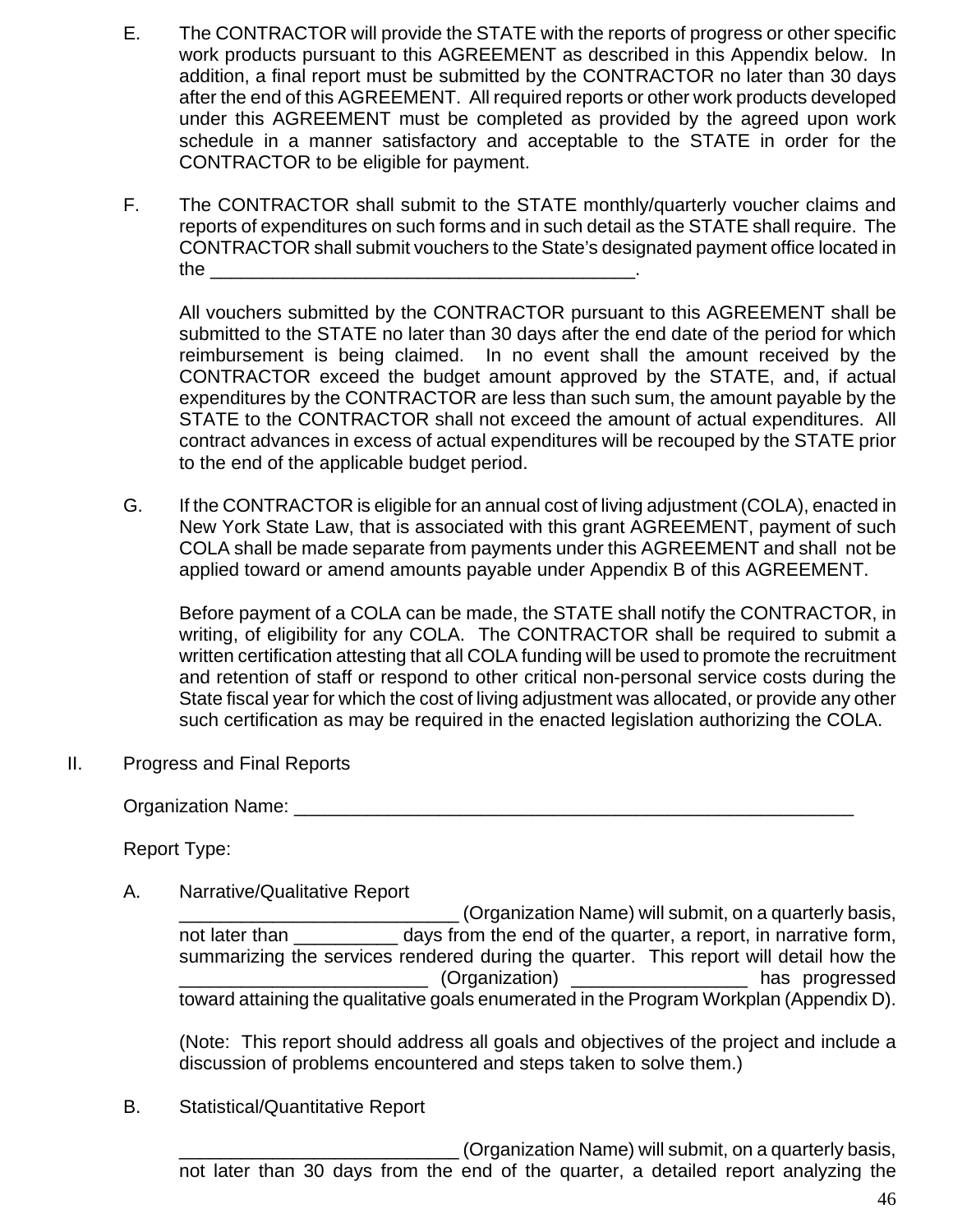quantitative aspects of the program plan, as appropriate (e.g., number of meals served, clients transported, patient/client encounters, procedures performed, training sessions conducted, etc.)

C. Expenditure Report

\_\_\_\_\_\_\_\_\_\_\_\_\_\_\_\_\_\_\_\_\_\_\_\_\_\_\_ (Organization Name) \_\_\_\_\_\_\_\_\_\_\_\_\_\_ will submit, on a quarterly basis, not later than 30 days after the end date for which reimbursement is being claimed, a detailed expenditure report, by object of expense. This report will accompany the voucher submitted for such period.

D. Final Report

\_\_\_\_\_\_\_\_\_\_\_\_\_\_\_\_\_\_\_\_\_\_\_\_\_\_\_ (Organization Name) \_\_\_\_\_\_\_\_\_\_\_\_\_\_\_\_\_ will submit a final report, as required by the contract, reporting on all aspects of the program, detailing how the use of grant funds were utilized in achieving the goals set forth in the program Workplan.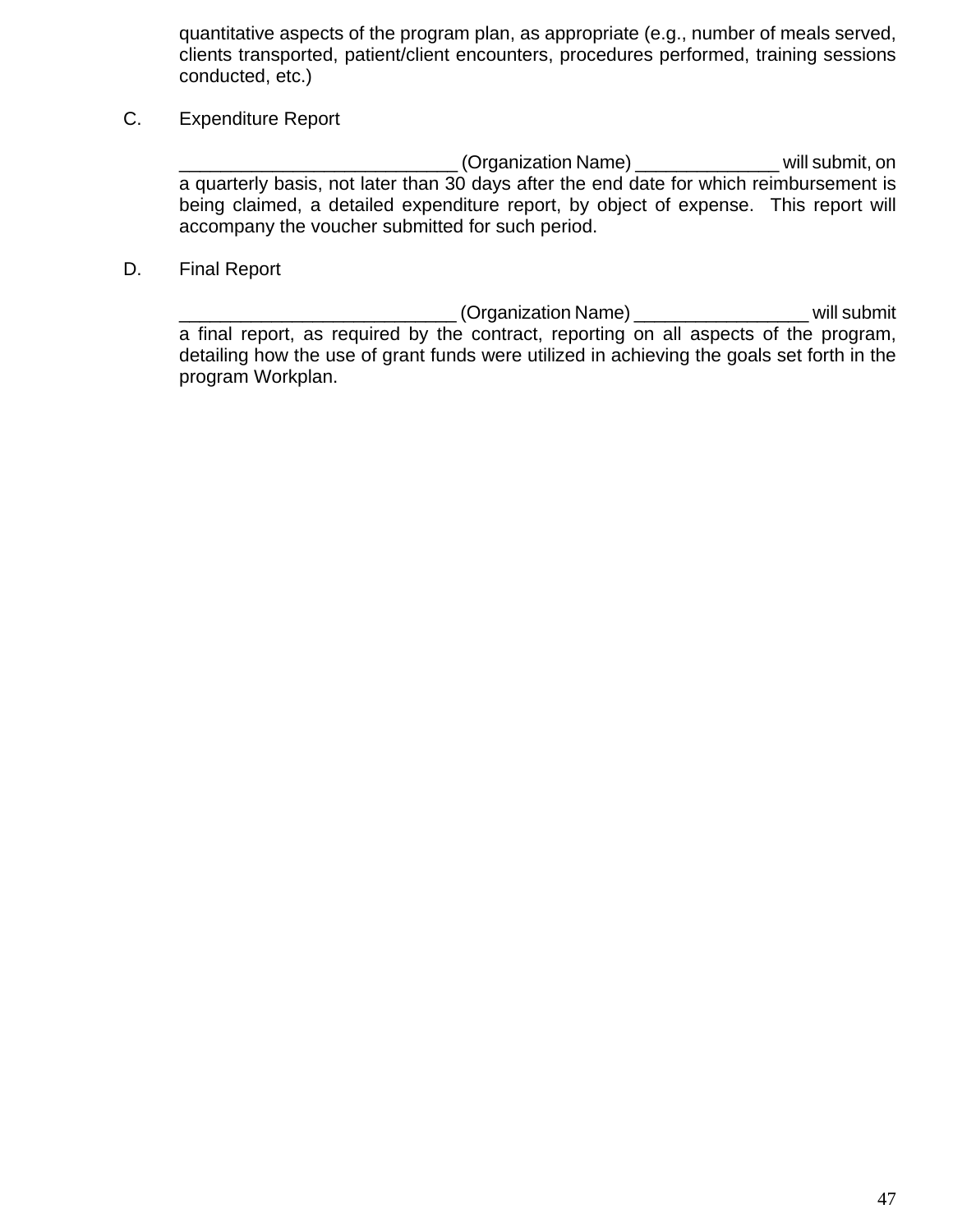#### **APPENDIX D**

#### PROGRAM WORKPLAN (sample format)

To be completed by the awarded contractor and approved by DOH.

## **APPENDIX D**

#### **Money Follows the Person (MFP) Identification of and Outreach to Nursing Home Residents Project**

| CONTRACTUAL OBLIGATIONS | <b>SPECIFIC</b><br><b>ACTIVITIES</b> | <b>TIME</b><br><b>FRAME</b> | <b>PERSON</b><br><b>RESPONSIBLE</b> | <b>EVALUATION</b><br><b>MEASURES</b> |
|-------------------------|--------------------------------------|-----------------------------|-------------------------------------|--------------------------------------|
|                         |                                      |                             |                                     |                                      |
|                         |                                      |                             |                                     |                                      |
|                         |                                      |                             |                                     |                                      |
|                         |                                      |                             |                                     |                                      |
|                         |                                      |                             |                                     |                                      |
|                         |                                      |                             |                                     |                                      |
|                         |                                      |                             |                                     |                                      |
|                         |                                      |                             |                                     |                                      |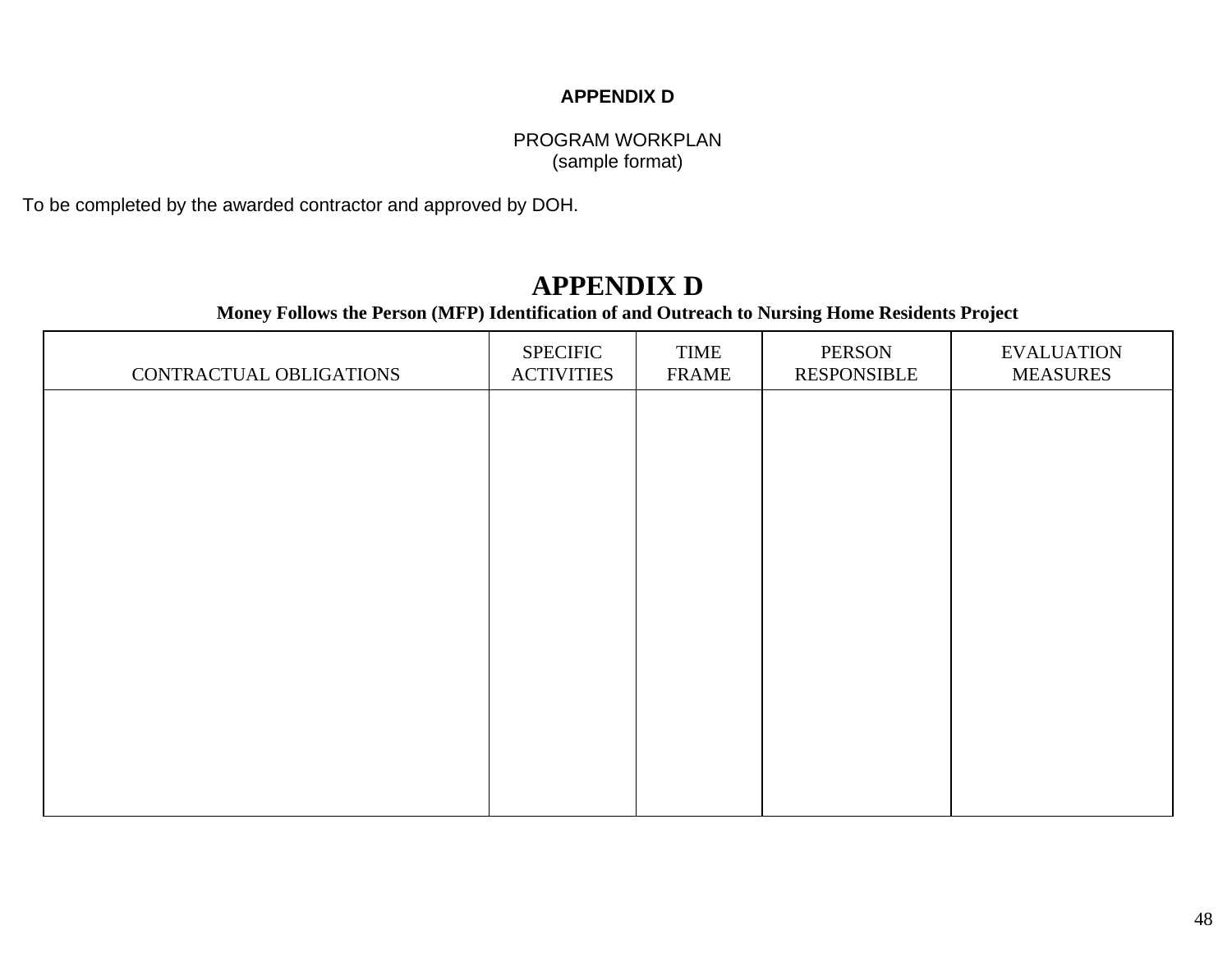#### **APPENDIX H**

#### **Federal Health Insurance Portability and Accountability Act (HIPAA) Business Associate Appendix**

- I. Definitions:
	- (a) A Business Associate shall mean the CONTRACTOR.
	- (b) A Covered Program shall mean the STATE.
	- (c) Other terms used, but not otherwise defined, in this agreement shall have the same meaning as those terms in the federal Health Insurance Portability and Accountability Act of 1996 (HIPAA) and its implementing regulations, including those at 45 CFR Parts 160 and 164.
- II. Obligations and Activities of the Business Associate:
	- (a) The Business Associate agrees to not use or further disclose Protected Health Information other than as permitted or required by this Agreement or as required by law.
	- (b) The Business Associate agrees to use the appropriate safeguards to prevent use or disclosure of the Protected Health Information other than as provided for by this Agreement and to implement administrative, physical and technical safeguards that reasonably and appropriately protect the confidentiality, integrity and availability of any electronic Protected Health Information that it creates receives, maintains or transmits on behalf of the Covered Entity pursuant to this Agreement.
	- (c) The Business Associate agrees to mitigate, to the extent practicable, any harmful effect that is known to the Business Associate of a use or disclosure of Protected Health Information by the Business Associate in violation of the requirements of this Agreement.
	- (d) The Business Associate agrees to report to the Covered Program, any use or disclosure of the Protected Health Information not provided for by this Agreement, as soon as reasonably practicable of which it becomes aware. The Business Associate also agrees to report to the Covered Entity any security incident of which it becomes aware.
	- (e) The Business Associate agrees to ensure that any agent, including a subcontractor, to whom it provides Protected Health Information received from, or created or received by the Business Associate on behalf of the Covered Program, agrees to the same restrictions and conditions that apply through this Agreement to the Business Associate with respect to such information.
	- (f) The Business Associate agrees to provide access, at the request of the Covered Program, and in the time and manner designated by the Covered Program, to Protected Health Information in a Designated Record Set, to the Covered Program or, as directed by the Covered Program, to an Individual in order to meet the requirements under 45 CFR 164.524, if the business associate has protected health information in a designated record set.
	- (g) The Business Associate agrees to make amendment(s) to Protected Health Information in a designated record set that the Covered Program directs or agrees to pursuant to 45 CFR 164.526 at the request of the Covered Program or an Individual, and in the time and manner designated by Covered Program, if the business associate has protected health information in a designated record set.
	- (h) The Business Associate agrees to make internal practices, books, and records relating to the use and disclosure of Protected Health Information received from, or created or received by the Business Associate on behalf of, the Covered Program available to the Covered Program, or to the Secretary of Health and Human Services, in a time and manner designated by the Covered Program or the Secretary, for purposes of the Secretary determining the Covered Program's compliance with the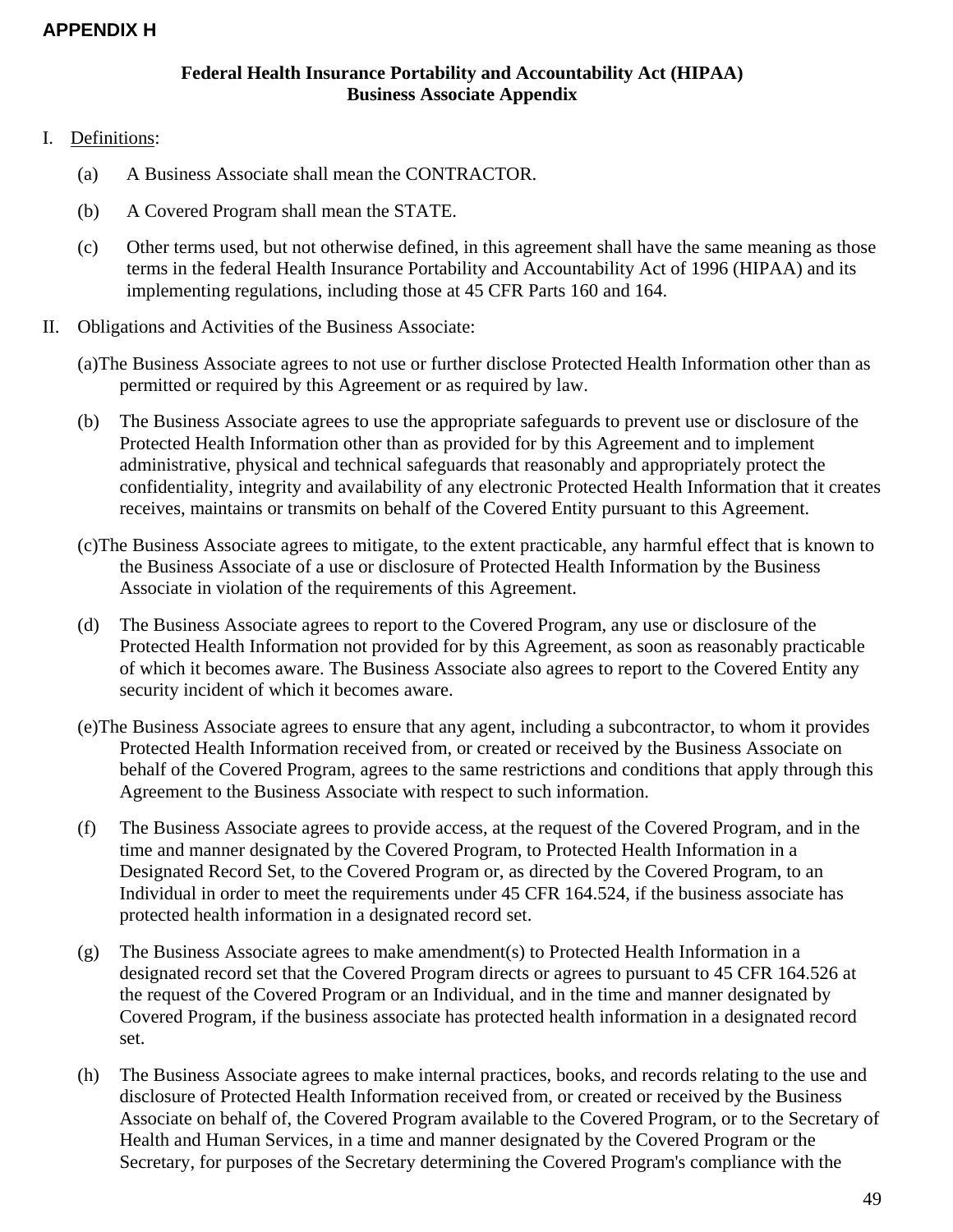Privacy Rule.

- (i) The Business Associate agrees to document such disclosures of Protected Health Information and information related to such disclosures as would be required for Covered Program to respond to a request by an Individual for an accounting of disclosures of Protected Health Information in accordance with 45 CFR 164.528. No such disclosures shall be made without the prior written permission of the New York State Department of Health, Office of Medicaid Management.
- (j) The Business Associate agrees to provide to the Covered Program or an Individual, in time and manner designated by Covered Program, information collected in accordance with this Agreement, to permit Covered Program to respond to a request by an Individual for an accounting of disclosures of Protected Health Information in accordance with 45 CFR 164.528.

#### III. Permitted Uses and Disclosures by Business Associate

(a) General Use and Disclosure Provisions

Except as otherwise limited in this Agreement, the Business Associate may use or disclose Protected Health Information to perform functions, activities, or services for, or on behalf of, the Covered Program as specified in the Agreement to which this is an addendum, provided that such use or disclosure would not violate the Privacy Rule if done by Covered Program.

- (b) Specific Use and Disclosure Provisions:
	- (1) Except as otherwise limited in this Agreement, and only with the prior written permission of the Department the Business Associate may disclose Protected Health Information for the proper management and administration of the Business Associate, provided that disclosures are required by law, or Business Associate obtains reasonable assurances from the person to whom the information is disclosed that it will remain confidential and used or further disclosed only as required by law or for the purpose for which it was disclosed to the person, and the person notifies the Business Associate of any instances of which it is aware in which the confidentiality of the information has been breached.
	- (2) The Business Associate may use Protected Health Information to report violations of law to appropriate federal and State authorities, consistent with  $45 \text{ CFR}$   $\cdot$   $164.502(i)(1)$ .
- IV. Obligations of Covered Program

Provisions for the Covered Program To Inform the Business Associate of Privacy Practices and Restrictions

- (a) The Covered Program shall notify the Business Associate of any limitation(s) in its notice of privacy practices of the Covered Entity in accordance with 45 CFR 164.520, to the extent that such limitation may affect the Business Associate's use or disclosure of Protected Health Information.
- (b) The Covered Program shall notify the Business Associate of any changes in, or revocation of, permission by the Individual to use or disclose Protected Health Information, to the extent that such changes may affect the Business Associate's use or disclosure of Protected Health Information.
- (c) The Covered Program shall notify the Business Associate of any restriction to the use or disclosure of Protected Health Information that the Covered Program has agreed to in accordance with 45 CFR 164.522, to the extent that such restriction may affect the Business Associate's use or disclosure of Protected Health Information.
- V. Permissible Requests by Covered Program

The Covered Program shall not request the Business Associate to use or disclose Protected Health Information in any manner that would not be permissible under the Privacy Rule if done by Covered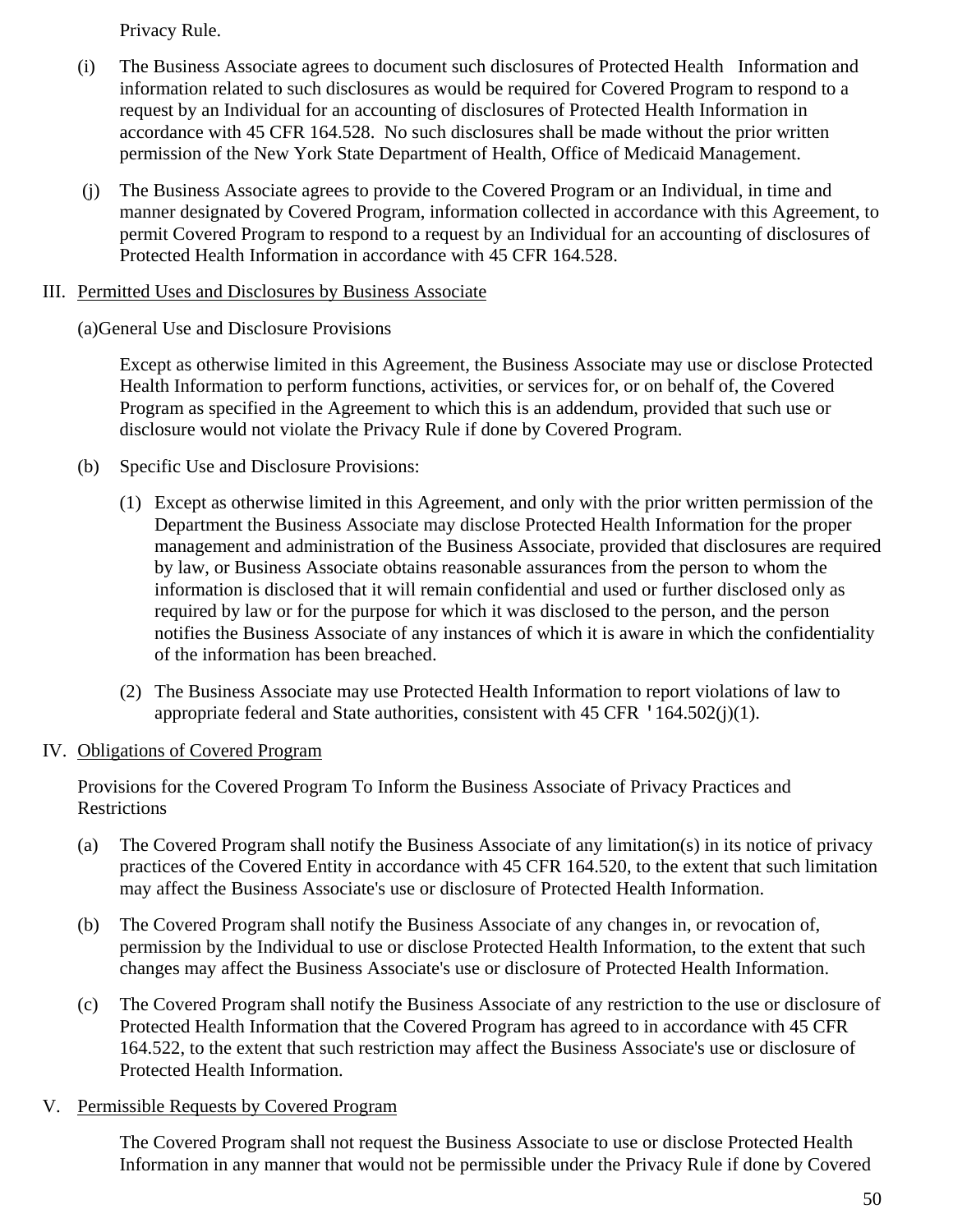Program. Such Medicaid Protected Health Data may not be in any way permanently combined with other information gained from other sources.

#### VI. Term and Termination

- (a) *Term.* Effective April 14, 2003 in the event of termination for any reason, all of the Protected Health Information provided by Covered Program to Business Associate, or created or received by Business Associate on behalf of Covered Program, shall be destroyed or returned to Covered Program, or, if it is infeasible to return or destroy Protected Health Information, protections are extended to such information, in accordance with the termination provisions in The Agreement.
- (b) *Termination for Cause.* Upon the Covered Program's knowledge of a material breach by Business Associate, Covered Program may provide an opportunity for the Business Associate to cure the breach and end the violation or may terminate this Agreement and the master Agreement if the Business Associate does not cure the breach and end the violation within the time specified by Covered Program, or the Covered Program may immediately terminate this Agreement and the master Agreement if the Business Associate has breached a material term of this Agreement and cure is not possible.

#### (c) *Effect of Termination.*

- (1) Except as provided in paragraph  $(c)(2)$  below, upon termination of this Agreement, for any reason, the Business Associate shall return or destroy all Protected Health Information received from the Covered Program, or created or received by the Business Associate on behalf of the Covered Program. This provision shall apply to Protected Health Information that is in the possession of subcontractors or agents of the Business Associate. The Business Associate shall retain no copies of the Protected Health Information.
- (2) In the event that the Business Associate determines that returning or destroying the Protected Health Information is infeasible, the Business Associate shall provide to the Covered Program notification of the conditions that make return or destruction infeasible. Upon mutual agreement of the Parties that return or destruction of Protected Health Information is infeasible, the Business Associate shall extend the protections of this Agreement to such Protected Health Information and limit further uses and disclosures of such Protected Health Information to those purposes that make the return or destruction infeasible, for so long as Business Associate maintains such Protected Health Information.

#### VII. Violations

- (a) It is further agreed that any violation of this agreement may cause irreparable harm to the State, therefore the State may seek any other remedy, including an injunction or specific performance for such harm, without bond, security or necessity of demonstrating actual damages.
- (b) The business associate shall indemnify and hold the State harmless against all claims and costs resulting from acts/omissions of the business associate in connection with the business associate's obligations under this agreement.

#### *Miscellaneous*

- (a) *Regulatory References*. A reference in this Agreement to a section in the HIPAA Privacy Rule means the section as in effect or as amended, and for which compliance is required.
- (b) *Amendment*. The Parties agree to take such action as is necessary to amend this Agreement from time to time as is necessary for Covered Program to comply with the requirements of the Privacy Rule and the Health Insurance Portability and Accountability Act, Public Law 104-191.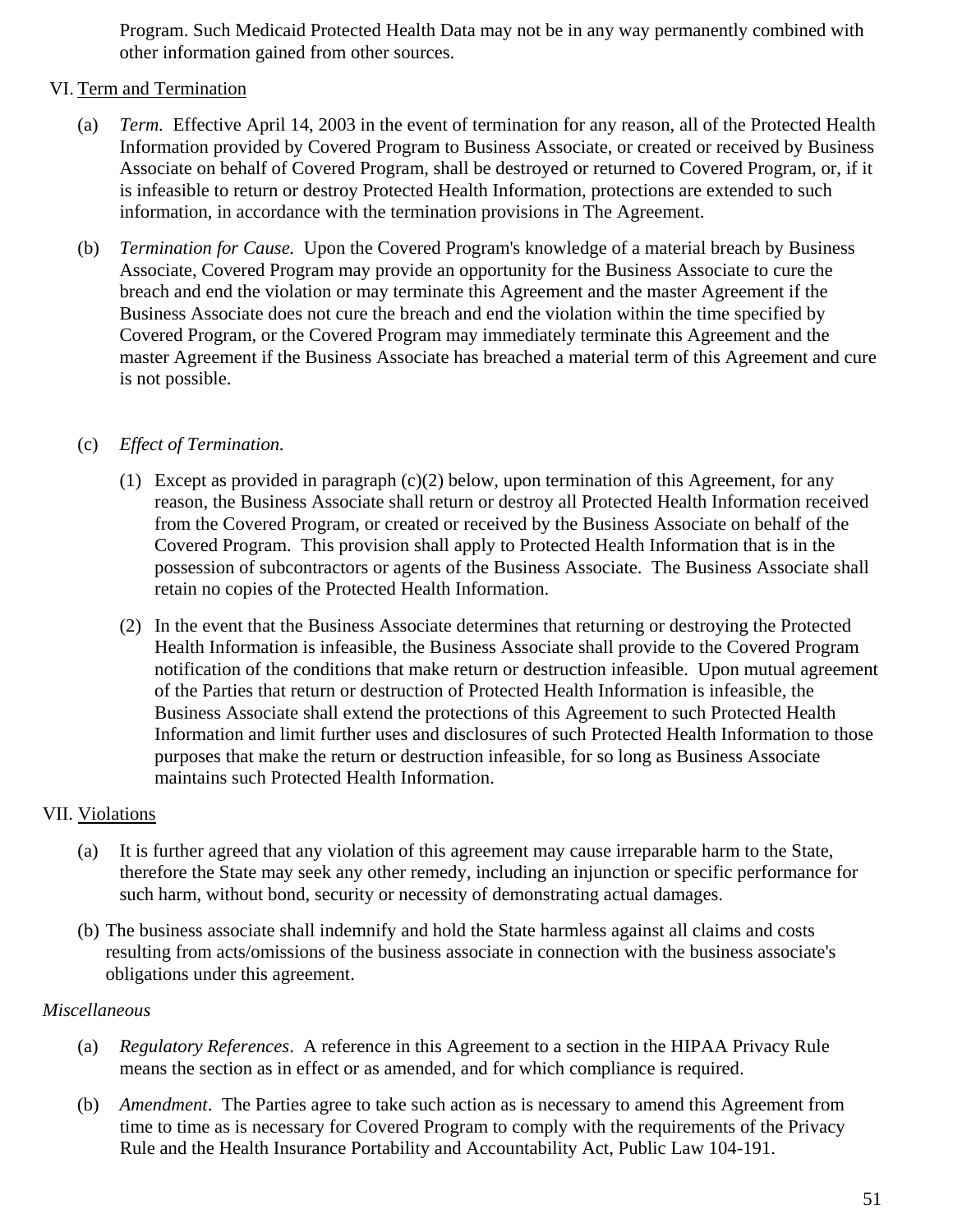- (c) *Survival.* The respective rights and obligations of the Business Associate under Section VI of this Agreement shall survive the termination of this Agreement.
- (d) *Interpretation.* Any ambiguity in this Agreement shall be resolved in favor of a meaning that permits the Covered Program to comply with the HIPAA Privacy Rule.
- (e) If anything in this agreement conflicts with a provision of any other agreement on this matter, this agreement is controlling.
- (f) *HIV/AIDS*. If HIV/AIDS information is to be disclosed under this agreement, the business associate acknowledges that it has been informed of the confidentiality requirements of Public Health Law Article 27-F.

.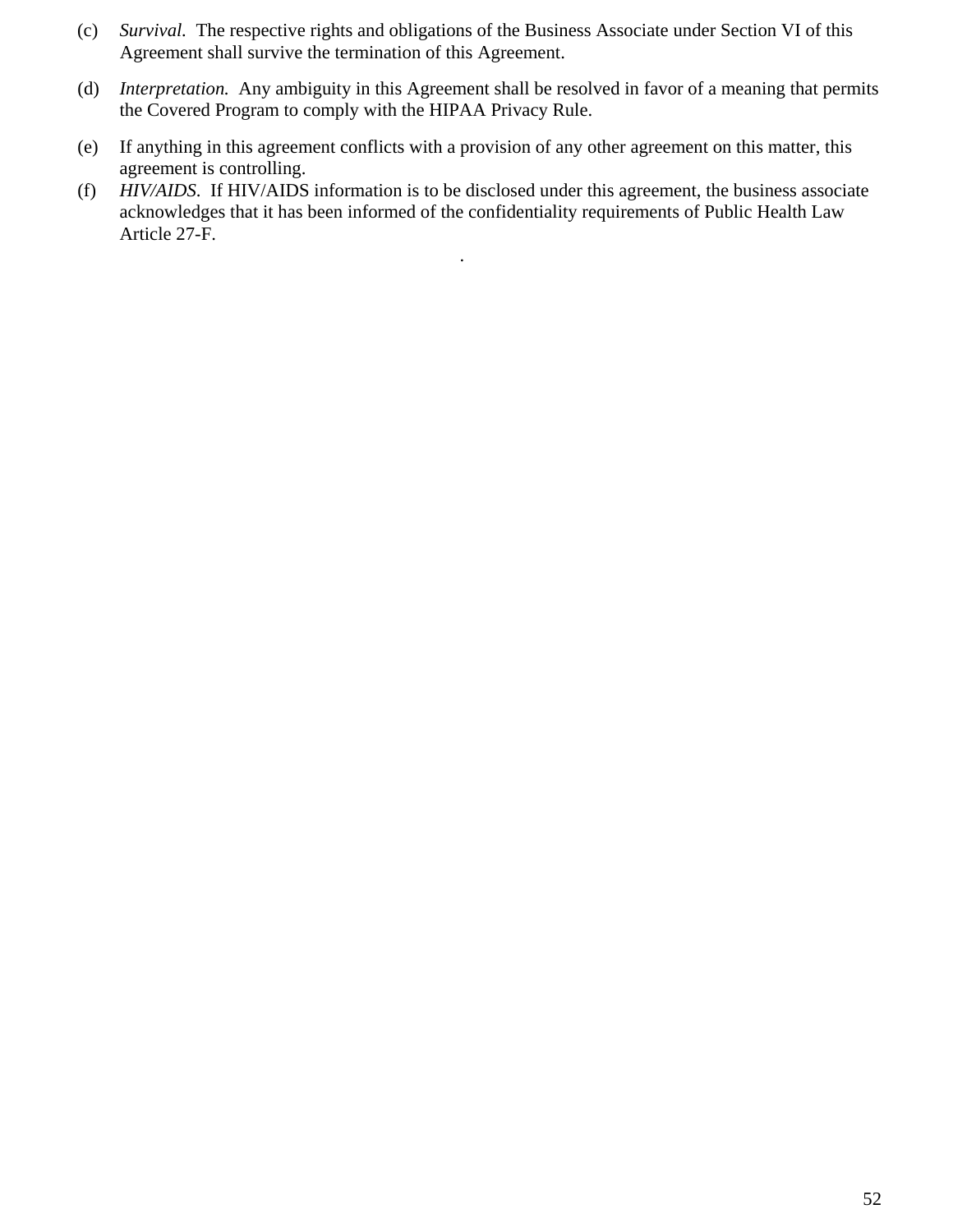#### **Agency Code 12000 APPENDIX X**

Contract Number:\_\_\_\_\_\_\_\_\_\_ Contractor:\_\_\_\_\_\_\_\_\_\_\_\_\_\_\_\_\_\_\_\_\_\_\_\_

Amendment Number X-

This is an AGREEMENT between THE STATE OF NEW YORK, acting by and through NYS Department of Health, having its principal office at Albany, New York, (hereinafter referred to as the STATE), and \_\_\_\_\_\_\_\_\_\_\_\_\_\_\_\_\_\_\_\_\_\_\_\_\_\_\_\_\_\_\_\_\_\_\_ (hereinafter referred to as the CONTRACTOR), for amendment of this contract.

This amendment makes the following changes to the contract (check all that apply):

\_\_\_\_\_\_ Modifies the contract period at no additional cost

**Nodifies the contract period at additional cost** 

**\_\_\_\_\_\_** Modifies the budget or payment terms

**Wodifies the work plan or deliverables** 

Replaces appendix(es)  $\longrightarrow$  with the attached appendix(es)

\_\_\_\_\_\_ Adds the attached appendix(es) \_\_\_\_\_\_\_\_

\_\_\_\_\_\_ Other: (describe) \_\_\_\_\_\_\_\_\_\_\_\_\_\_\_\_\_\_\_\_\_\_\_\_\_\_\_\_\_\_\_\_

This amendment *is\_\_ is not\_\_* a contract renewal as allowed for in the existing contract.

#### All other provisions of said AGREEMENT shall remain in full force and effect.

Prior to this amendment, the contract value and period were:

|                                                                                      | From                    |                      | to |  |  |
|--------------------------------------------------------------------------------------|-------------------------|----------------------|----|--|--|
| (Value before amendment)                                                             |                         | (Initial start date) |    |  |  |
| This amendment provides the following addition (complete only items being modified): |                         |                      |    |  |  |
|                                                                                      | From $/$ $/$ to $/$ $/$ |                      |    |  |  |
| This will result in new contract terms of:                                           |                         |                      |    |  |  |

 \$ From / / to / / . (All years thus far combined) (Initial start date) (Amendment end date)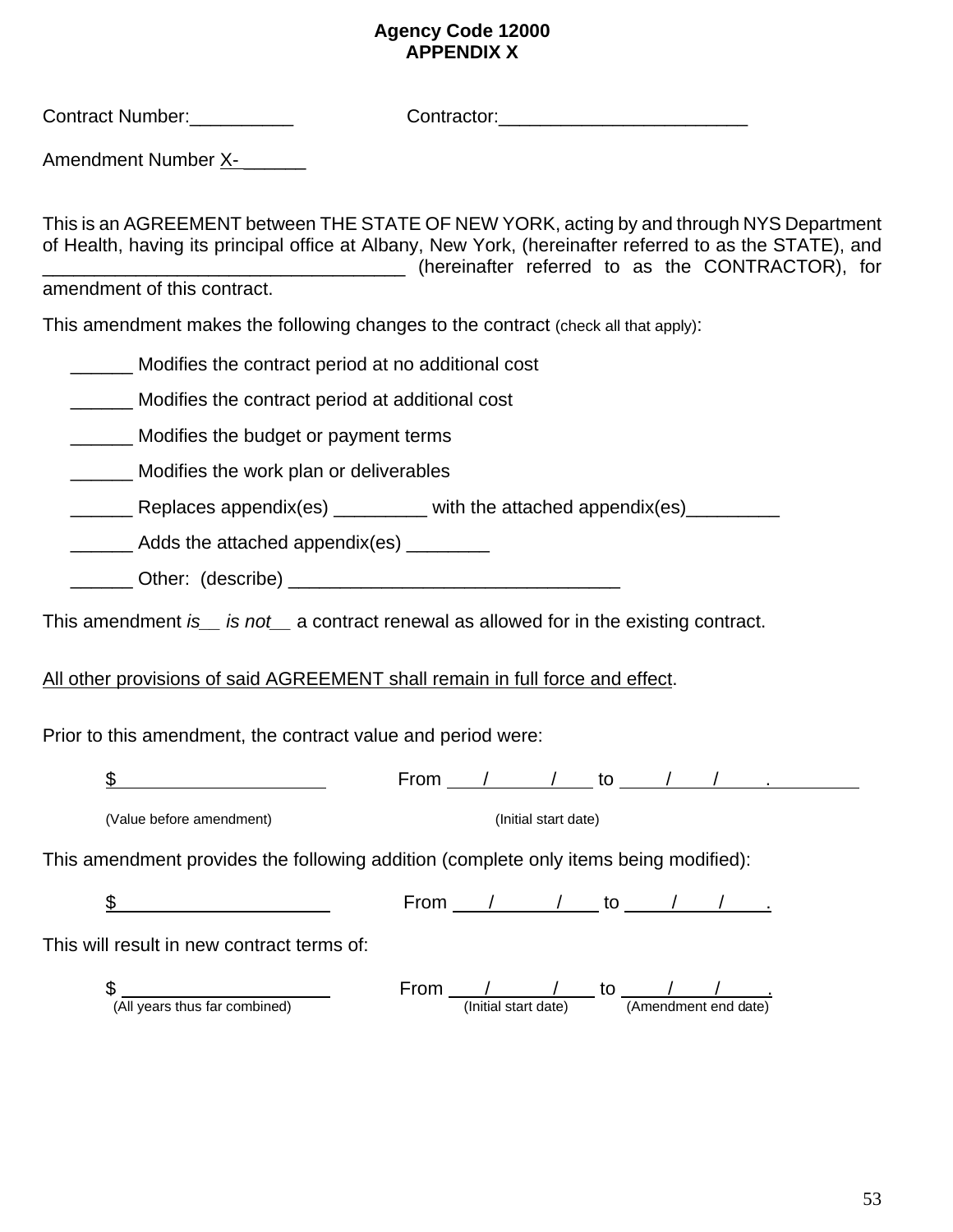| Signature Page for: |  |
|---------------------|--|
|---------------------|--|

| Contract Number: ___________                                                                                             | Contractor:_______________________________ |  |  |  |  |
|--------------------------------------------------------------------------------------------------------------------------|--------------------------------------------|--|--|--|--|
| Amendment Number: X-_____                                                                                                |                                            |  |  |  |  |
| IN WITNESS WHEREOF, the parties hereto have executed this AGREEMENT as of the dates<br>appearing under their signatures. |                                            |  |  |  |  |
| <b>CONTRACTOR SIGNATURE:</b>                                                                                             |                                            |  |  |  |  |
|                                                                                                                          | Date: <u>___________________________</u>   |  |  |  |  |
| (signature)                                                                                                              |                                            |  |  |  |  |

\_\_\_\_\_\_\_\_\_\_\_\_\_\_\_\_\_\_\_\_\_\_\_\_\_\_\_\_\_\_\_\_\_\_\_, personally known to me or proved to me on the basis of satisfactory evidence to be the individual(s) whose name(s) is(are) subscribed to the within instrument and acknowledged to me that he/she/they executed the same in his/her/their/ capacity(ies), and that by his/her/their signature(s) on the instrument, the individual(s), or the person upon behalf of which the individual(s) acted, executed the instrument. \_\_\_\_\_\_\_\_\_\_\_\_\_\_\_\_\_\_\_\_\_\_\_\_\_\_\_\_\_\_\_\_\_\_\_\_\_\_\_\_\_\_\_\_\_\_\_\_\_\_\_\_

On the 10 day of 100 cm  $\blacksquare$  in the year 100 m before me, the undersigned, personally appeared

(Signature and office of the individual taking acknowledgement)

#### \_ \_ \_ \_ \_ \_ \_ \_ \_ \_ \_ \_ \_ \_ \_ \_ \_ \_ \_ \_ \_ \_ \_ \_ \_ \_ \_ \_ \_ \_ \_ \_ \_ \_ \_ \_ \_ \_ \_ \_ \_ \_ \_ \_ \_ \_ \_ \_ \_ \_ \_ \_ \_

#### **STATE AGENCY SIGNATURE**

Title: **The Communist Street Automobile** 

STATE OF NEW YORK

 $\sim$  SS:

County of  $\qquad \qquad$  )

"In addition to the acceptance of this contract, I also certify that original copies of this signature page will be attached to all other exact copies of this contract."

| By: (signature)                                          |             |
|----------------------------------------------------------|-------------|
|                                                          |             |
|                                                          |             |
| <b>ATTORNEY GENERAL'S SIGNATURE</b>                      |             |
|                                                          | Date: Date: |
| <b>STATE COMPTROLLER'S SIGNATURE</b>                     |             |
| By:<br><u> 1980 - Johann Barbara, martxa alemaniar a</u> | Date:       |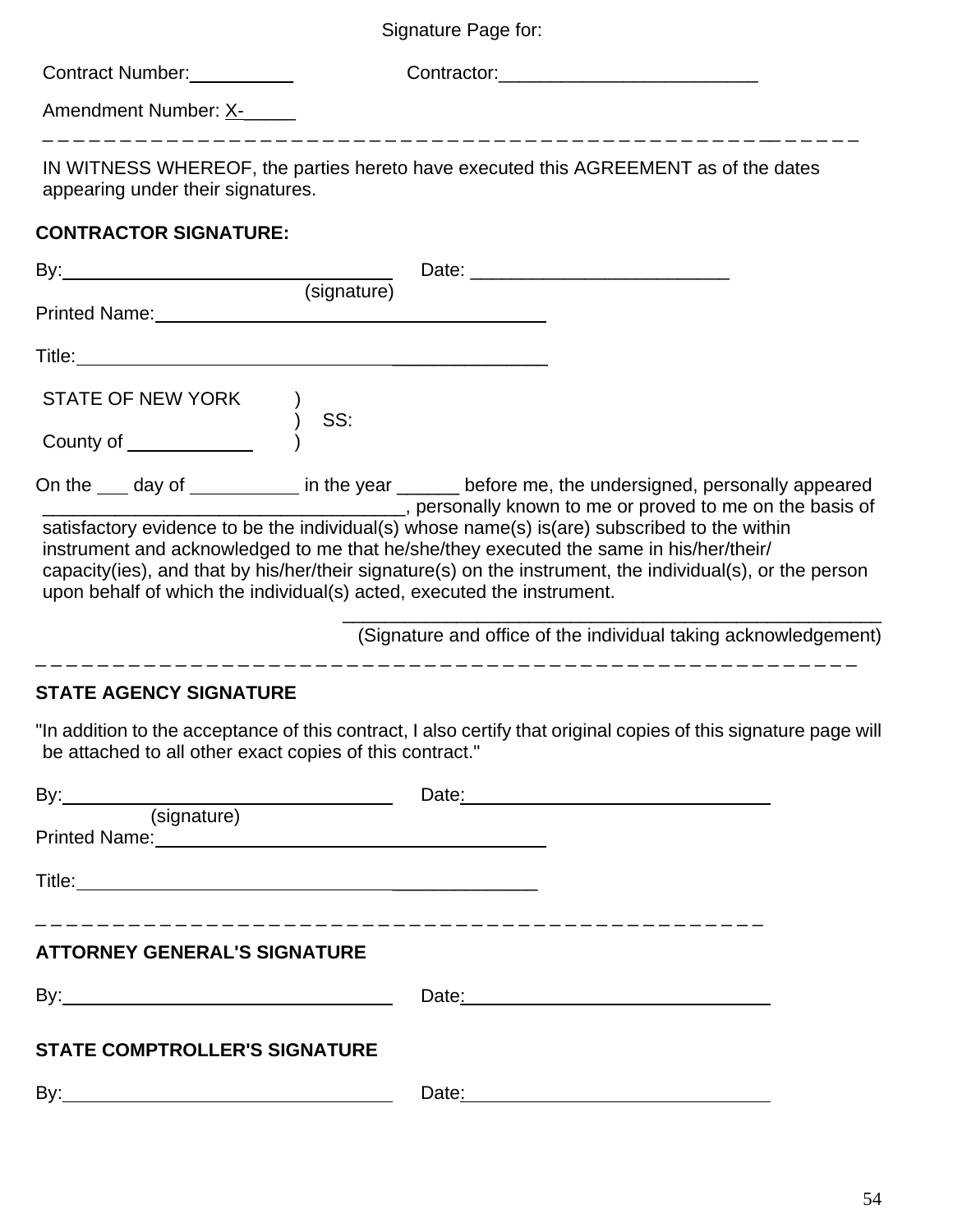## **NEW YORK STATE DEPARTMENT OF HEALTH**

#### **GRANT APPLICATION SUMMARY FORM**

(Please submit a separate form for each contract/regional application.)

| <b>PROGRAM</b><br>MFP Demonstration Identification of and Outreach<br>to Nursing Home Residents Project | <b>REGION</b>                                                      |
|---------------------------------------------------------------------------------------------------------|--------------------------------------------------------------------|
| Lead Applicant (if applying as a regional consortium)                                                   |                                                                    |
| 1. TITLE OF PROJECT (PROGRAM)                                                                           |                                                                    |
| 2. NAME AND ADDRESS OF APPLICANT                                                                        | Internet Address(s):<br>e-Mail ___________________________________ |
| <b>3. EMPLOYER IDENTIFICATION NUMBER</b>                                                                | <b>6. BUDGET PERIOD</b>                                            |
| 4. NOT-FOR-PROFIT STATUS Yes □ No □<br><b>NYS Charity Registration Number</b>                           | 7. AMOUNT REQUESTED FOR<br><b>BUDGET PERIOD</b>                    |
| <b>5. DIRECTOR OF PROJECT</b><br>(Program or Center Director, Coordinator or<br>Principal Investigator) | 8. FINANCIAL<br><b>MANAGEMENT OFFICIAL</b>                         |
| <b>NAME</b>                                                                                             | <b>NAME</b>                                                        |
| <b>TITLE</b>                                                                                            | <b>TITLE</b>                                                       |
| <b>OFFICE TELEPHONE</b>                                                                                 | <b>OFFICE TELEPHONE</b>                                            |
| <b>OFFICE FAX NUMBER</b>                                                                                | <b>OFFICE FAX NUMBER</b>                                           |
| e-Mail Address                                                                                          | e-Mail Address                                                     |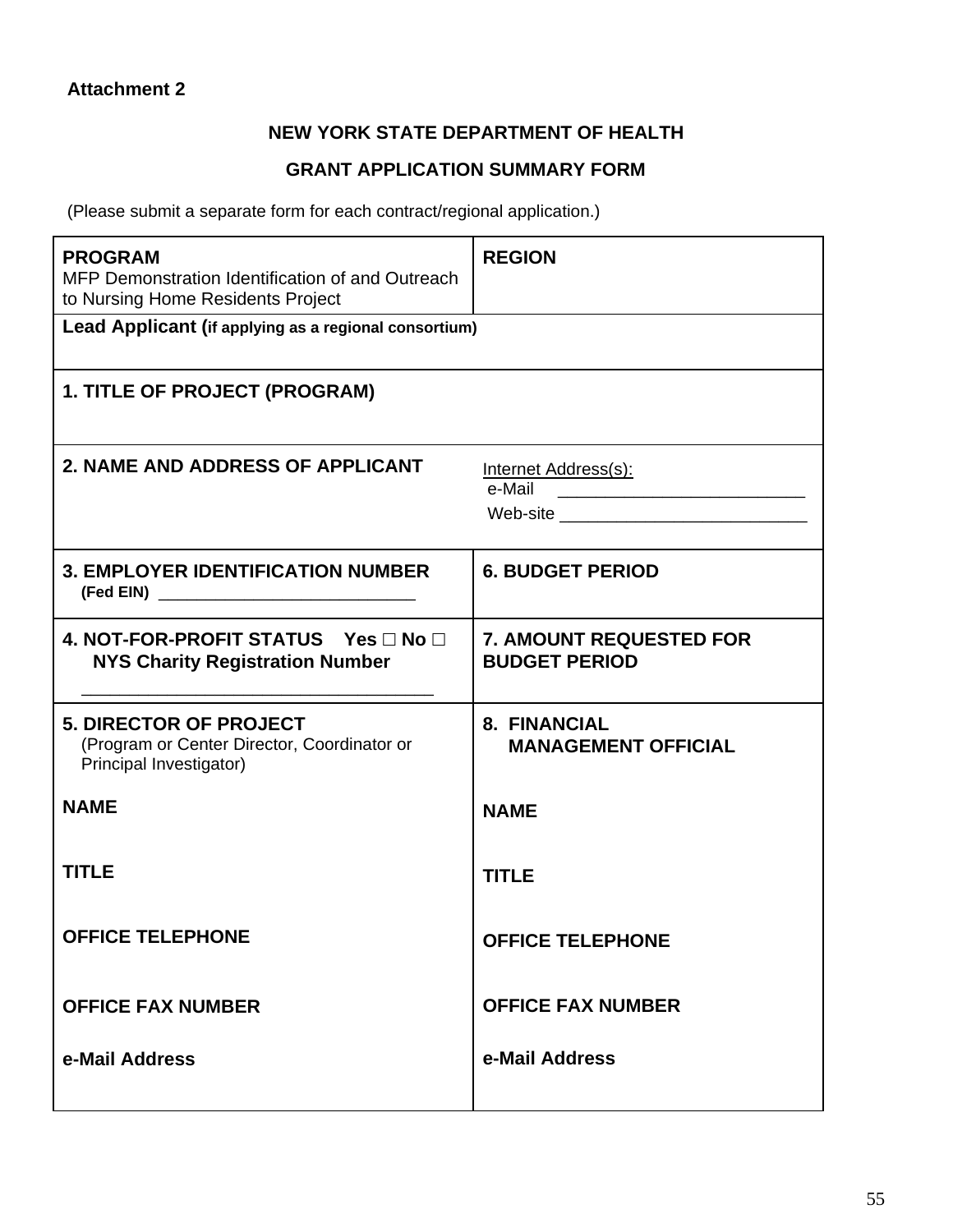#### **Applicant Attestation**

(Must be attached to application packet)

I certify that the information provided is correct. I understand and agree that, at any time, the State may review all employer records and documentation necessary to ensure compliance with the requirements of the demonstration and that any monies found to have been expended which are not in compliance with the terms and conditions of the grant may be recouped by the State. The applicant further agrees to comply with the requirements of the RFA including all appendices.

I certify that my organization will provide, and our staff able to use, computer software compatible with the products used by the Department to organize, analyze and store data and information about available community resources and to transfer reports and other information to the DOH Bureau of Medicaid Long Term Care via e-mail using compatible encryption software.

[Note: At least one copy of the submitted applications must contain original signatures.]

Signature of official from lead organization: \_\_\_\_\_\_\_\_\_\_\_\_\_\_\_\_\_\_\_\_\_\_\_\_\_\_\_\_\_\_\_\_\_\_

| Print/type Name: |  |  |
|------------------|--|--|
|                  |  |  |

Title and Organization: \_\_\_\_\_\_\_\_\_\_\_\_\_\_\_\_\_\_\_\_\_\_\_\_\_\_\_\_\_\_\_\_\_\_\_\_\_\_\_\_\_\_\_\_\_\_\_\_

| <b>Correspondence Address:</b> |  |
|--------------------------------|--|
|                                |  |

 $\frac{1}{\sqrt{2}}$  ,  $\frac{1}{\sqrt{2}}$  ,  $\frac{1}{\sqrt{2}}$  ,  $\frac{1}{\sqrt{2}}$  ,  $\frac{1}{\sqrt{2}}$  ,  $\frac{1}{\sqrt{2}}$  ,  $\frac{1}{\sqrt{2}}$  ,  $\frac{1}{\sqrt{2}}$  ,  $\frac{1}{\sqrt{2}}$  ,  $\frac{1}{\sqrt{2}}$  ,  $\frac{1}{\sqrt{2}}$  ,  $\frac{1}{\sqrt{2}}$  ,  $\frac{1}{\sqrt{2}}$  ,  $\frac{1}{\sqrt{2}}$  ,  $\frac{1}{\sqrt{2}}$ 

| E-mail Address: |  |  |
|-----------------|--|--|

Telephone: \_\_\_\_\_\_\_\_\_\_\_\_\_\_\_\_\_\_\_\_\_\_\_\_\_\_\_\_\_\_\_\_

Fax Number: \_\_\_\_\_\_\_\_\_\_\_\_\_\_\_\_\_\_\_\_\_\_\_\_\_\_\_\_\_\_\_

Date Signed: \_\_\_\_\_\_\_\_\_\_\_\_\_\_\_\_\_\_\_\_\_\_\_\_\_\_\_\_\_\_\_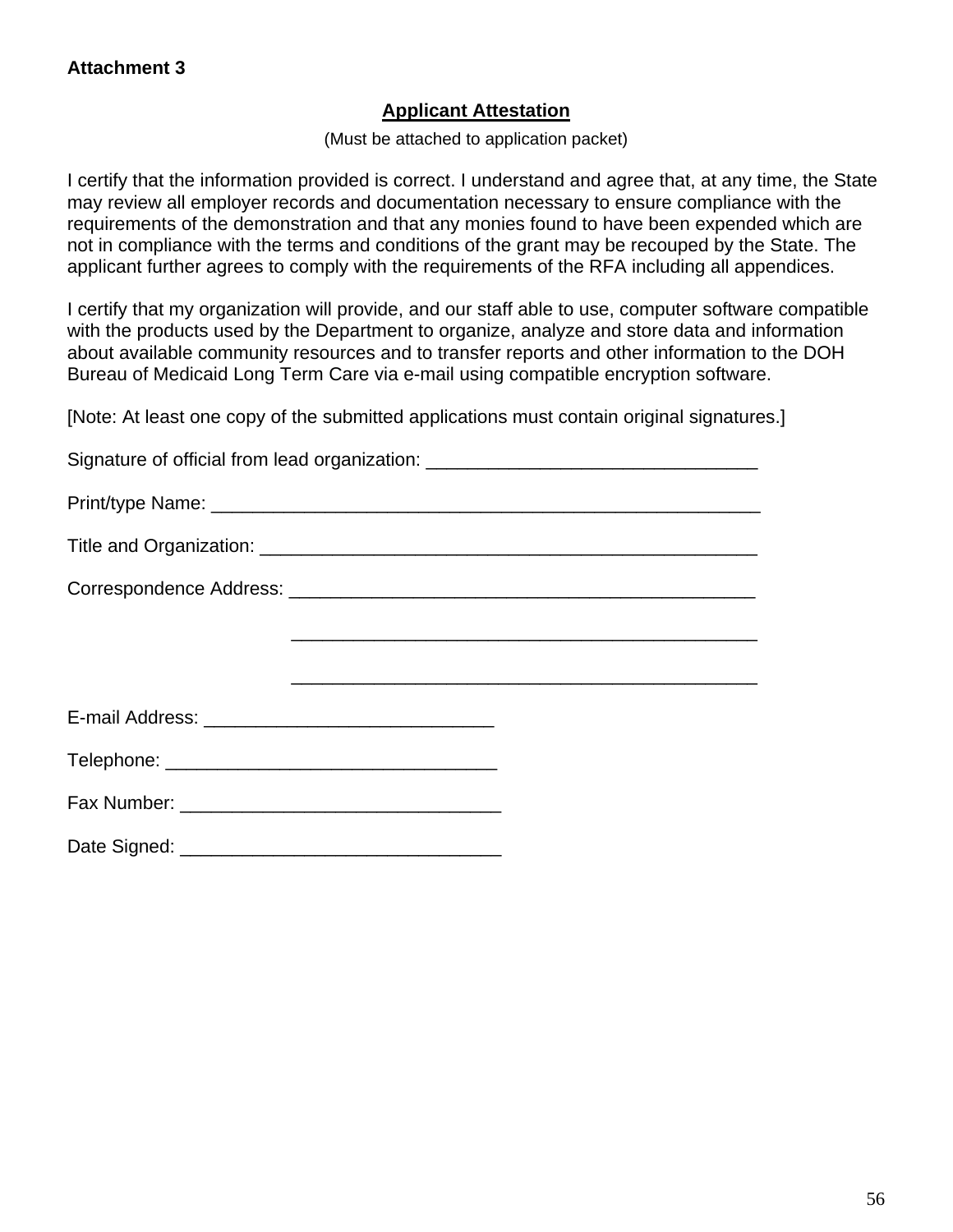## **Vendor Responsibility Attestation**

To comply with the Vendor Responsibility Requirements outlined in Section IV, Administrative Requirements, H. Vendor Responsibility Questionnaire, I hereby certify:

#### **Choose one:**

| An on-line Vender Responsibility Questionnaire has been updated or created at OSC's |
|-------------------------------------------------------------------------------------|
| website: https://portal.osc.state.ny.us within the last six months.                 |

 A hard copy Vendor Responsibility Questionnaire is included with this application and is dated within the last six months.

 A Vendor Responsibility Questionnaire is not required due to an exempt status. Exemptions include governmental entities, public authorities, public colleges and universities, public benefit corporations, and Indian Nations.

| Organization: New York Changes and Security and Security and Security and Security and Security and Security and Security and Security and Security and Security and Security and Security and Security and Security and Secur |  |
|--------------------------------------------------------------------------------------------------------------------------------------------------------------------------------------------------------------------------------|--|
| Date Signed:                                                                                                                                                                                                                   |  |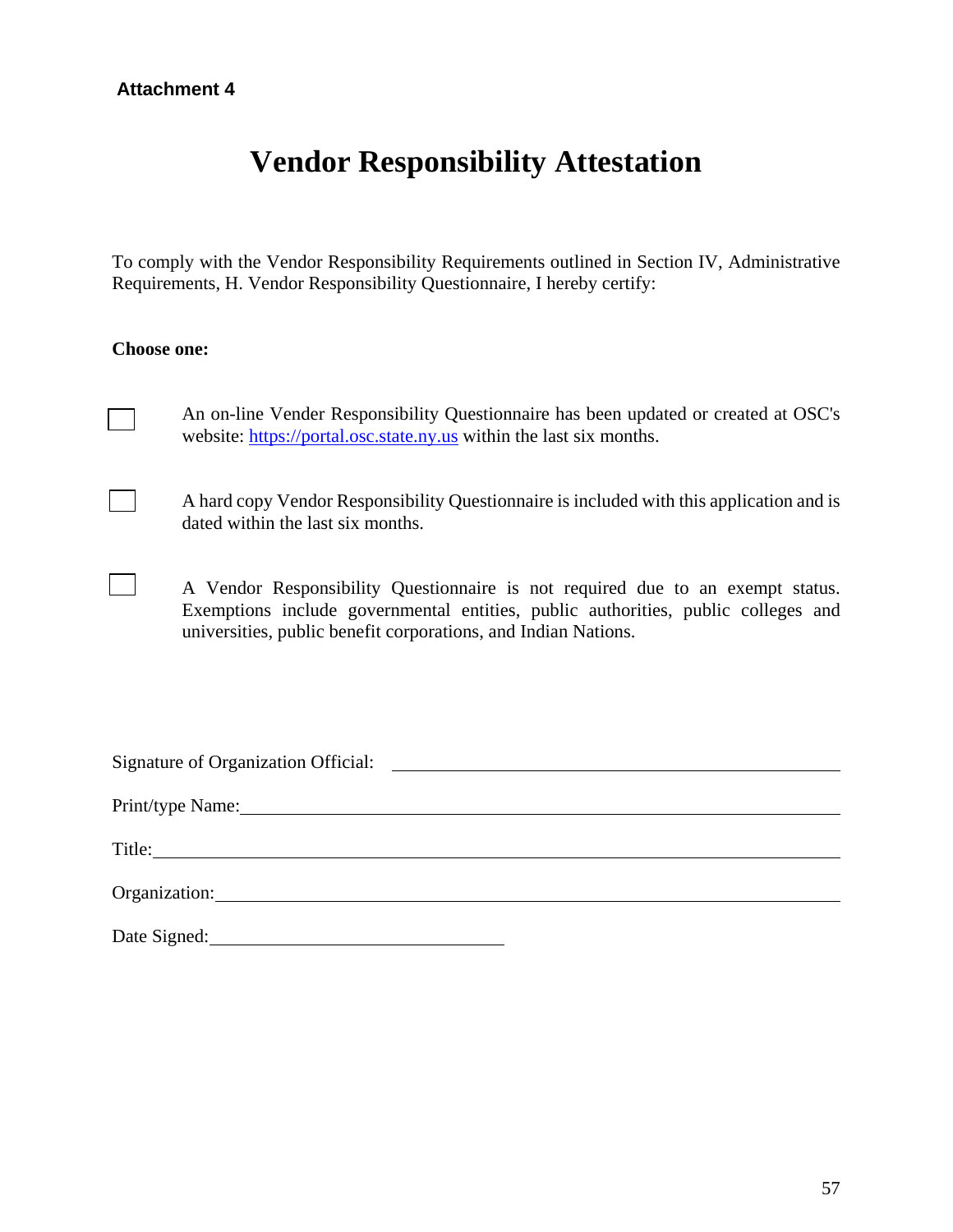#### **MEDICAID AGENCY DATA USE AGREEMENT**

#### **AGREEMENT FOR USE OF CENTERS FOR MEDICARE & MEDICAID SERVICES (CMS) DATA CONTAINING INDIVIDUAL-SPECIFIC INFORMATION**

In order to secure Medicare data that resides in a CMS Privacy Act System of Records, and in order to ensure the integrity, security, and confidentiality of information maintained by CMS, and to permit appropriate disclosure and use of such data as permitted by law, CMS and the State of \_\_\_\_\_\_\_\_\_\_\_\_\_\_\_\_\_\_\_\_\_\_\_\_\_\_ enter into this agreement to comply with the following specific paragraphs.

- 1. This Agreement is by and between CMS, a component of the U.S. Department of Health and Human Services (DHHS), and the State of Register termed and the State of the State of  $\sim$ "User."
- 2. This Agreement addresses the conditions under which CMS will disclose and the User will obtain and use the Medicare Long Term Care Minimum Data Set (LTC/MDS) in section 7. This Agreement supersedes any and all agreements between the parties with respect to the use of the LTC/MDS and preempts and overrides any instructions, directions, agreements or other prior communication from the Department of Health and Human Services with respect to the data specified herein. Further, the terms of this Agreement can be changed only by a written modification to this Agreement, or by the parties adopting a new agreement. The parties agree further that instructions or interpretations issued to the User concerning this Agreement or the data specified herein, shall not be valid unless issued in writing by the CMS point-of-contact specified in section 5, or the CMS signatory to this Agreement shown in section 18. CMS reserves the right to terminate this agreement at any time if there is evidence that: (1) the agreement is not being complied with; (2) there is a violation of law in the manner of compliance; or (3) the agreement no longer complies with changes to statutory or regulatory requirements. Upon such notice, CMS will cease releasing data to the User under this Agreement and will notify the User either to return all previously released data files to CMS at the User's expense or destroy such data.
- 3. The parties mutually agree that CMS retains all ownership rights to the data file(s) referred to in this Agreement, and that the User does not obtain any right, title, or interest in any of the data furnished by CMS.
- 4. The parties mutually agree that the following named individual is designated as "Custodian" of the file(s) on behalf of the User, and will be responsible for the observance of all conditions of use and for establishment and maintenance of security arrangements as specified in this Agreement to prevent unauthorized use. The User agrees to notify CMS within fifteen (15) days of any change of custodianship. The parties mutually agree that CMS may disapprove the appointment of a custodian, or may require the appointment of a new custodian at any time.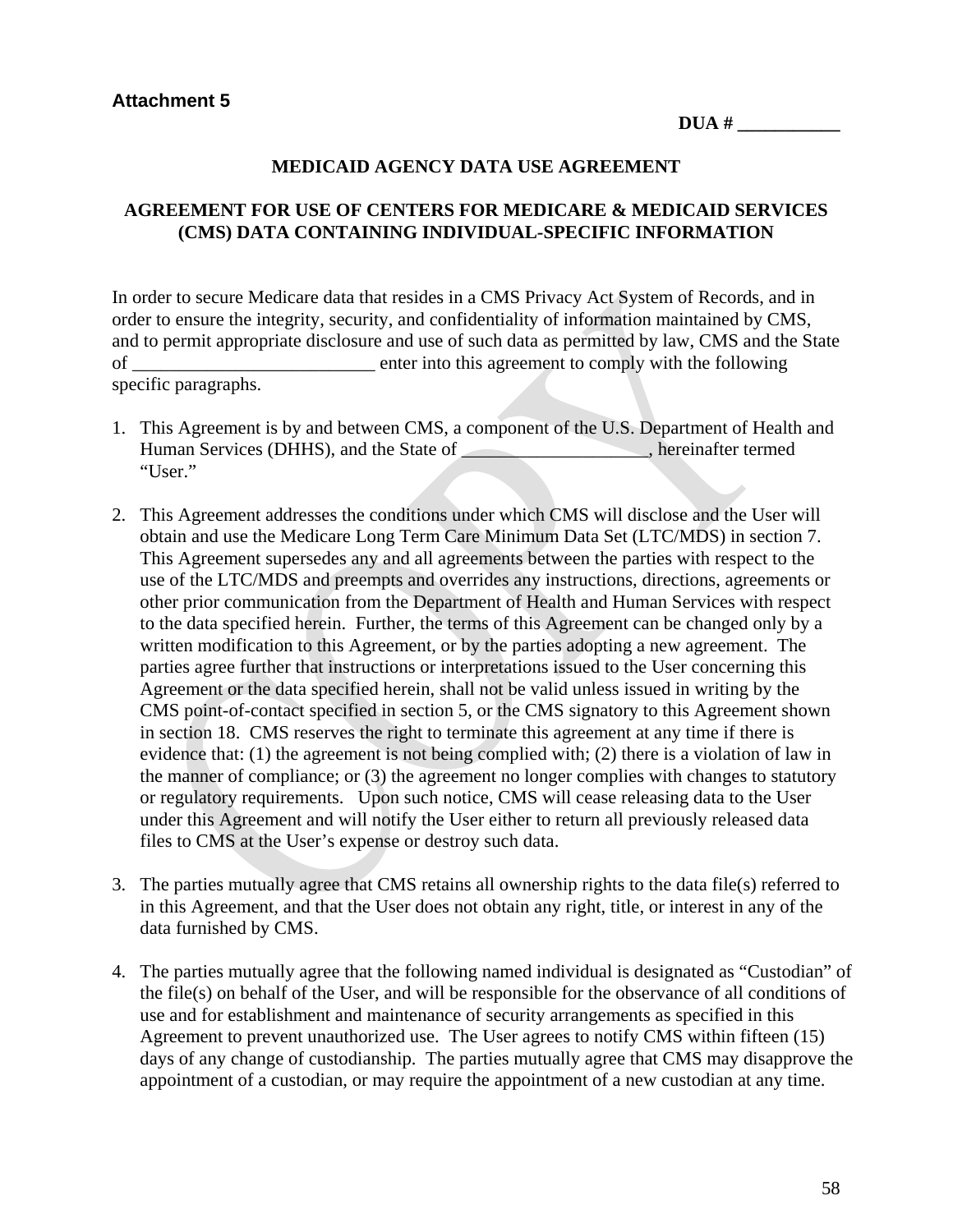Page 2

(Name of Custodian) (Company/Organization) (Street Address) (City/State/ZIP Code) (Phone Number Including Area Code and E-mail Address if applicable)

5. The parties mutually agree that the following named individual will be designated as "point-of-contact" for the Agreement on behalf of CMS.

| (Name of CMS Contact) |  |
|-----------------------|--|
|                       |  |
| (Title/Component)     |  |
|                       |  |
| (Street Address)      |  |
| (City/State/ZIP Code) |  |

(Phone Number Including Area Code and E-mail Address if applicable)

6. The User represents, and in furnishing the Medicare LTC/MDS, CMS relies upon such representation, that this file(s) will be used solely for the purpose(s) outlined below.

To facilitate the administration of a Federal health program for the purposes of determining participation requirements, evaluating and/or assessing cost effectiveness, and/or the quality of health care services provided, and/or for setting long term care Nursing Facility reimbursement rates in the State that are directly related to the administration of the State Medicaid Program. To facilitate State compliance with the requirements of the Americans for Disabilities Act.

The User shall not, unless explicitly provided for under contract, disclose, release, reveal, show, sell, rent, lease, loan, or otherwise grant access to the data covered by this Agreement to any person(s). The User agrees that, within the User organization, access to the data covered by this Agreement shall be limited to the minimum number of individuals necessary to achieve the purpose stated in this section. The User may issue reports, based on data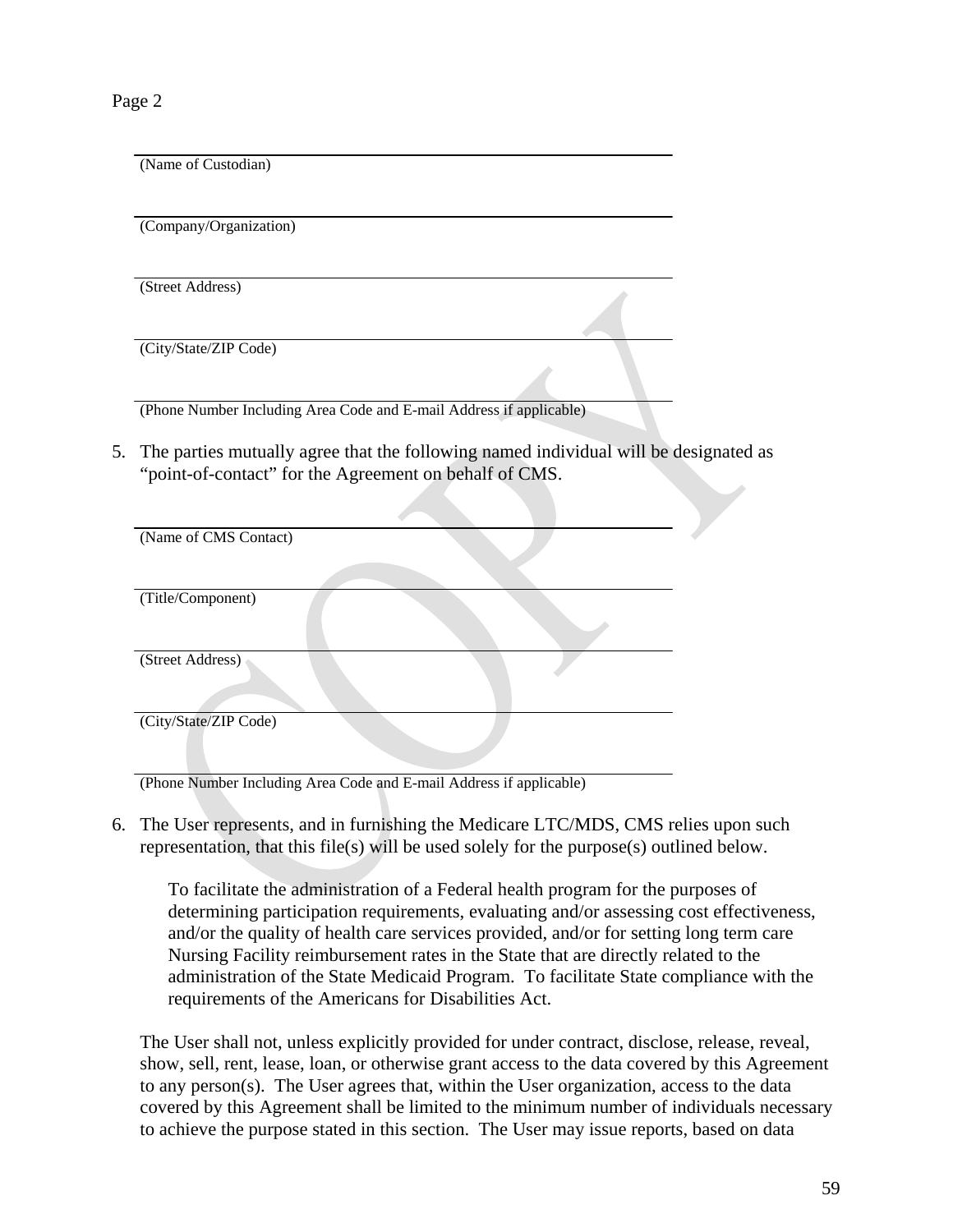Page 3

covered by this Agreement, that are directly related to the administration of the State Medicaid Program to the specific long term care Nursing Facility that has submitted the data.

7. The following file(s) and timeframe are covered under this Agreement:

File Year(s)

LTC/MDS Resident Assessment Data File(s)

- 8. The parties mutually agree that the aforesaid file(s) (and/or any derivative file(s), including any file that maintains or continues identification of individuals) may be retained by the User for a maximum period of 10 years from the effective date of this agreement, hereinafter known as the retention date. The User agrees to notify CMS at least 30 days prior to the expiration of the aforementioned retention date in order to renegotiate this agreement. The User acknowledges that stringent adherence to the aforementioned retention date is required.
- 9. The User agrees to establish appropriate administrative, technical, and physical safeguards to protect the confidentiality of the data, and to prevent its unauthorized use or access. The safeguards shall provide a level and scope of security that is not less than the level and scope of security established by the Office of Management and Budget (OMB) in OMB Circular No. A-130, Appendix III--Security of Federal Automated Information Resources (http://www.whitehouse.gov/omb/circulars/a130/a130.html), which sets forth guidelines for security plans for automated information systems in Federal agencies. The User acknowledges that the use of unsecured telecommunications, including the Internet, to transmit individually identifiable or deducible information derived from the file(s) specified in section 7 is strictly prohibited. Further, the User agrees that the data must not be physically moved or transmitted in any way without written approval from CMS.
- 10. The User agrees that the authorized representatives of CMS, DHHS Office of the Inspector General or Comptroller General, will be granted access to premises where the aforesaid file(s) are kept for the purpose of inspecting security arrangements confirming whether the User is in compliance with the security requirements specified in section 9.
- 11. The User agrees that no findings, listing, or information derived from the file(s) specified in section 7, with or without identifiers, may be released if such findings, listing, or information contain any combination of data elements that might allow the deduction of a beneficiary's identification without first obtaining written authorization from the appropriate System Manager or the person designated in item number 18 of this Agreement unless the information derived from the files specified in section 7 are being used for purposes outlined in section 6. The User will notify any entity to which the data is transferred of the need to maintain the confidentiality of the data provided. Examples of such data elements include but are not limited to geographic indicator, age, sex, diagnosis, procedure, admission/discharge date(s), or date of death. The User agrees further that CMS shall be the sole judge as to whether any finding, listing, information, or any combination of data extracted or derived from CMS's files identifies or would, with reasonable effort, permit one to identify an individual or to deduce the identity of an individual to a reasonable degree of certainty.

Page 4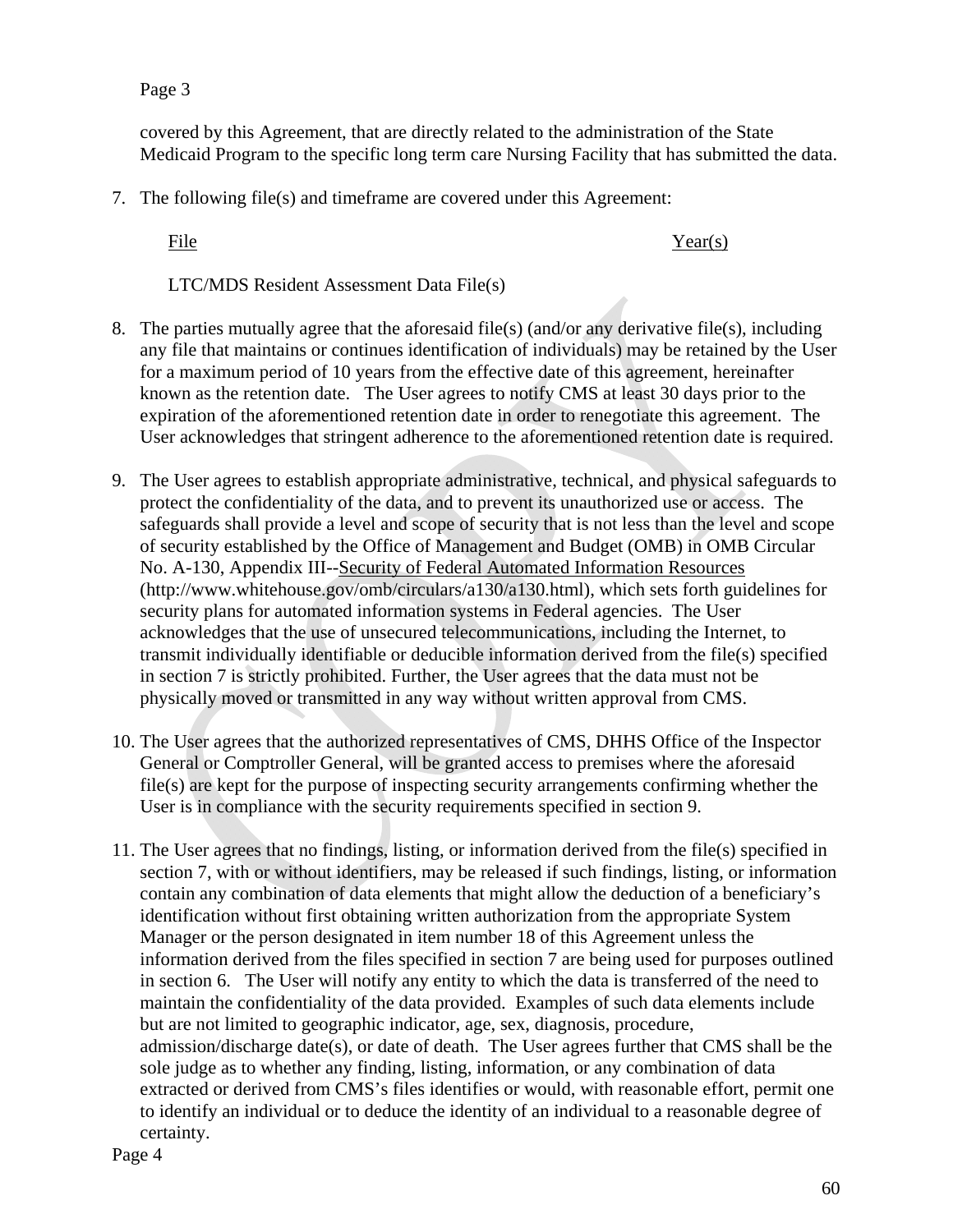- 12. The User agrees that in the event CMS determines or has a reasonable belief that the User has made or may have made disclosure of the aforesaid file(s) that is not authorized by this Agreement, or other written authorization from the appropriate Systems Manager or the person designated in section 18**,** CMS in its sole discretion may require the User to: (a) promptly investigate and report to CMS the User's determinations regarding any alleged or actual unauthorized disclosure, (b) promptly resolve any problems identified by the investigation; (c) if requested by CMS, submit a formal written response to an allegation of unauthorized disclosure; (d) if requested by CMS, submit a corrective action plan with steps designed to prevent any future unauthorized disclosures; and (e) if requested by CMS, return data files to CMS immediately. The User understands that as a result of CMS's determination or reasonable belief that unauthorized disclosures have taken place, CMS may refuse to release further CMS data to the User for a period of time to be determined by CMS.
- 13. The User hereby acknowledges that criminal penalties under §1106(a) of the Social Security Act (42 U.S.C. §1306(a)), the Privacy Act (5 U.S.C. §552a(i)(3)), and 18 U.S.C. §641, which govern the use of these data, may apply to disclosures of information that are covered by this agreement.
- 14. By signing this Agreement, the User agrees to abide by all provisions set out in this Agreement for protection of the data file(s) specified in section 7.
- 15. The disclosure provision(s) that allow the discretionary release of CMS data for the purpose(s) stated in paragraph 6 follow(s).

#### **Long Term Care Minimum Data Set, System of Records #09-70-1517, routine use #2(c)**

16. On behalf of the User, the undersigned individual hereby attests that he or she is authorized to enter into this Agreement and agrees to all the terms specified herein.

| (Name/Title of Individual)  |
|-----------------------------|
|                             |
| (State Agency/Organization) |
|                             |
| (Street Address)            |
|                             |
| (City/State/ZIP Code)       |

\_\_\_\_\_\_\_\_\_\_\_\_\_\_\_\_\_\_\_\_\_\_\_\_\_\_\_\_\_\_\_\_\_\_\_\_\_\_\_\_\_\_\_\_\_\_\_\_\_\_\_\_\_\_\_\_\_\_\_ (Phone Number Including Area Code and E-mail Address if applicable)

\_\_\_\_\_\_\_\_\_\_\_\_\_\_\_\_\_\_\_\_\_\_\_\_\_\_\_\_\_\_\_\_\_\_\_\_\_\_\_\_\_\_\_\_\_\_\_\_\_\_\_\_\_\_\_\_\_\_\_

Signature Date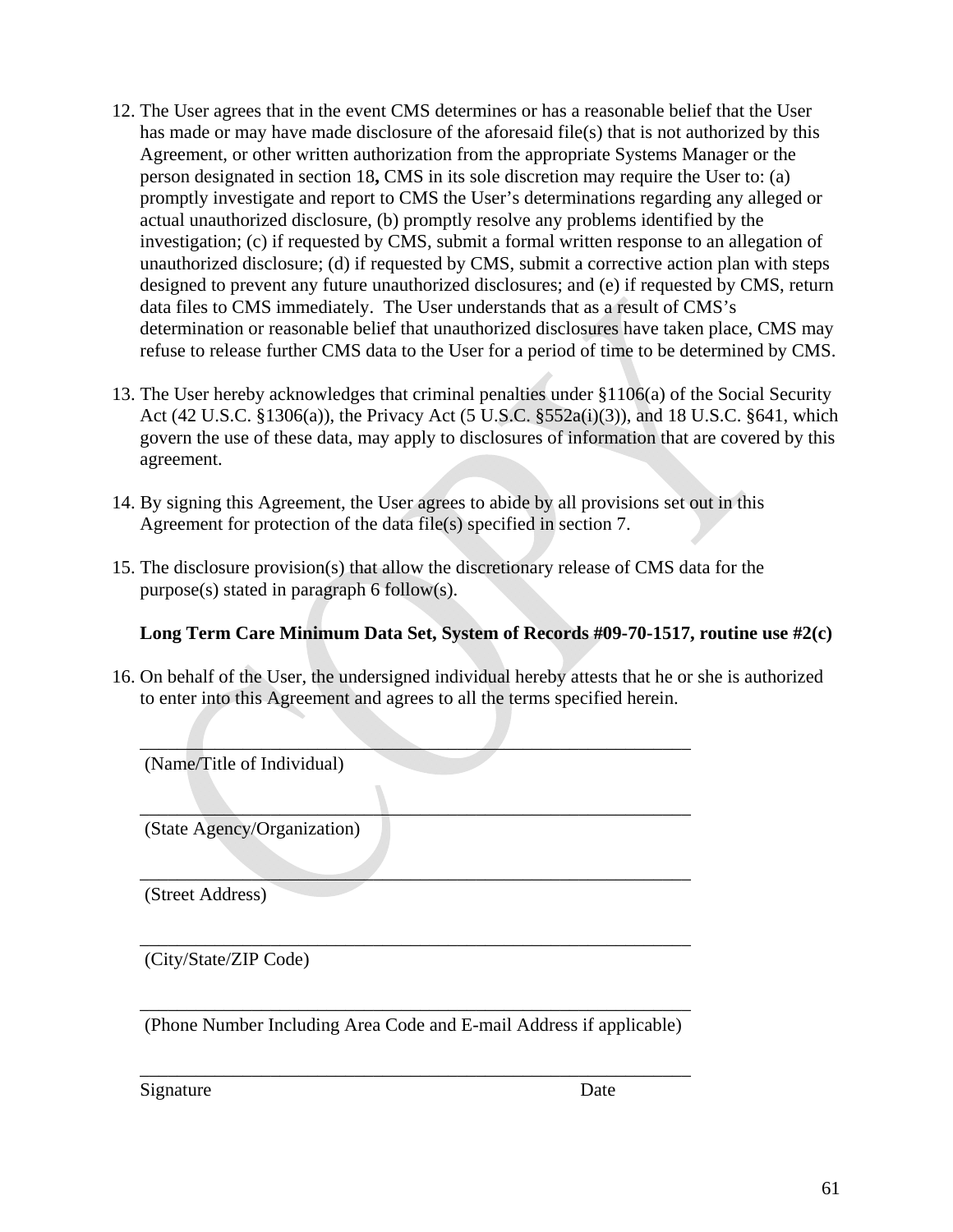#### Page 5

17. The Custodian, as named in paragraph 4, hereby acknowledges his/her appointment as custodian of the aforesaid file(s) on behalf of the User, and agrees to comply with all of the provisions of this Agreement on behalf of the User.

| Signature |                                                                         | Date                                                                                           |  |  |  |  |
|-----------|-------------------------------------------------------------------------|------------------------------------------------------------------------------------------------|--|--|--|--|
|           | enter into this Agreement and agrees to all the terms specified herein. | 18. On behalf of CMS the undersigned individual hereby attests that he or she is authorized to |  |  |  |  |
| a.        |                                                                         |                                                                                                |  |  |  |  |
|           | (Typed or Printed Name and Title of CMS Representative)                 |                                                                                                |  |  |  |  |
|           | (Signature)                                                             | (Date)                                                                                         |  |  |  |  |
| b.        | Concur/Nonconcur                                                        | Date:                                                                                          |  |  |  |  |
|           |                                                                         | (Signature of CMS System Manager or Business Owner)                                            |  |  |  |  |
| c.        | Concur/Nonconcur                                                        | Date:<br>(Signature of CMS Protocol or Project Review Representative)                          |  |  |  |  |
|           |                                                                         |                                                                                                |  |  |  |  |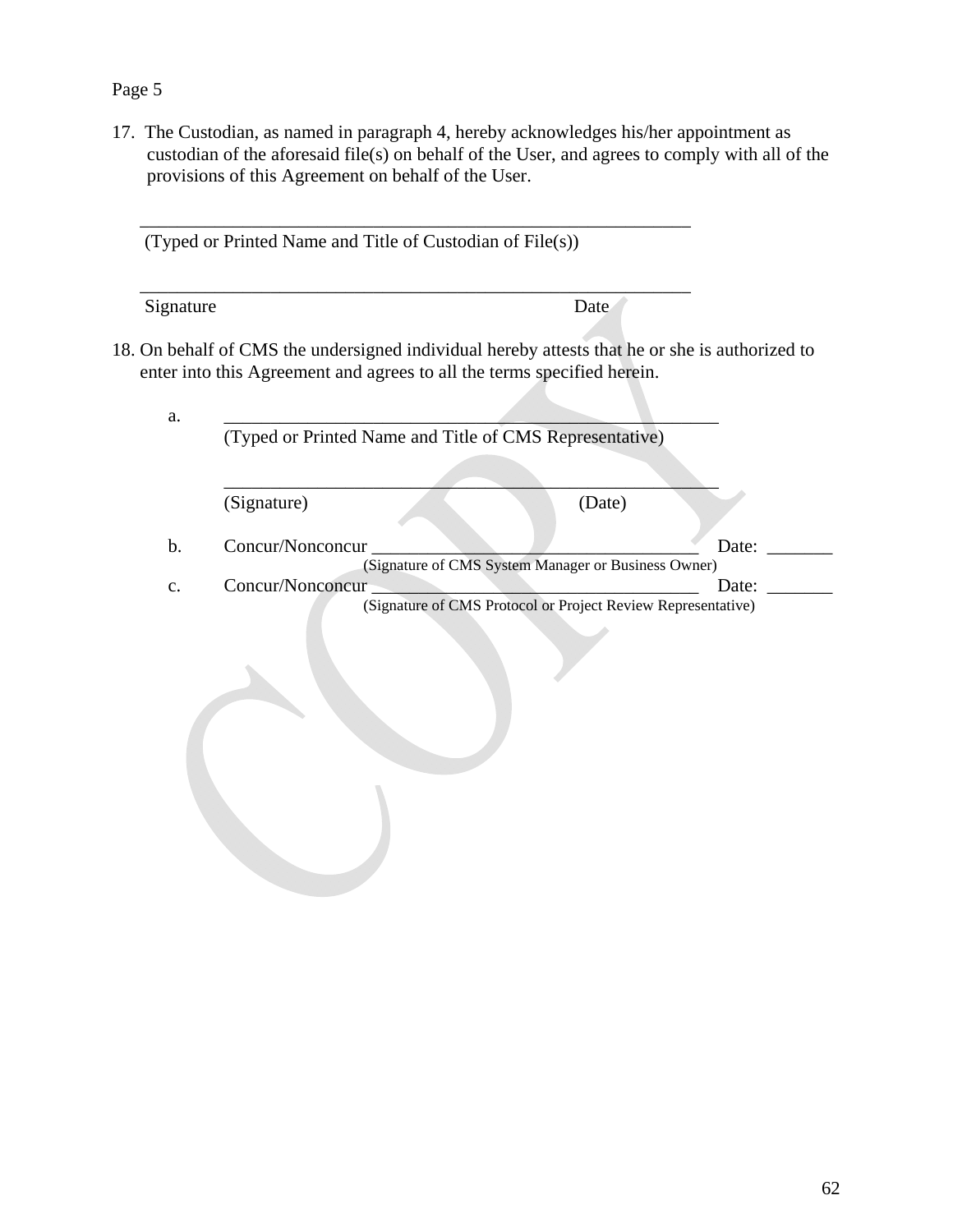#### **INSTRUCTIONS FOR COMPLETING THE MEDICAID AGENCY DATA USE AGREEMENT (DUA)**

This agreement, which ensures compliance with the requirements of the Privacy Act, is required for a State Medicaid Agency to receive LTC/MDS data deriving from Medicare and private pay residents, and must be completed prior to the release of these files to the Medicaid Agency. No DUA is needed for release of LTC/MDS data derived exclusively from Medicaid residents; however, see the instruction below for item #7 in regard to this. Note that all data releases to the Medicaid Agency, including releases for Medicaid-only residents, must be electronically tracked for purposes of HIPAA compliance.

Instructions for the completion of the agreement follow:

#### **Before completing the DUA, please note that the language contained in this agreement cannot be altered in any form .**

- First paragraph, enter the name of the State.
- Item #1, enter the name of the State.
- Item #4, enter the Custodian's name, the State Medicaid Agency organizational unit, Address, Phone Number (including area code), and E-Mail Address (if applicable). The Custodian of files is defined as that person who will have actual possession of and responsibility for the data files. This will typically be the manager of the Medicaid agency unit with responsibility for the data files. If the person signing for the Medicaid agency as User is the same person as the Custodian, that person can appear and sign in both places.

If there are additional Custodians who are not direct Medicaid agency employees, such as academic or other consulting contractors, who assist the Medicaid agency in its use of the data for the purposes indicated in Item #6, an appropriate lead or managerial person from each such organization must complete and sign the Multi-Signature Addendum form.

Additional Custodian individuals or organizations can be included under the primary DUA as necessary over the life of the primary DUA. Each such individual or organization must be approved by CMS before they are permitted to function under the DUA. To include a new Custodian under an existing Medicaid agency DUA, submit the following to the CMS Regional Office: a letter from the Medicaid agency describing the activities planned for the new Custodian and the length of time over which the Custodian will serve; and a Multi-Signature Addendum completed and signed by an appropriate lead or managerial person from the Custodian organization. The Multi-Signature Addendum must show the DUA number of the existing primary Medicaid agency DUA. [end of  $3<sup>rd</sup>$  bullet]

- Item #5 will be completed by the CMS Regional Office.
- Item #7, "Files," is pre-completed to show "LTC/MDS Resident Assessment Data File(s)." This wording is general and covers all MDS data. This all-inclusive language will reliably guide the technical staff who must retrieve the data.
- Medicaid Agencies must remain aware that the use of all the MDS data, regardless of program source, is limited to the purpose indicated in Item #6, i.e., for Medicaid program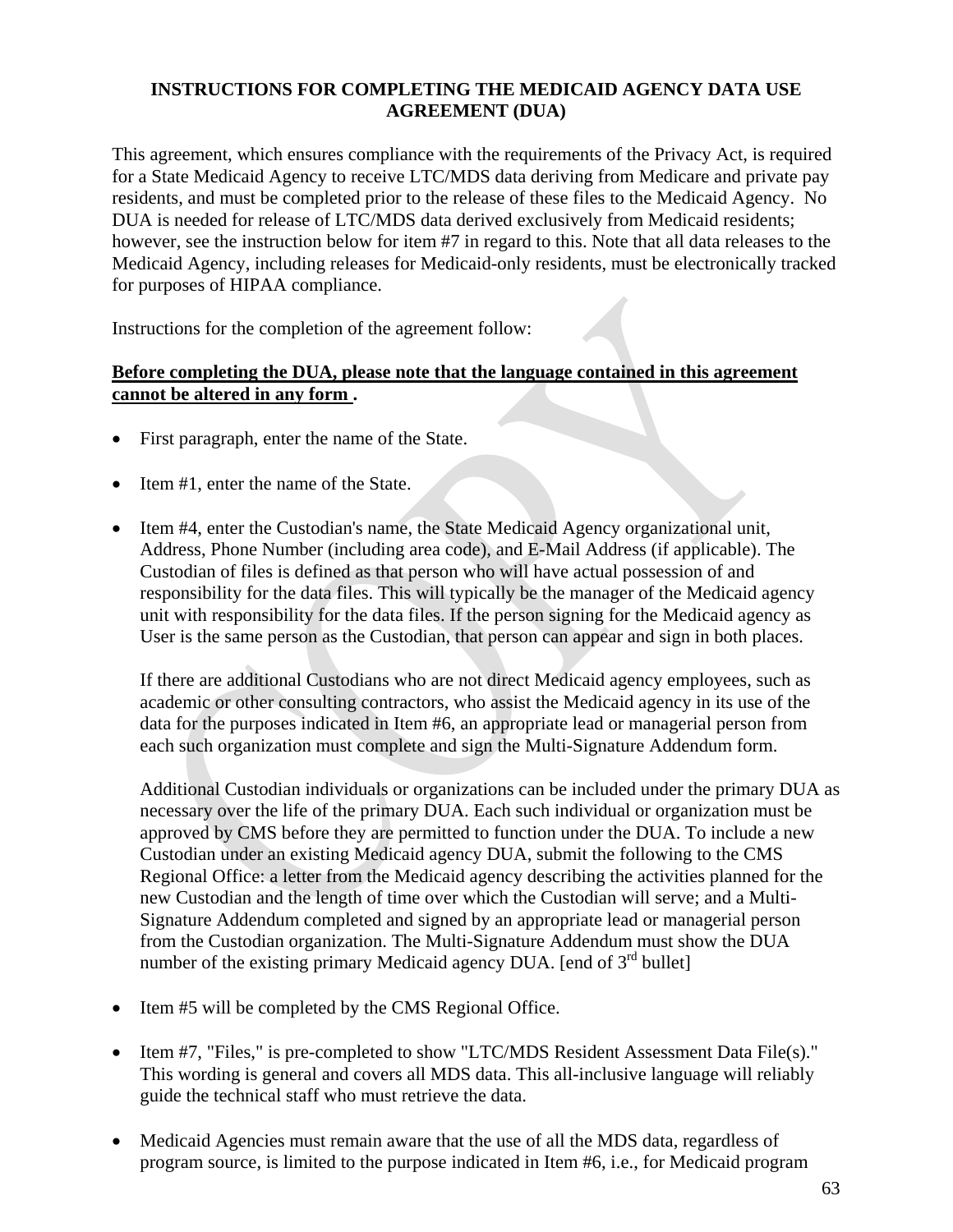use. In addition, Medicaid Agencies must abide by all the restrictions regarding the MDS data, regardless of source, that are based on the Privacy Act and other law and regulation, and as expressed throughout this DUA.

- Item #7, Year(s): The Medicaid Agency may choose the time period for which it wishes to receive data, from a point in the past through up to 10 years into the future (see the Item #8 discussion of retention date). Examples are: "1998-2000;" "2001;" and "From 1998 through [insert date 10 years in the future]."
- Item #8 says that the group of data files indicated in Item #7 may be retained by the Medicaid Agency for a period of 10 years after the approval date (CMS' signature date) of the DUA. This date, which is 10 years in the future, is called the "retention date." For cases in which the Medicaid Agency receives data in an ongoing manner, the retention date does not move forward with each data release. For example, data released two months prior to the retention date (9 years and 10 months after the DUA approval date) may only be kept by the Medicaid Agency for two months. If it wishes to continue receiving data beyond the 10 year point, the Medicaid Agency must contact CMS at least 30 days prior to the retention date (and preferably 3-4 months prior) to request another DUA covering the period following the 10 year retention date.
- Item #16 is to be completed by the State Medicaid Agency.
- Item #17 is to be completed by the State Medicaid Agency Custodian.
- Item #18 will be completed by the CMS Regional Office.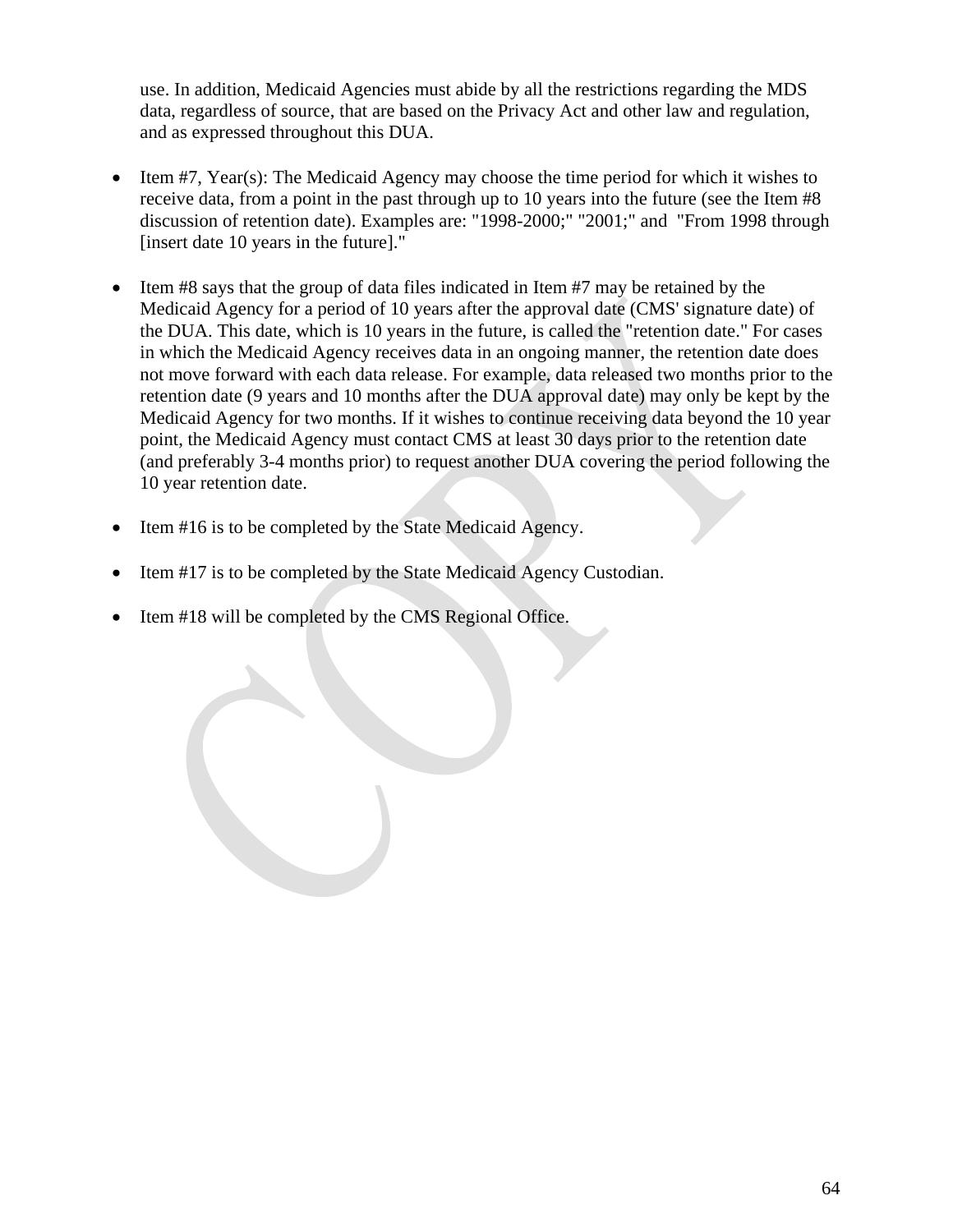#### **Attachment 6**

| DEPARTMENT OF HEALTH AND HUMAN SERVICES<br>CENTERS FOR MEDICARE & MEDICAID SERVICES                                                                                                                                                                                                                  | Form Approved<br>OMB No. 0938-0734 |                                |                 |  |  |  |  |
|------------------------------------------------------------------------------------------------------------------------------------------------------------------------------------------------------------------------------------------------------------------------------------------------------|------------------------------------|--------------------------------|-----------------|--|--|--|--|
| <b>ADDENDUM TO DATA USE AGREEMENT (DUA)</b>                                                                                                                                                                                                                                                          |                                    |                                |                 |  |  |  |  |
| Addendum to DUA for<br>approved DUA, insert the CMS assigned DUA number here: __________________. The following individual(s)<br>may/will have access to CMS data that is being requested for this agreement. Their signatures attest to their agreement<br>to the terms of this Data Use Agreement: |                                    |                                |                 |  |  |  |  |
| Name and Title of Individual (typed or printed)                                                                                                                                                                                                                                                      |                                    |                                |                 |  |  |  |  |
| Task / Role of this individual in this project                                                                                                                                                                                                                                                       | Company / Organization             |                                |                 |  |  |  |  |
| <b>Street Address</b>                                                                                                                                                                                                                                                                                |                                    |                                |                 |  |  |  |  |
| City                                                                                                                                                                                                                                                                                                 | State                              |                                | <b>ZIP Code</b> |  |  |  |  |
| Office Telephone (Include Area Code)                                                                                                                                                                                                                                                                 |                                    | E-Mail Address (If applicable) |                 |  |  |  |  |
| Signature of Individual                                                                                                                                                                                                                                                                              | Date                               |                                |                 |  |  |  |  |
| Signature of CMS Representativ<br>Signature of CMS Project Of<br>er (If applicable)                                                                                                                                                                                                                  |                                    | Dar<br><b>Date</b>             |                 |  |  |  |  |
|                                                                                                                                                                                                                                                                                                      |                                    |                                |                 |  |  |  |  |
| Name and Title of Individual (typed or printed)                                                                                                                                                                                                                                                      |                                    |                                |                 |  |  |  |  |
| Task / Role of this individual in this project                                                                                                                                                                                                                                                       | Company / Organization             |                                |                 |  |  |  |  |
| <b>Street Address</b>                                                                                                                                                                                                                                                                                |                                    |                                |                 |  |  |  |  |
| $\overline{City}$                                                                                                                                                                                                                                                                                    | <b>State</b>                       |                                | <b>ZIP Code</b> |  |  |  |  |
| Office Telephone (Include Area Code)                                                                                                                                                                                                                                                                 | E-Mail Address (If applicable)     |                                |                 |  |  |  |  |
| Signature of Individual                                                                                                                                                                                                                                                                              | Date                               |                                |                 |  |  |  |  |
| Signature of CMS Representative                                                                                                                                                                                                                                                                      | Date                               |                                |                 |  |  |  |  |
| Signature of CMS Project Officer (If applicable)                                                                                                                                                                                                                                                     | Date                               |                                |                 |  |  |  |  |

According to the Paperwork Reduction Act of 1995, no persons are required to respond to a collection of information unless it displays a valid OMB control number. The valid OMB control number is information collection is 0

Form CMS-R-0235A (03/06) EF 03/2006